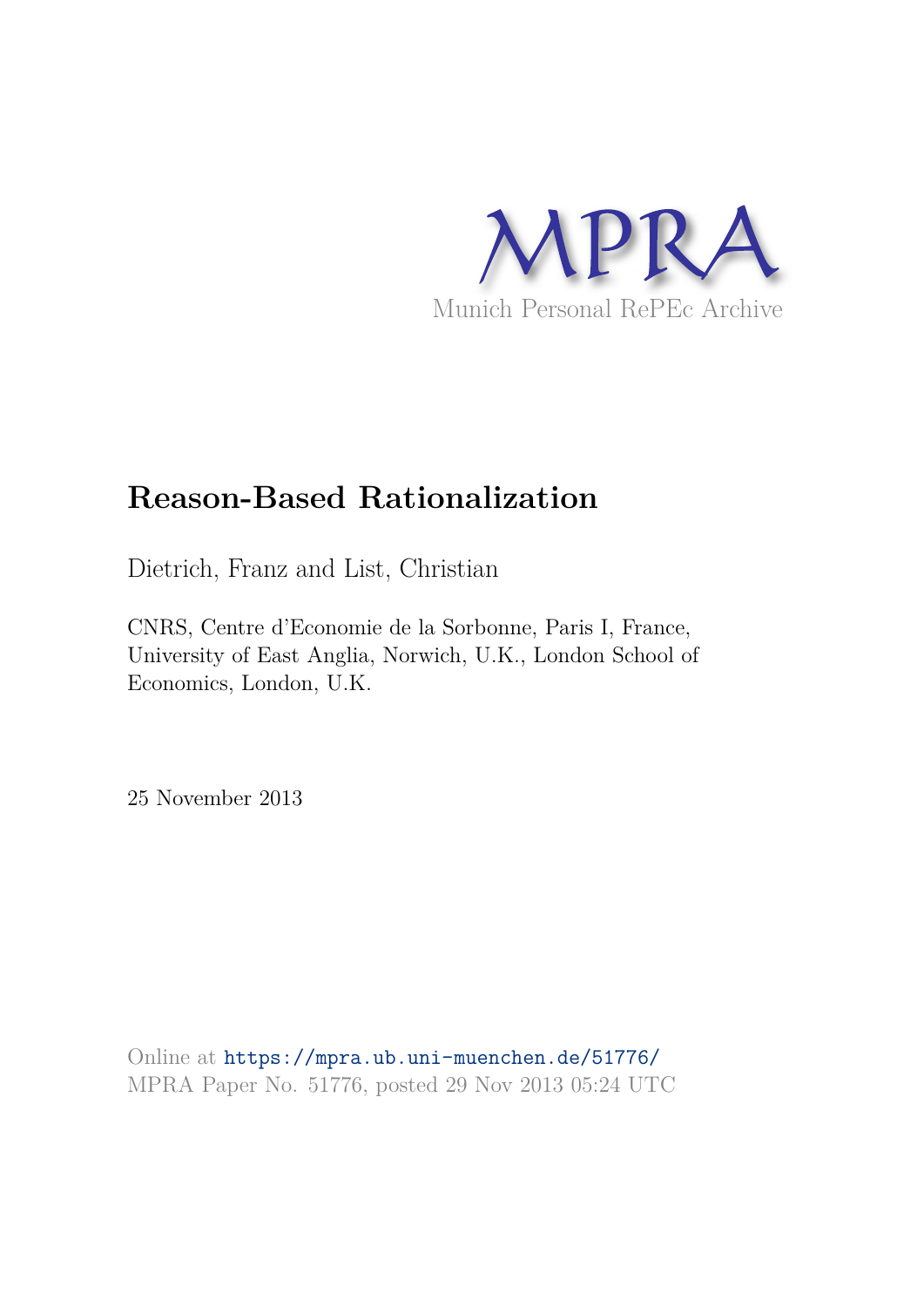## Reason-Based Rationalization

Franz Dietrich CNRS & University of East Anglia

Christian List London School of Economics

This version: 25 November 2013<sup>∗</sup>

#### Abstract

We introduce a "reason-based" way of rationalizing an agent's choice behaviour, which explains choices by specifying which properties of the options or choice context the agent cares about (the "motivationally salient properties") and how he or she cares about these properties (the "fundamental preference relation"). Reason-based rationalizations can explain non-classical choice behaviour, including boundedly rational and sophisticated rational behaviour, and predict choices in unobserved contexts, an issue neglected in standard choice theory. We characterize the behavioural implications of different reason-based models and distinguish two kinds of contextdependent motivation: "context-variant" motivation, where the agent cares about different properties in different contexts, and "context-regarding" motivation, where the agent cares not only about properties of the options, but also about properties relating to the context.

### 1 Introduction

The classical theory of individual choice faces many notorious problems. It is challenged by empirically well-established violations of rationality due to framing effects, menu-dependent choice, susceptibility to nudges, the use of heuristics, unawareness, and other related phenomena. For example, a mere redescription of the same options can sometimes alter an agent's choice behaviour. Call this the problem of bounded rationality. The classical theory is also challenged by its inability to explain various intuitively rational but sophisticated forms of choice, such as choices based on norm-following or non-consequentialism. It does not distinguish such sophisticated choices from ordinary

<sup>∗</sup>This work has been presented on numerous occasions, beginning with the LSE Choice Group workshop on "Rationalizability and Choice", July 2011. We thank the audiences at these occasions for helpful comments and suggestions.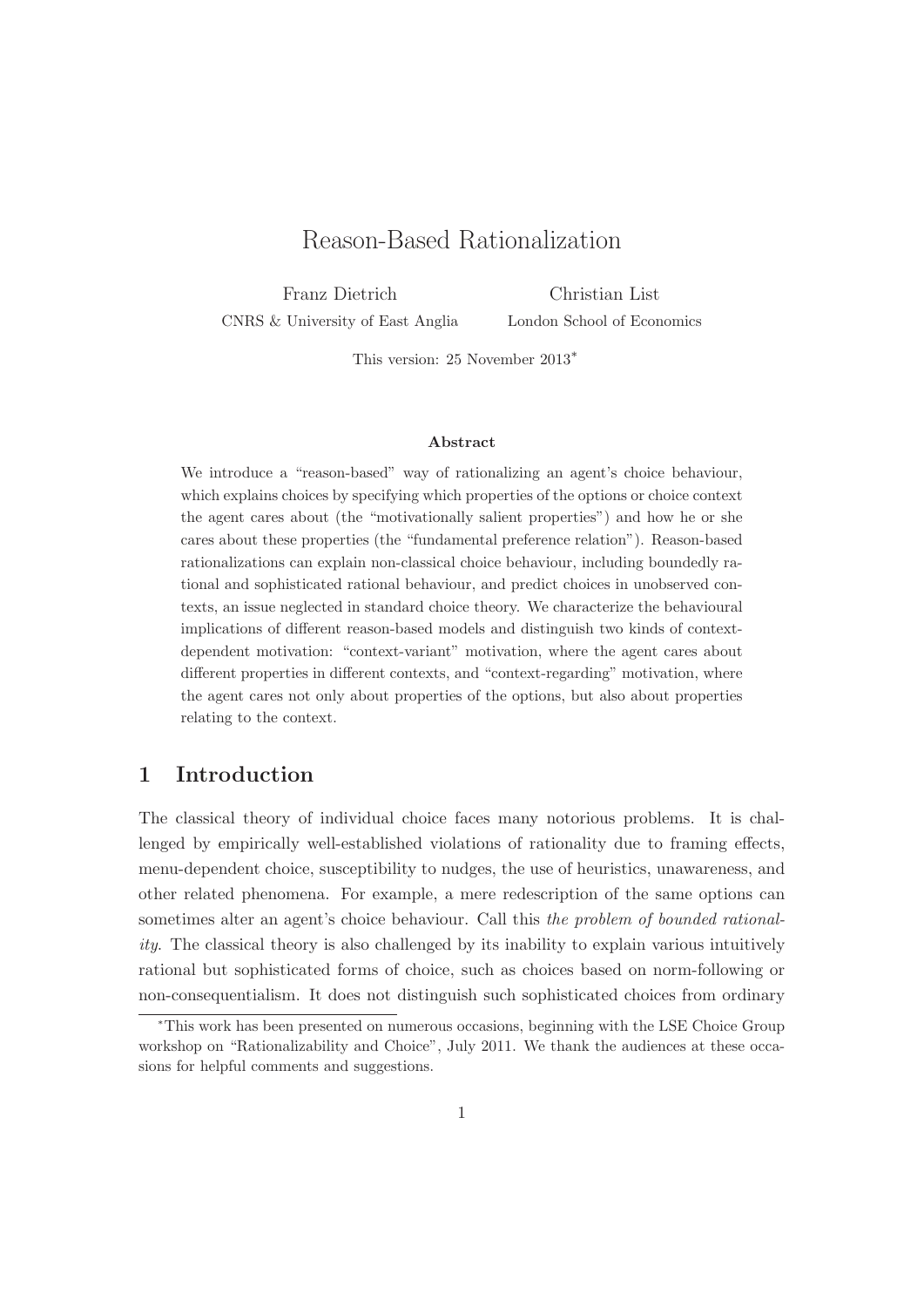rationality violations. For example, someone who always chooses the second-largest (rather than largest) piece of cake offered to him (or her) for politeness violates the weak axiom of revealed preference and thus counts as "irrational" in the classical sense. Call this the problem of sophisticated rationality. We suggest that the classical theory's difficulty in addressing both problems stems from the lack of a model of how agents conceptualize options in any given choice context. When we provide such a model, a unified explanation of many of the challenging phenomena can be given.

Our basic idea is the following. When an agent chooses between several options in some context, e.g., different yoghurts in a supermarket, he (or she) conceptualizes each option not as a primitive object, but as a bundle of properties. Each option can have a large number of properties; however, the agent considers not all of them, but only a subset: the motivationally salient properties. In the supermarket, these may include whether the yoghurt is fruit-flavoured, low-fat, and free from artificial sweeteners, but exclude whether the yoghurt has an odd (as opposed to even) number of letters on its label (an irrelevant property), and whether it has been sustainably produced (which many consumers ignore). The agent then makes his choice on the basis of a *fundamental* preference relation over property bundles. He chooses one option over another, e.g., a low-fat cherry yoghurt over a full-fat, sugar-free vanilla one, if and only if his fundamental preference relation ranks the set of motivationally salient properties of the first option, say {low-fat, fruit-flavoured}, above the set of motivationally salient properties of the second, say {full-flat, vanilla-flavoured, artificially sweetened}.

We call an agent's choice behaviour *reason-based rationalizable* if it can be explained in this way. A reason-based rationalization, as we define it, explains an agent's choice behaviour by specifying (i) which properties the agent cares about in each choice context and (ii) how he cares about these properties. We formalize part (i) by a motivational salience function, which assigns to each context a set of motivationally salient properties, and part (ii) by the agent's *fundamental preference relation* over property bundles.

Crucially, the motivationally salient properties may be of different kinds. They may include not only option properties, which options have independently of the choice context (philosophers would call them "intrinsic" properties), but also relational properties, which options have relative to the context, and *context properties*, which are properties of the context alone. "Being fruit-flavoured" and "being low-fat" (in the case of yoghurts) are option properties; they depend solely on the yoghurt itself. Whether a yoghurt is the only cherry yoghurt on display or the cheapest one in the supermarket are relational properties; they depend also on the other available yoghurts. Examples of context properties, finally, are whether the yoghurts on offer include luxury brands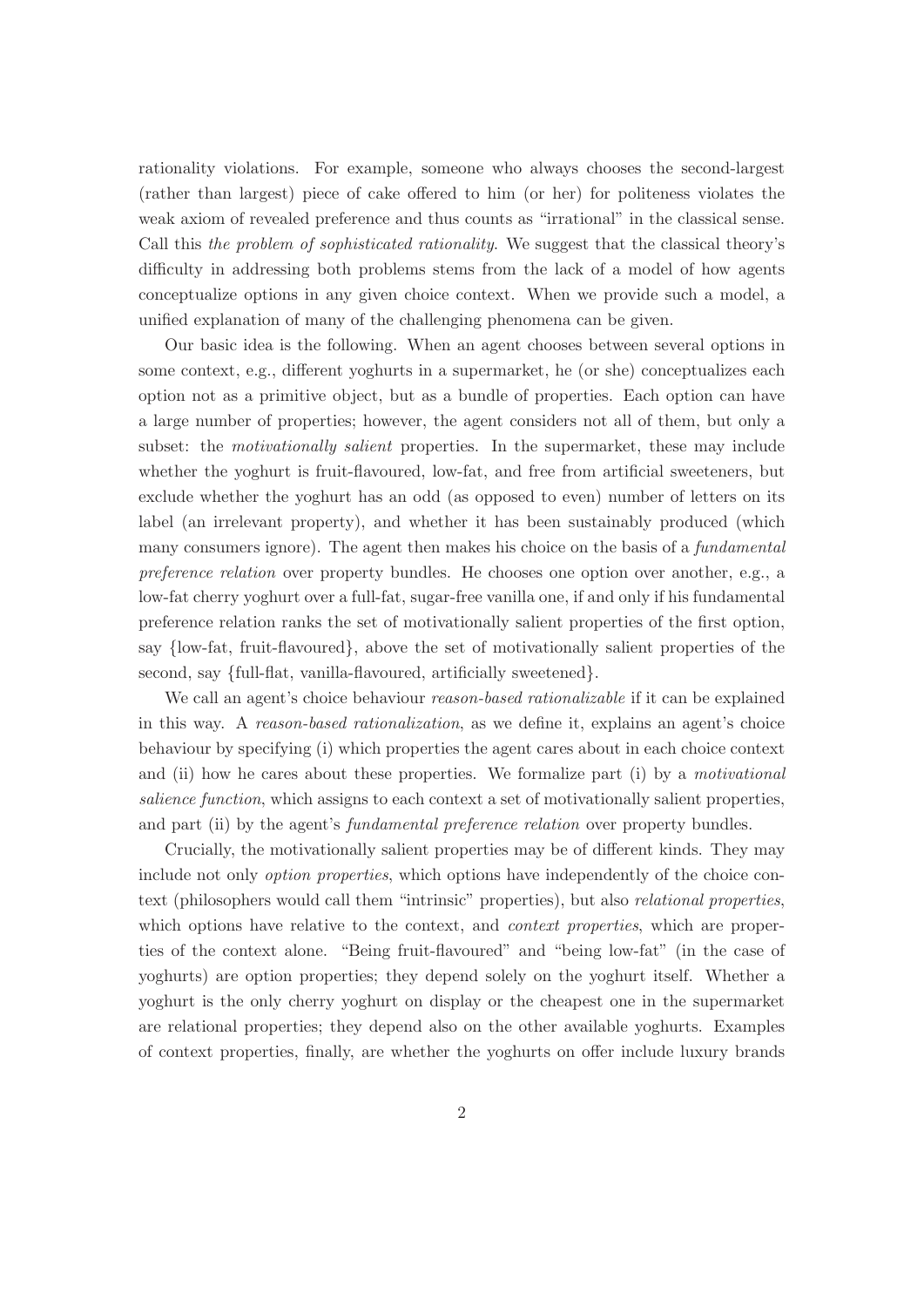(this depends solely on the menu of options) and whether there is cheerful music in the background (this depends on features of the context over and above the menu).

Reason-based rationalizations can capture two kinds of context-dependence in an agent's motivation. First, the context may affect which properties are motivationally salient, so that the agent cares about different properties in different contexts. We call this context-variant motivation. For example, some contexts make the agent dietconscious, others not. Second, the motivationally salient properties may go beyond option properties and include relational or context properties, so that the agent cares explicitly about the context or about how the options relate to it. We call this *context*regarding motivation. For example, the agent cares about whether the choice of an option is polite in the given context or whether there are luxury options available.

Many boundedly rational and sophisticated rational forms of choice can be explained by these two kinds of context-dependence. Arguably, bounded rationality, such as susceptibility to framing, nudging, or dynamic inconsistency, often involves context-variant motivation. Sophisticated rationality, such as norm-following or non-consequentialism, often involves context-regarding motivation. (Of course, we do not claim that contextvariance is always boundedly rational or that context-regardingness is always sophisticated.)

Note that, while we suggest that agents conceptualize options as bundles of motivationally salient properties, we could not define each option directly as a bundle of motivationally salient properties. Since an agent may conceptualize the same option in terms of different properties in different contexts, we cannot know the agent's motivationally salient properties ex ante; they can be inferred, at most, after observing the agent's choices (see Bhattacharyya, Pattanaik, and Xu 2011 for a similar observation).

This paper is structured as follows. In Section 2, we introduce our basic framework and discuss some examples. In Section 3, we examine the choice-behavioural implications of the two kinds of context-dependence. In Section 4, we show how choice behaviour can reveal which properties are motivationally salient and what the fundamental preference relation is. In Section 5, we explore the prediction of choices in unobserved contexts, a largely neglected topic in standard choice theory. Importantly, the build-up in the early sections is needed in order to harvest the fruits of our approach in the later sections.

To the best of our knowledge, our framework is novel. There is, of course, a growing body of works in decision theory offering non-standard approaches to rationalization (e.g., Suzumura and Xu 2001; Kalai, Rubinstein, and Spiegler 2002; Manzini and Mariotti 2007, 2012; Salant and Rubinstein 2008; Bernheim and Rangel 2009; Mandler, Manzini, and Mariotti 2012; Cherepanov, Feddersen, and Sandroni 2013). In the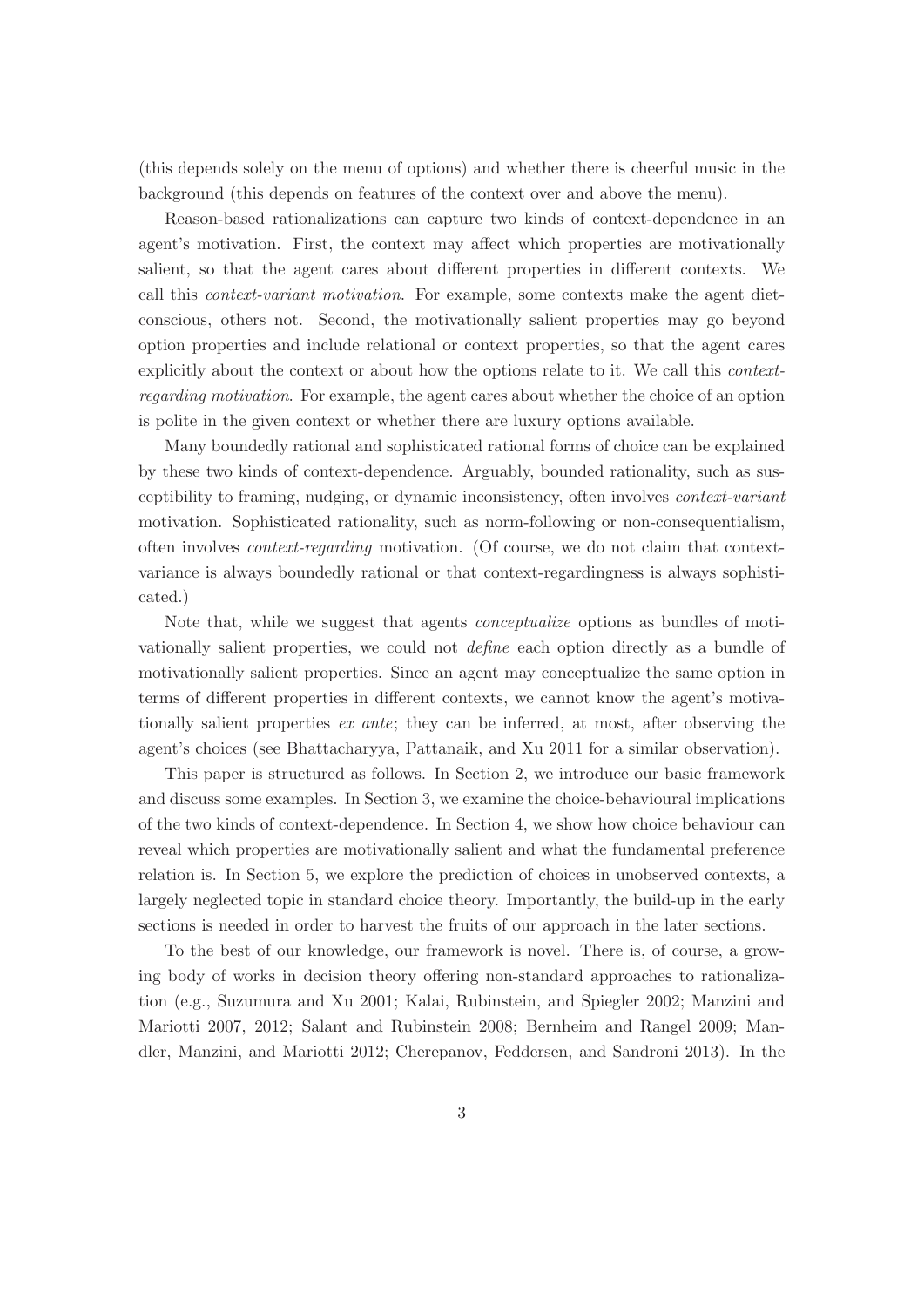Appendix, we briefly discuss two conceptually related papers by Bossert and Suzumura (2009) and Bhattacharyya, Pattanaik, and Xu (2011) about the phenomenon of contextdependence. Our model offers a response to problems identified by them. It also formalizes a distinction drawn by Rubinstein (2006) between different reasons for choice, which parallels our distinction between context-regarding and context-unregarding motivation. More extensive reviews of the literature can be found in our earlier papers on preference formation (Dietrich and List 2012, 2013a,b; Dietrich 2012) and in the monograph by Bossert and Suzumura  $(2010).<sup>1</sup>$ 

### 2 A general framework

#### 2.1 Observable primitives

Our observable primitives are the following:

- A non-empty set of *options*, denoted X. Typical elements are  $x, y, z, ...$
- A non-empty set of *contexts*, denoted  $K$ , which can be defined in two ways. On the classical ("extensional") definition, each context  $K \in \mathcal{K}$  is a non-empty set  $K \subseteq X$  of feasible options, which the agent may choose from. On a more general ("non-extensional") definition, each context  $K \in \mathcal{K}$  induces a non-empty feasible set  $[K] \subseteq X$ , but may carry additional information about the choice environment. Formally, K could be a pair  $(Y, \lambda)$  of a feasible set  $Y = [K]$  and an environmental parameter  $\lambda$ , representing a cue, default criterion, room temperature, background music, or even the psychological or bodily state of the agent (e.g., sober or drunk). (This resembles the notion of a frame or "set of ancillary conditions" in Salant and Rubinstein 2008 or Bernheim and Rangel 2009.) For simplicity, we write  $K$ for  $[K]$ . This creates no ambiguity, as it is always clear whether K refers to the context broadly defined or to the feasible set [K] (e.g., in " $x \in K$ ", K refers to [K]).

<sup>&</sup>lt;sup>1</sup>In Dietrich and List (2013a,b), we investigated the relationship between motivationally salient properties ("reasons") and preferences (related contributions on the logic of preferences include Liu 2010 and Osherson and Weinstein 2012). The present paper goes significantly beyond those earlier papers, and there is no overlap in results. In particular, (i) we treat "motivationally salient properties" no longer as primitives, but as derivable from observable data; (ii) our main observable primitive is now a choice function, which we seek to explain; (iii) we now introduce relational and context properties, which allow us us to consider two kinds of context-dependence; and (iv) we develop a framework for predictions of future choices. For a philosophical discussion of some limitations of classical rational choice theory, which also supports our current "reason-based" perspective, see Pettit (1991).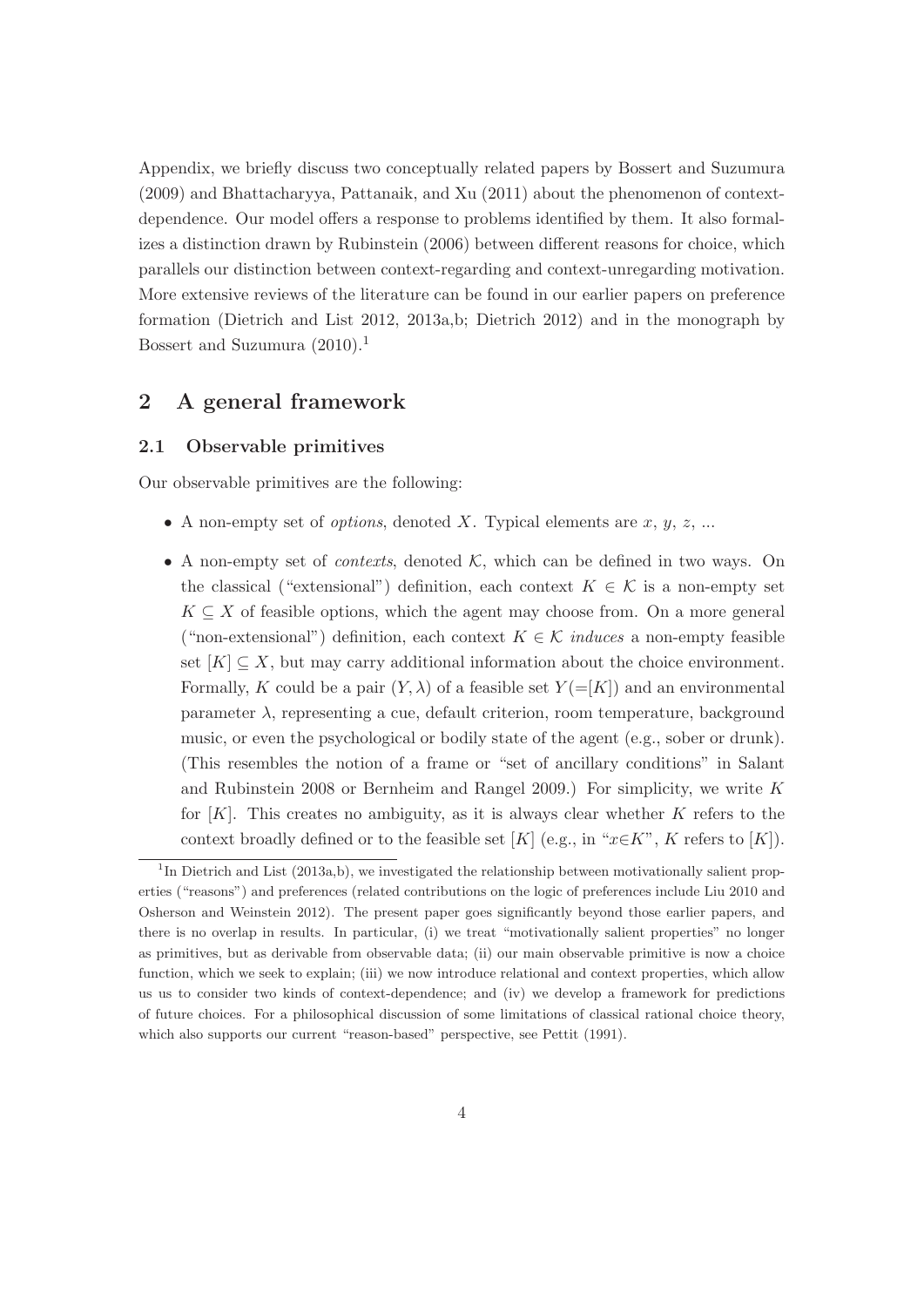• A choice function  $C : \mathcal{K} \to 2^X$ , which assigns to each context  $K \in \mathcal{K}$  a non-empty set of chosen options in K (i.e.,  $C(K) \subseteq K$ ).

#### 2.2 Properties

When making a choice in context  $K$ , an agent effectively selects among different pairs of the form  $(x, K)$ , where  $x \in K$ . We call the elements of  $X \times K$  option-context pairs.<sup>2</sup> In our framework, the properties of option-context pairs are key determinants of the agent's choice. A property is a characteristic that an option-context pair may or may not have (thus properties are binary). Formally, it is an abstract object,  $P$ , that picks out a subset  $[P] \subseteq X \times \mathcal{K}$  called its *extension*, which consists of all option-context pairs that "have" or "satisfy" the property. We assume that the extension of any property is distinct from  $\emptyset$  and  $X \times \mathcal{K}$ ; this rules out properties that are never satisfied or always satisfied.

Although we often identify a property with its extension, it is sometimes useful to allow distinct properties to have the same extension, so as to capture those framing effects in which the description of a property matters. For example, the properties "80% fat-free" and "20% fat" (in foods) have the same extension but different descriptions and may prompt different choice dispositions in a boundedly rational agent.

We distinguish between three kinds of properties:

Option properties: These are properties whose possession by an option-context pair depends only on the option, not on the context. Examples are "being fat-free" or "being a 500g pot" (in the case of yoghurts) and "being an apple" (in the case of fruits). Formally, P is an option property if

$$
(x, K) \in [P] \Leftrightarrow (x, K') \in [P]
$$
 for all  $x \in X$  and  $K, K' \in \mathcal{K}$ .

Context properties: These are properties whose possession by an option-context pair depends only on the context, not on the option. Examples are "offering more than one feasible option", "offering a Rolls Royce among the feasible options", and – if contexts are defined as specifying the choice environment over and above the feasible set – the time, room temperature, or framing of the choice problem. Formally, P is a *context* property if

 $(x, K) \in [P] \Leftrightarrow (x', K) \in [P]$  for all  $x, x' \in X$  and  $K \in \mathcal{K}$ .

<sup>&</sup>lt;sup>2</sup>Note that some pairs  $(x, K)$  in  $X \times K$  are "infeasible" in the sense that  $x \notin K$ .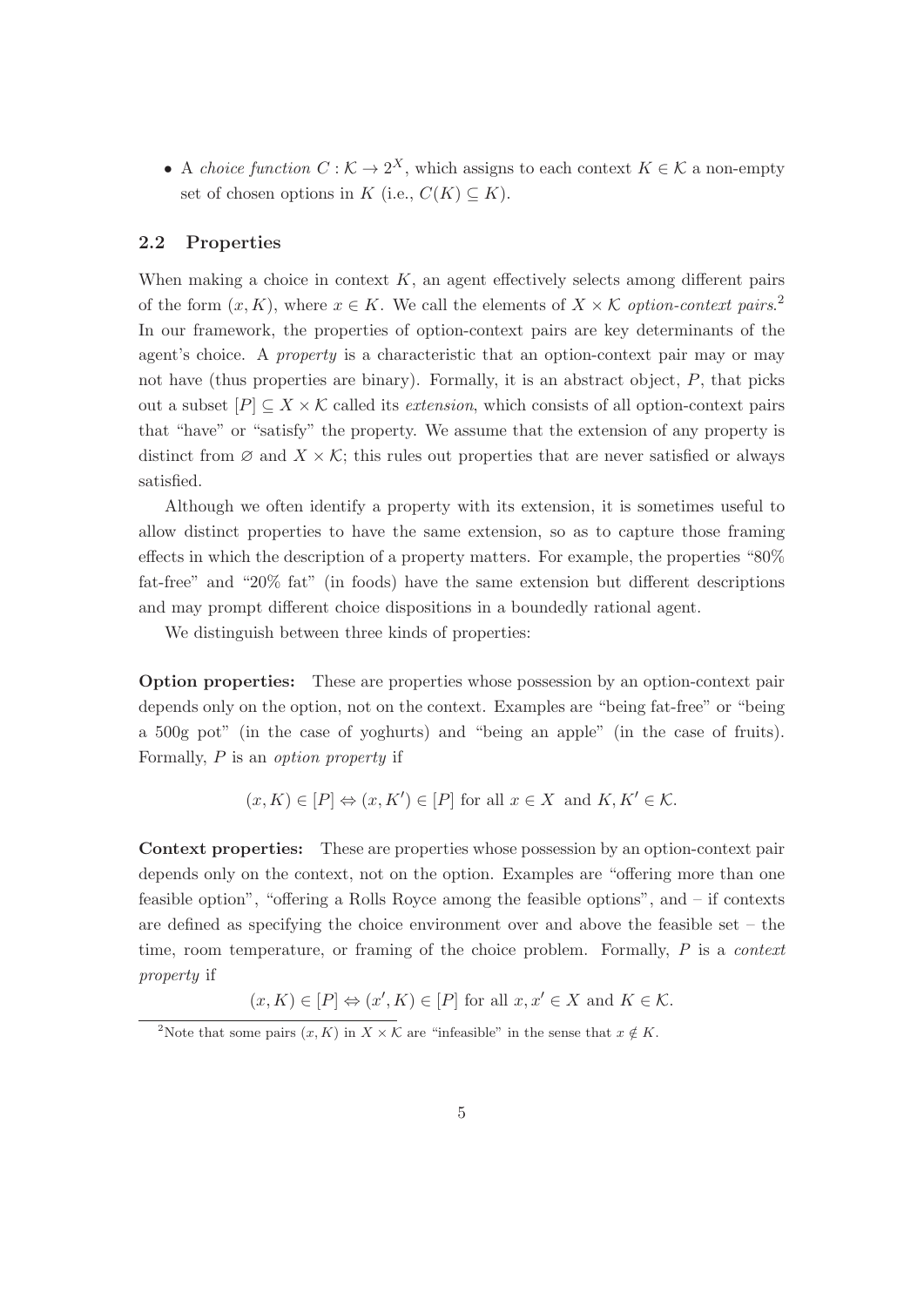Relational properties: These are properties whose possesion by an option-context pair depends on both the option and the context, capturing the relationship between option and context. Examples are "not being the last available fruit of a particular kind", which a polite dinner party guest may care about, or "being the largest item on the menu", which a greedy consumer may focus on. Formally,  $P$  is a *relational property* if it is neither an option property nor a context property.

We call properties that are not option properties *context-regarding* and properties that are not context properties option-regarding. Relational properties are contextregarding and option-regarding.

To explain an agent's choice behaviour, we consider a set  $\mathcal P$  of potentially relevant properties, called a property system. This could be specified in different ways, depending on the modeller's goals. It contains the properties that the modeller has at his or her disposal to rationalize the agent's choices. The slimmer this set, the fewer patterns of choice can be explained, i.e., the more demanding our notion of reason-based rationalizability becomes. We partition  $P$  into the set  $P_{\text{option}}$  of option properties, the set  $P_{\text{context}}$ of context properties, and the set  $\mathcal{P}_{\text{relational}}$  of relational properties. For any option x and any context  $K$ , we write

- $\mathcal{P}(x, K)$  for the set  $\{P \in \mathcal{P} : (x, K) \in [P]\}$  of all properties of the pair  $(x, K)$ ,
- $P(x) = P(x, K) \cap P_{\text{option}}$  for the set of option properties of x, and
- $P(K) = P(x, K) \cap P_{\text{context}}$  for the set of context properties of K.

Each set  $\mathcal{P}(x, K)$  is assumed to be finite. (Of course, X, K, and P need not be finite.) A subset of  $P$  is called a *property bundle*.

### 2.3 An example

We give an example to which we will refer repeatedly. It involves a choice of fruit at a dinner party (as in Sen's well-known example of a polite dinner-party guest). Let X contain different fruits: apples, bananas, chocolate-covered pears, and possibly others. Each kind of fruit comes in up to three sizes: big, medium, and small. A choice context is a non-empty feasible set  $K \subseteq X$ , consisting of fruits currently in the basket. The set of possible contexts is  $\mathcal{K} = 2^X \setminus \{ \varnothing \}$ . For present purposes, we consider a set of properties  $P = \{big, medium, small, chocolate-offering, polite\}, where$ 

• "big", "medium", and "small" are the option properties of being a big, medium, and small fruit, respectively;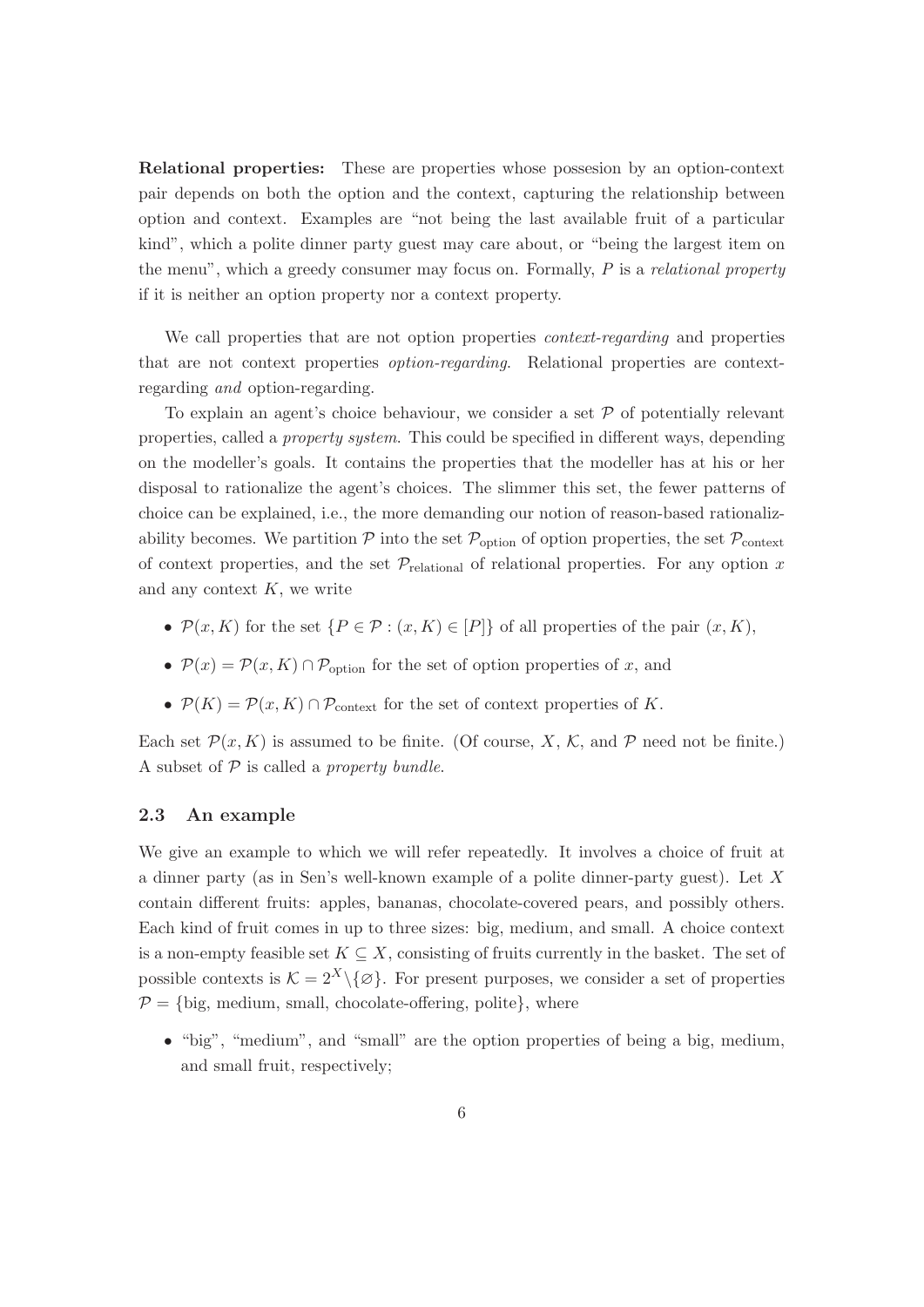- "chocolate-offering" is the context property of offering at least one chocolatecovered fruit among the feasible options;
- "polite" is the relational property of not being the last available fruit of its kind, i.e., not being the last apple in the basket, the last banana, the last chocolatecovered pear, and so on.

We consider four agents whose choice behaviour we will subsequently explain in terms of the properties in  $P$ .

**Bon-vivant Bonnie** always chooses a largest available fruit. For any  $K$ , she chooses

$$
C(K) = \{ x \in K : x \text{ is largest in } K \},
$$

where "medium" is larger than "small", and "big" is larger than both other sizes.

Polite Pauline politely avoids choosing the last available fruit of its kind and only secondarily cares about a fruit's size. For any  $K$ , she chooses

$$
C(K) = \{ x \in K : x \text{ is largest in } K^* \text{ if } K^* \neq \emptyset \text{ and largest in } K \text{ if } K^* = \emptyset \},
$$

where  $K^*$  is the set of all fruits in K that are not the last available ones of their kind.

Chocoholic Coco picks any fruit indifferently when no chocolate-covered fruit is available, but otherwise chooses a largest available fruit, because the smell of chocolate makes him hungry. For any  $K$ , he chooses

$$
C(K) = \begin{cases} K & \text{if no chocolate-covered fruit is available in } K, \\ \{x \in K : x \text{ is largest in } K\} & \text{if a chocolate-covered fruit is available in } K. \end{cases}
$$

Weak-willed William makes the same polite choices as Pauline when no chocolatecovered fruit is available, and the same "greedy" choices as Bonnie otherwise, as the smell of chocolate makes him lose his inhibitions. Formally,  $C(K)$  is as in Pauline's case when there is no chocolate-covered fruit in  $K$  and as in Bonnie's case when there is.

To explain the behaviour of these agents, we now introduce our central concept.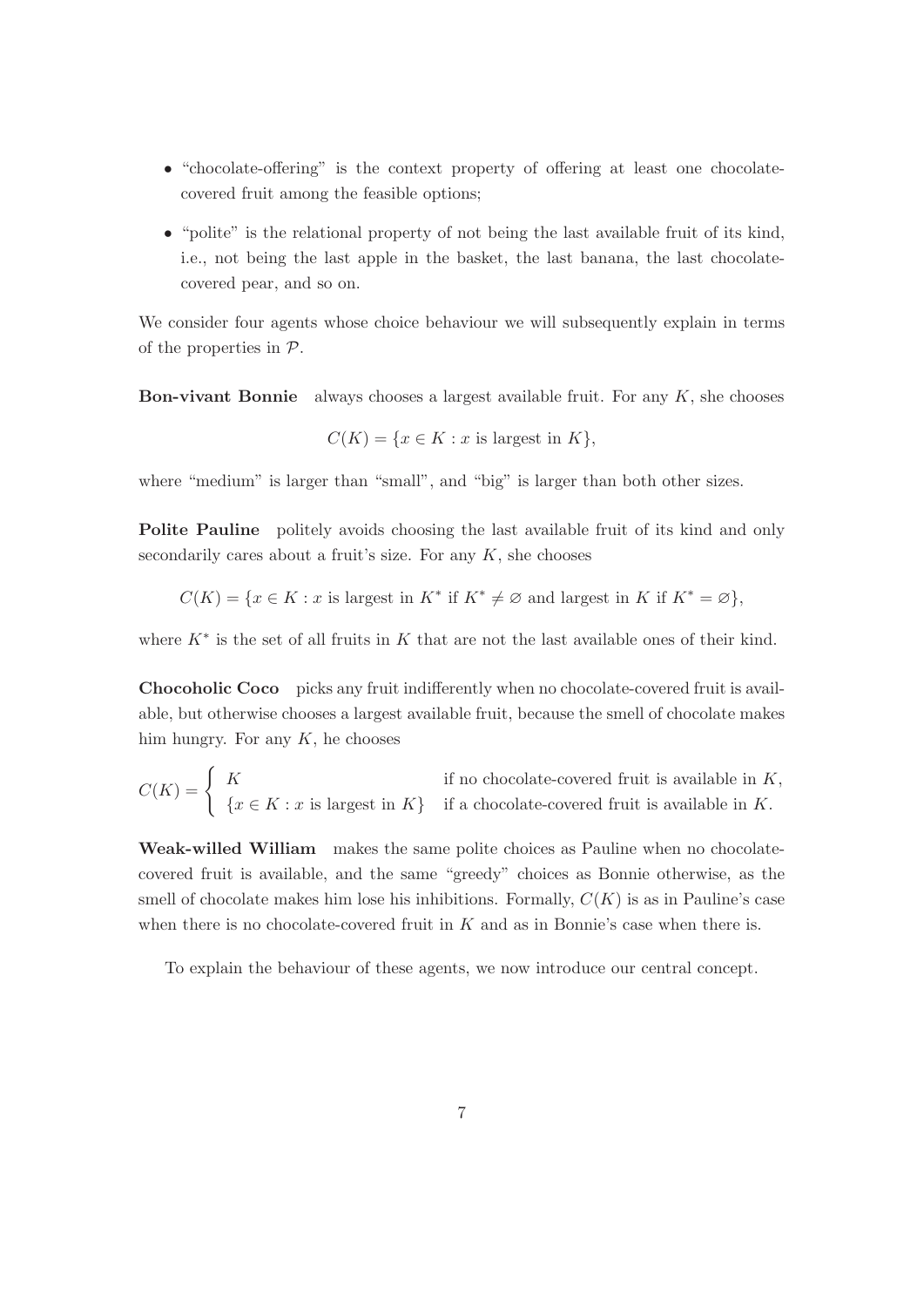### 2.4 Reason-based models

A reason-based model of an agent, M, is a pair  $(M, \geq)$  consisting of:

- A motivational salience function M (formally a function from K into  $2^{\mathcal{P}}$ ), which assigns to each context  $K \in \mathcal{K}$  a set  $M(K)$  of motivationally salient properties in context K. We require that any contexts with the same context properties induce the same motivationally salient properties, i.e., if  $\mathcal{P}(K) = \mathcal{P}(K')$  then  $M(K) = M(K')$ . (So, differences in motivation are attributable to differences in context properties.)
- A fundamental preference relation  $\geq$  over property bundles (formally a binary relation on  $2^{\mathcal{P}}$ , on which we initially impose no restrictions). We write  $>$  and  $\equiv$ for the strict and indifference relations induced by  $\geq$ .

Informally, M specifies which properties the agent cares about in each context, and ≥ specifies how the agent cares about these properties, by ranking different property bundles relative to one another. Note that a reason-based model is always defined relative to a given property system P.

A reason-based model tells us (i) how the agent conceptualizes options in each context, (ii) how he forms his preferences over the options, and (iii) what choices he is disposed to make. Formally, according to  $\mathcal{M}$ :

- Any option x is *conceptualized* in context K as the set of motivationally salient properties of  $(x, K)$ , denoted  $x_K = \mathcal{P}(x, K) \cap M(K)$ .
- The agent's preference relation in context K is the binary relation  $\succsim_K$  on X defined as follows:

$$
x \succeq_K y \Leftrightarrow x_K \geq y_K
$$
 for all  $x, y \in X$ .

We write  $\succ_K$  and  $\sim_K$  for the strict and indifference relations induced by  $\succsim_K$ .

• The agent's *choice dispositions* are given by the function  $C^{\mathcal{M}} : \mathcal{K} \to 2^X$  which assigns to each context the set of most preferred feasible options in that context:

$$
C^{\mathcal{M}}(K) = \{ x \in K : x \succsim_K y \text{ for all } y \in K \}.
$$

This defines an *improper choice function* ("improper" because  $C^{\mathcal{M}}(K)$  may be empty for some K if  $\geq$  is not well-behaved).

We call a choice function  $C : \mathcal{K} \to 2^X$  reason-based rationalizable (relative to P) if there exists a reason-based model M (relative to P) such that  $C = C^{\mathcal{M}}$ . We then call M a rationalization of C. The four choice functions of our example are all reason-based rationalizable, as we now show.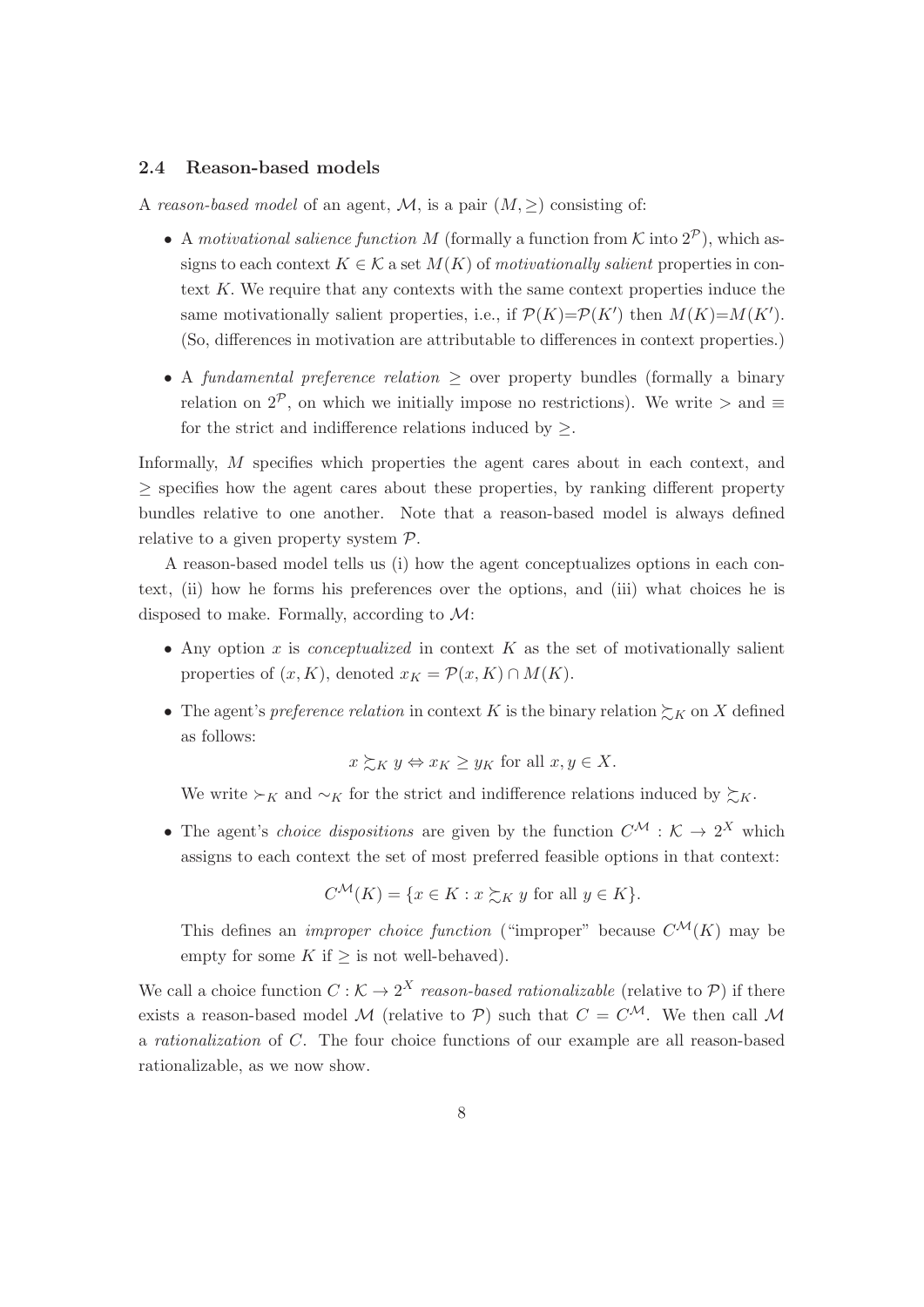Bon-vivant Bonnie's choice function can be rationalized by defining the set of motivationally salient properties in any context  $K$  as

 $M(K) = \{big$ , medium, small (so M is a constant function),

and defining the fundamental preference relation  $\geq$  such that the three singleton property bundles {big}, {medium}, and {small} stand in the linear order satisfying

 $\{big\} > {\text{medium}} > {\text{small}}$ .<sup>3</sup>

For instance, in a context K that offers only a small apple  $a$  and a big banana  $b$ , Bonnie chooses the banana b. She conceptualizes the two fruits as

$$
a_K = \mathcal{P}(a, K) \cap M(K) = \{\text{small}\},
$$
  

$$
b_K = \mathcal{P}(b, K) \cap M(K) = \{\text{big}\},
$$

and  $b_K \succsim_K a_K$  since  $\{\text{big}\} > \{\text{small}\}.$ 

Polite Pauline's choice function can be rationalized by defining the set of motivationally salient properties in any context  $K$  as

 $M(K) = \{big$ , medium, small, polite  $\{so, again, M \text{ is a constant function}\}$ ,

and defining the fundamental preference relation  $\geq$  such that the property bundles {big, polite}, {medium, polite}, {small, polite}, {big}, {medium} and {small} stand in the linear order satisfying

 $\{big, \text{policy} \} > \{ \text{medium}, \text{policy} \} > \{ \text{small}, \text{policy} \} > \{ \text{big} \} > \{ \text{small} \}.$ 

For instance, if only two small apples  $a$  and  $a'$  and one big banana  $b$  are available in context  $K$ , Pauline chooses an apple. She conceptualizes the three fruits as

$$
a_K = \mathcal{P}(a, K) \cap M(K) = \{\text{small, polite}\},
$$
  

$$
a'_K = \mathcal{P}(a', K) \cap M(K) = \{\text{small, polite}\},
$$
  

$$
b_K = \mathcal{P}(b, K) \cap M(K) = \{\text{big}\},
$$

where  $a_K \sim_K a'_K \succsim_K b_K$  since {small, polite}  $\equiv$  {small, polite} > {big}.

<sup>&</sup>lt;sup>3</sup>Formally,  $\geq$  = {({big},{big}), ({big},{medium}), ({big},{small}), ({medium},{medium}),  $({\{medium\}, \{small\}}), ({\{small\}}, {\{small\}}).$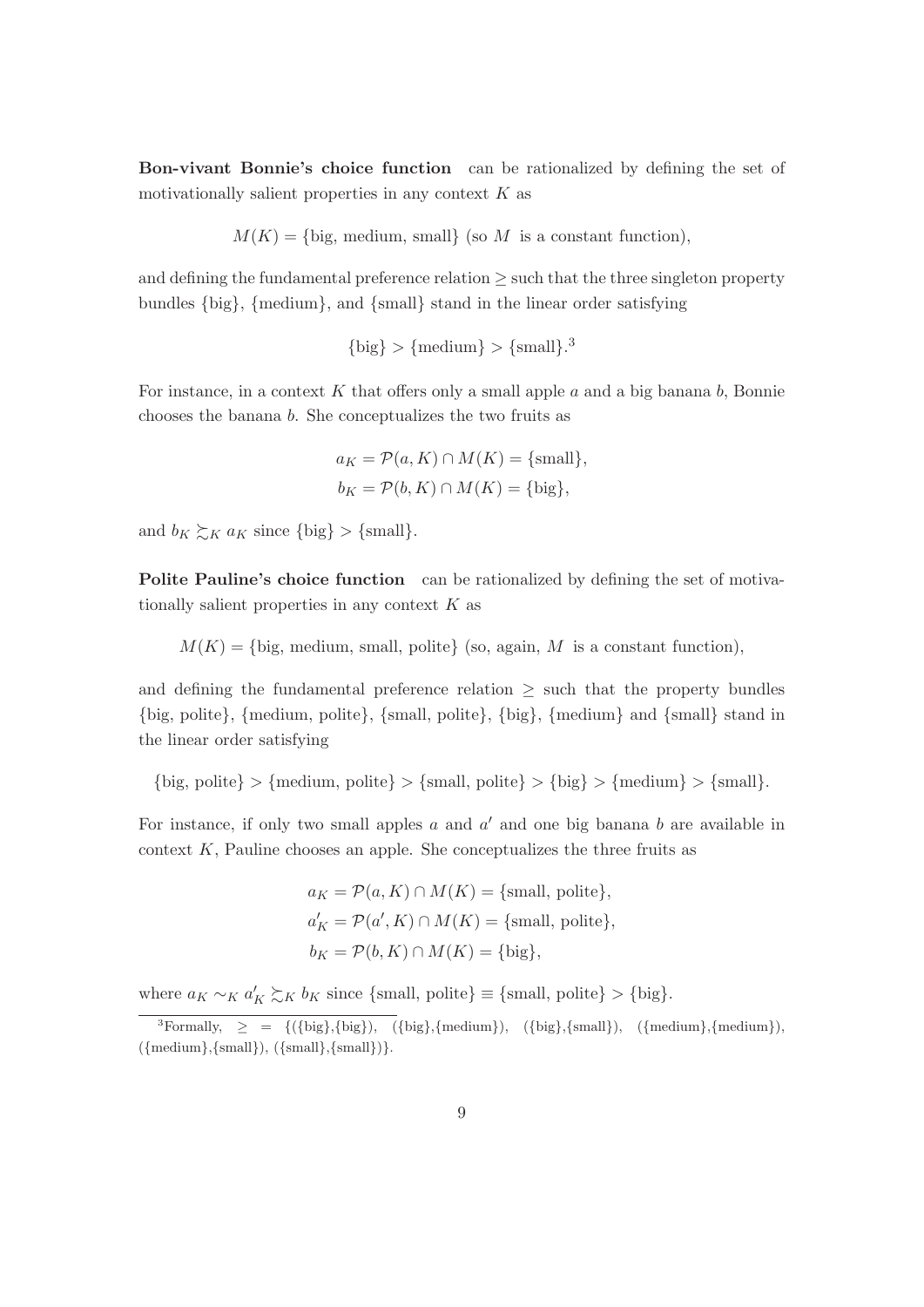Chocoholic Coco's choice function can be rationalized by defining the set of motivationally salient properties in any context  $K$  as

$$
M(K) = \begin{cases} \varnothing & \text{if no chocolate-covered fruit is available in } K, \\ & \text{i.e., chocolate-offering } \notin \mathcal{P}(K), \\ & \text{ \{big, medium, if a chocolate-covered fruit is available in } K, \\ & \text{small} \} & \text{i.e., chocolate-offering } \in \mathcal{P}(K), \end{cases}
$$

and defining the fundamental preference relation  $\geq$  as in Bonnie's case, with the only additional stipulation that  $\varnothing \equiv \varnothing$ . For instance, in a context without a tempting chocolate-covered fruit, he picks any fruit indifferently, because he conceptualizes every fruit as the same empty property bundle  $\varnothing$ , where  $\varnothing \equiv \varnothing$ .

Weak-willed William's choice function can be rationalized by defining the set of motivationally salient properties in any context  $K$  as

$$
M(K) = \begin{cases} \{ \text{big, medium, if no chocolate-covered fruit is available in } K, \\ \text{small, polite} \} & \text{i.e., chocolate-offering } \notin \mathcal{P}(K), \\ \{ \text{big, medium, if a chocolate-covered fruit is available in } K, \\ \text{small} \} & \text{i.e., chocolate-offering } \in \mathcal{P}(K), \end{cases}
$$

and defining the fundamental preference relation  $\geq$  as in Pauline's case. So, if context K offers only two small apples  $a$  and  $a'$  and one big banana  $b$ , then, undisturbed by any smell of chocolate, he conceptualizes these fruits as Pauline does and politely chooses a small apple. If a small chocolate-covered pear is added to the basket, he conceptualizes the fruits as Bonnie does and chooses the big banana.

### 2.5 Two kinds of context-dependent motivation

In our example, Polite Pauline and Chocoholic Coco are affected by the context in opposite ways. Pauline cares about the context, since the relational property "polite" is motivationally salient for her. Coco's set of motivationally salient properties varies with the context: different contexts make him care about different properties. We say that an agent's motivation, according to model  $\mathcal{M} = (M, \geq)$ , is

- *context-regarding* if the range of the motivational salience function  $M$  includes not only sets of option properties (i.e.,  $M(K)$  contains at least one context-regarding property for some  $K \in \mathcal{K}$ , and *context-unregarding* otherwise;
- context-variant if M is a non-constant function (i.e.,  $M(K)$  is not the same for all  $K \in \mathcal{K}$ , and *context-invariant* otherwise.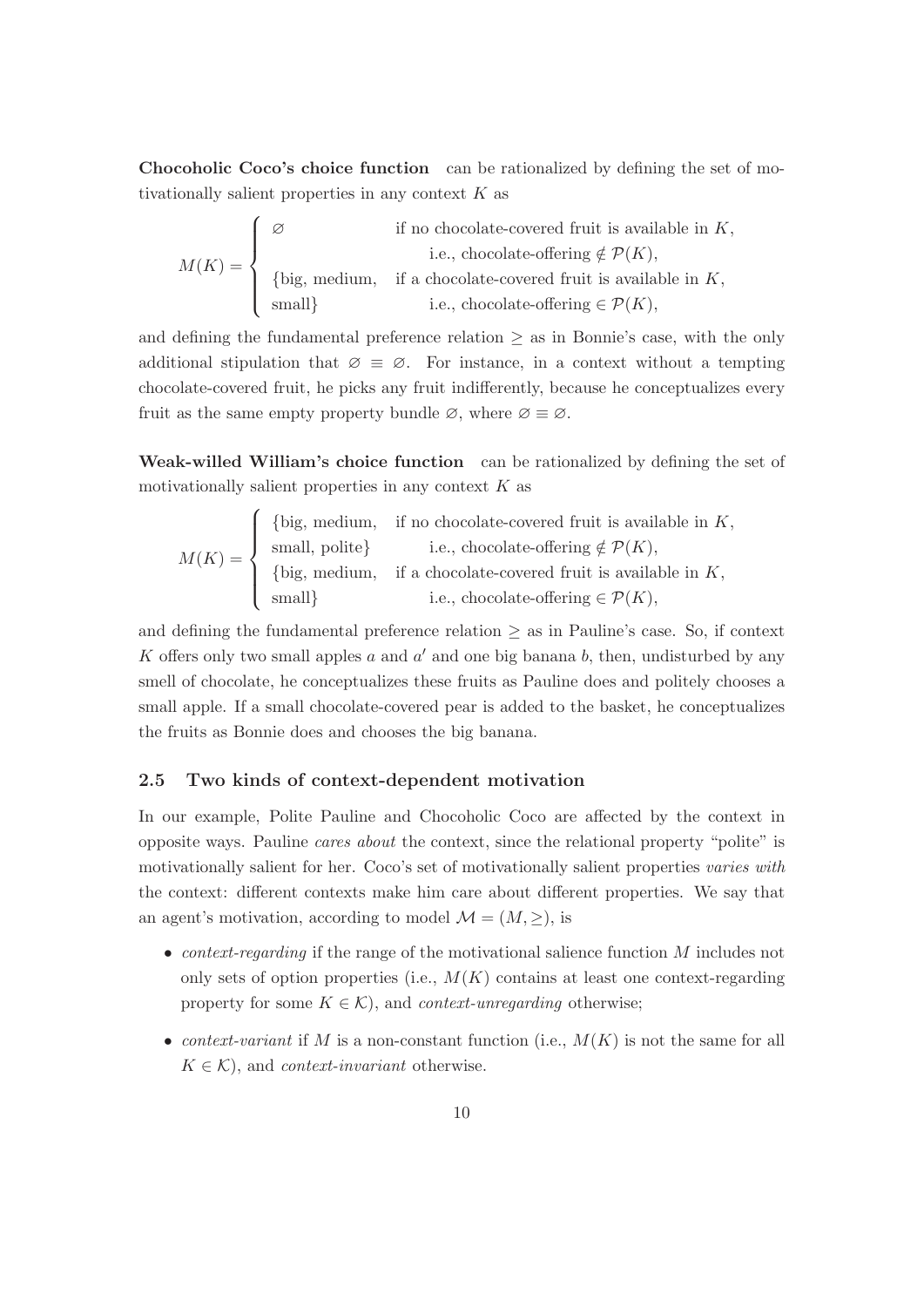How do the two kinds of context-dependence affect an agent's conceptualization of the options in each context?

Case 1. Both kinds of context-dependence are permitted: Any option x is conceptualized in context K as

$$
x_K = \mathcal{P}(x, K) \cap M(K).
$$

This expression involves the context in two places. It involves (i) the set of properties of the option-context pair  $(x, K)$ , which may include context-regarding properties, and (ii) the set of motivationally salient properties in context  $K$ , which may depend on  $K$ .

Case 2. Context-unregarding motivation: The first source of context-dependence disappears. Any option  $x$  is conceptualized in context  $K$  as

$$
x_K = \mathcal{P}(x) \cap M(K),
$$

since each  $M(K)$  only contains option properties, so that  $\mathcal{P}(x, K) \cap M(K) = \mathcal{P}(x) \cap$  $M(K).$ 

Case 3. Context-invariant motivation: The second source of context-dependence disappears. Any option  $x$  is conceptualized in context  $K$  as

$$
x_K = \mathcal{P}(x, K) \cap M,
$$

since M is a constant function, so that  $M(K)$  can be replaced by a single set M of motivationally salient properties. Here the first component of the reason-based model  $(M, >)$  can be redefined simply as this fixed set M.

Case 4. No context-dependence: Both sources of context-dependence disappear. Any option  $x$  is conceptualized in context  $K$  as

$$
x_K = \mathcal{P}(x) \cap M.
$$

Table 1 summarizes the four cases. Interpretationally, Pauline and Bonnie, whose motivation is context-invariant, seem more rational than William and Coco, whose motivation varies with the context, prompted by subtle environmental features such as the smell of chocolate. Bonnie exemplifies the case of classical rationality: context-invariant motivation and context-unregarding conceptualization of the options. Pauline displays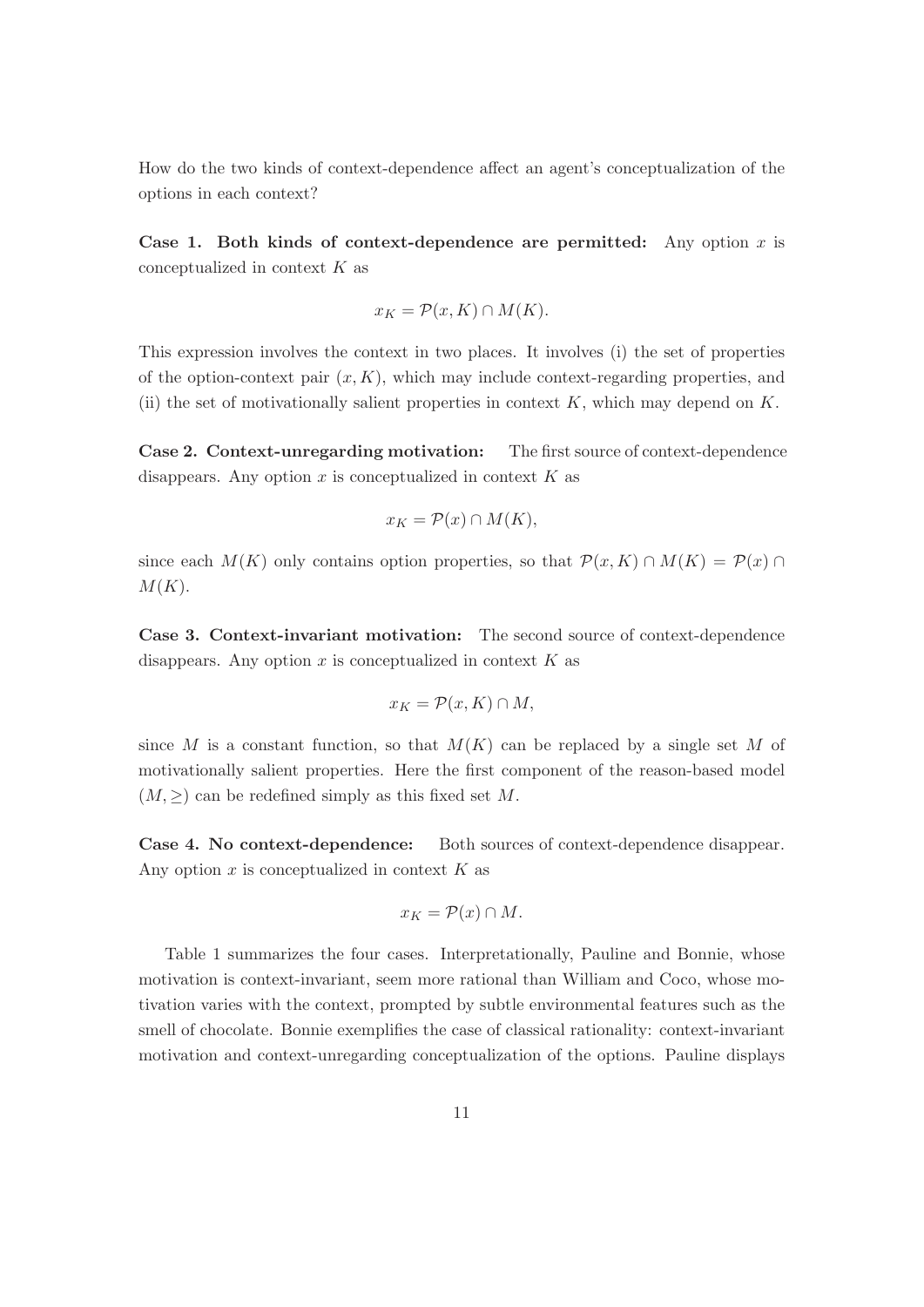sophisticated rational behaviour: she considers not only properties of the options, but also properties concerning the relationship between the options and the context, such as politeness. William tries to display the same sophisticated behaviour, but is susceptible to variations in motivation across different contexts. Coco, finally, focuses only on option properties, but, like William, lacks a stable motivation.

|                                  |                      | Context-variant motivation?        |                                 |
|----------------------------------|----------------------|------------------------------------|---------------------------------|
|                                  |                      | Yes                                | No                              |
| Context-regarding<br>motivation? | $\operatorname{Yes}$ | $x_K = \mathcal{P}(x,K) \cap M(K)$ | $x_K = \mathcal{P}(x,K) \cap M$ |
|                                  |                      | (e.g., William)                    | (e.g., Pauline)                 |
|                                  | $\rm No$             | $x_K = \mathcal{P}(x) \cap M(K)$   | $x_K = \mathcal{P}(x) \cap M$   |
|                                  |                      | (e.g., Coco)                       | (e.g., Bonnie)                  |

Table 1: The agent's conceptualization of option x in context  $K$ 

#### 2.6 Some illustrative non-classical choice behaviours

To illustrate that many non-classical choice behaviours can be represented in our framework, we briefly consider framing effects, choices by heuristics or checklists, and nonconsequentialist choices.

Framing effects: Framing effects can be understood as special kinds of choice reversals. A *choice reversal* occurs when there are contexts K and K' and options x and y such that x is chosen over y in K and y is chosen over x in K', where at least one choice is strict. (Option x is chosen weakly over option y in context K if  $x, y \in K$  and  $x \in C(K)$ ; and *strictly* if, in addition,  $y \notin C(K)$ .) Choice reversals can have two distinct sources, according to a reason-based rationalization of C. Their source is context-variance if K and K' induce different sets of motivationally salient properties  $M(K) \neq M(K')$  both of which contain only option properties. Their source is *context-regardingness* if  $K$  and K' induce the same set  $M(K) = M(K')$ , but this set contains some relational or context properties that distinguish the choice between  $x$  and  $y$  in the two contexts. (There are also mixed cases.) In either case, the agent prefers  $x$  to  $y$  as conceptualized in context K, and y to x as conceptualized in context  $K'$ , as illustrated in Figure 1. We might define a framing effect as a choice reversal whose source is context-variance, and define the *frame* in each context K as the set of context properties  $\mathcal{P}(K)$  "responsible" for  $M(K)$ . (In Section 5, we introduce a notion of *causally relevant* context properties that could be used to refine this definition.) Crucially, whether a choice reversal counts as a framing effect depends on the reason-based model by which we rationalize C. Note that,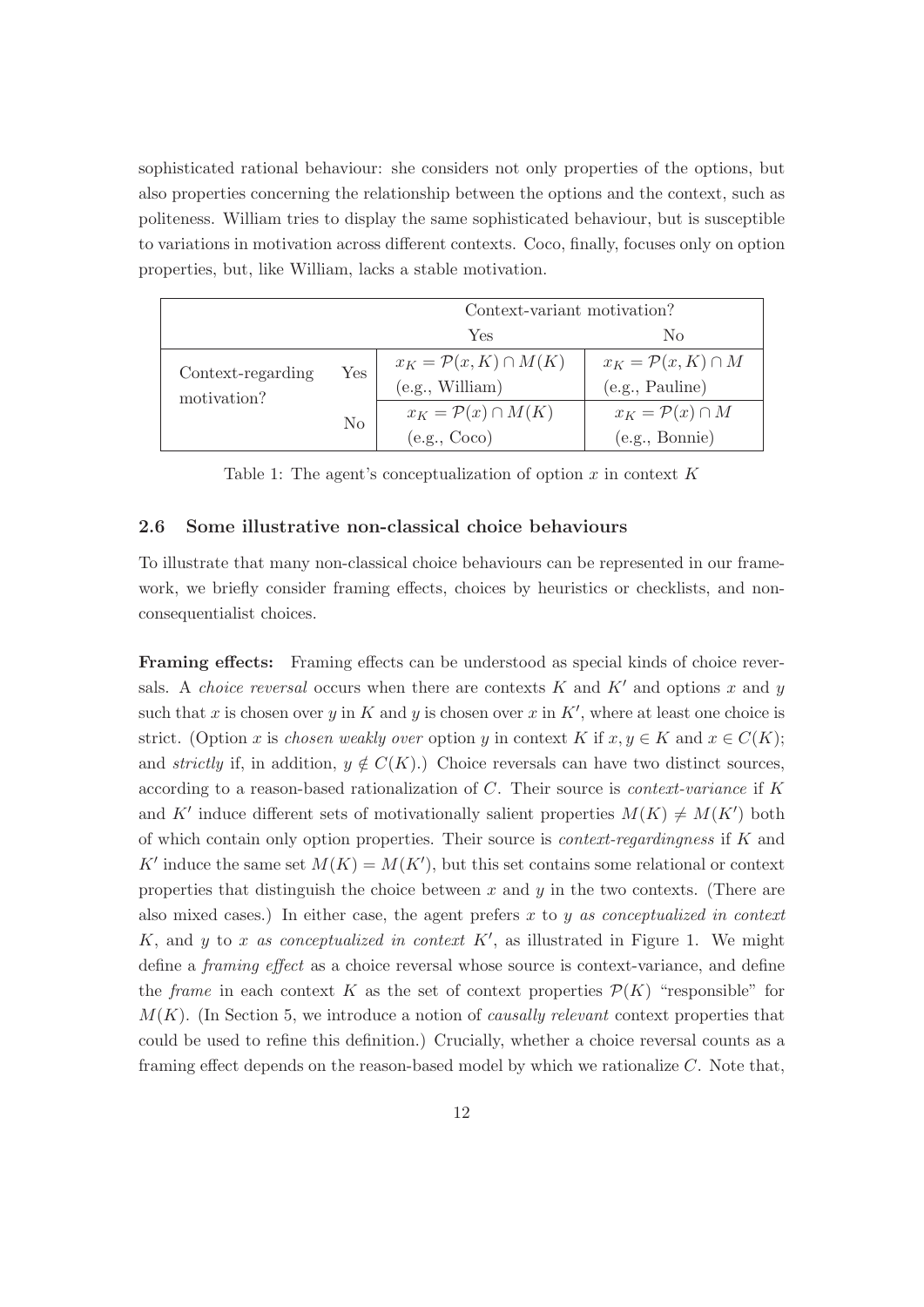

Figure 1: A choice reversal

if K and  $K'$  offer the same feasible options, framing effects can occur only if contexts are defined non-extensionally, as consisting of both a feasible set and an environmental parameter (as in Salant and Rubinstein 2008); otherwise  $M(K)$  and  $M(K')$  would have to coincide. If K and  $K'$  offer different feasible options, framing effects are possible even when contexts are defined extensionally, provided they are distinguished by some context properties (such as "offering luxury goods") that lead to the difference between  $M(K)$  and  $M(K')$ .

Checklists or "take-the-best" heuristics: Here, the agent considers a list of criteria by which the options can be distinguished and places the criteria in some order of importance. For any set of feasible options, the agent first compares the options in terms of the first criterion; if there are ties, he moves on to the second criterion; if there are still ties, he moves on to the third; and so on. Gigerenzer et al. (e.g., 2000) describe empirical examples of such choice procedures, and Mandler, Manzini, and Mariotti (e.g., 2012) offer a formal analysis. In our framework, we can rationalize such choice behaviour by a reason-based model  $(M, \geq)$  with a lexicographic fundamental preference relation ≥, where property bundles are ranked on the basis of some order of importance over properties. To illustrate, let  $P_1$ ,  $P_2$ ,  $P_3$ , ... denote the first, second, third, ..., properties in this order (assuming a finite  $P$ ). We can define the fundamental preference relation  $\geq$ as follows: for any property bundles  $S_1$  and  $S_2$ ,  $S_1 \geq S_2$  if and only if either  $S_1 = S_2$  or there is some *n* such that  $P_n \in S_1$ ,  $P_n \notin S_2$ , and  $S_1 \cap \{P_1, ..., P_{n-1}\} = S_2 \cap \{P_1, ..., P_{n-1}\}.$ A lexicographic fundamental preference relation can be combined with either contextvariant or context-invariant motivation, and with either context-regarding or contextunregarding motivation. This opens up greater generality than usually acknowledged.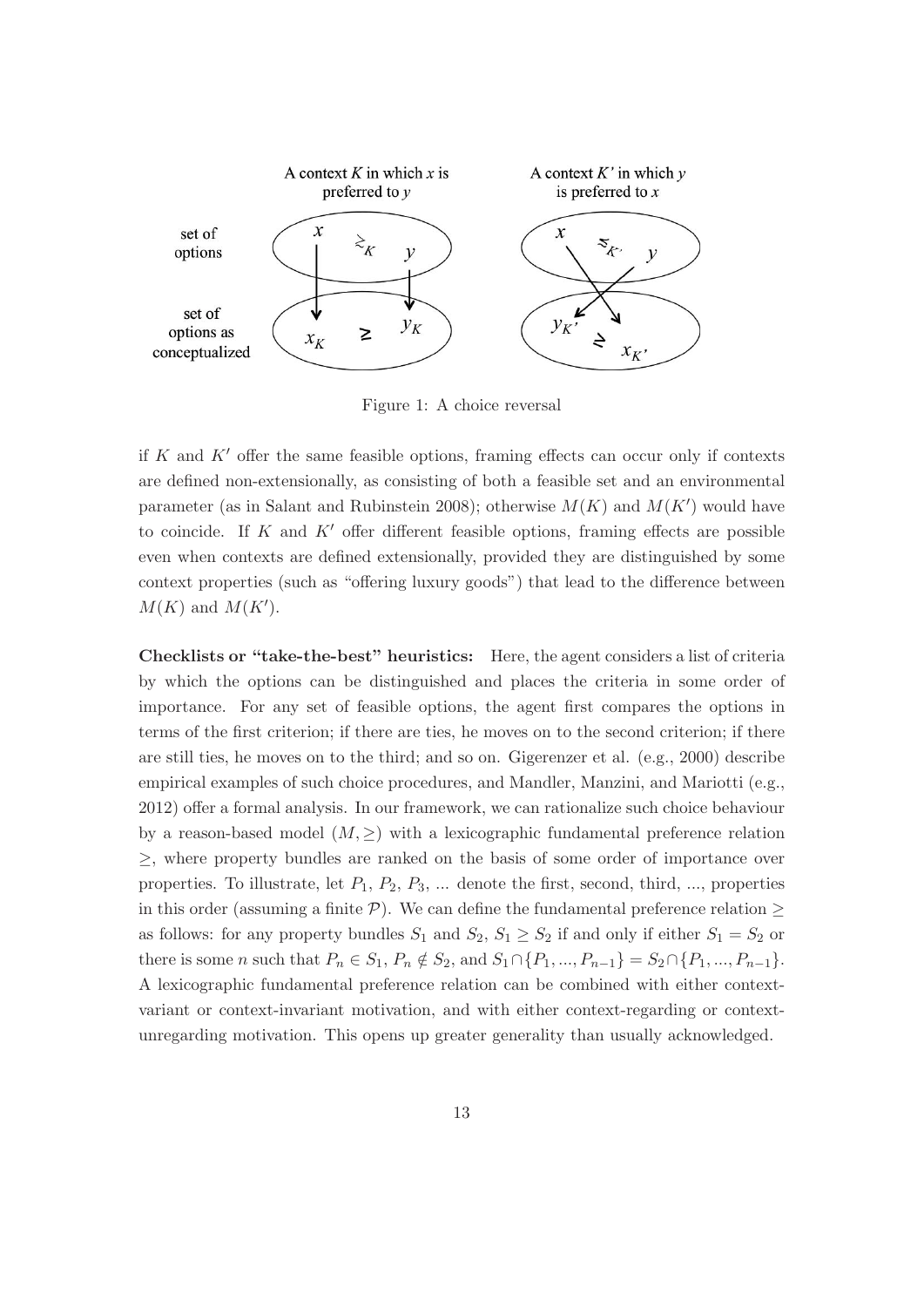Non-consequentialism: A non-consequentialist agent, in the most general sense, makes a choice in a given context not just on the basis of the chosen option itself (the outcome), but also on the basis of what the choice context is or how each option relates to that context (the act of choosing the option). Any context-regarding motivation can thus be associated with a form of non-consequentialism. More narrowly, we may consider an agent who cares about whether each option is "permissible" or "normconforming" in a given context. The relevant criterion may be politeness, legality, or moral permissibility in the context. Let us introduce a relational property P such that any option-context pair  $(x, K)$  satisfies P if and only if the choice of x is deemed permissible or norm-conforming in context K. If P is in every  $M(K)$  and the fundamental preference relation ranks property bundles that include  $P$  above bundles that do not, the agent will always choose a permissible or norm-conforming option, unless no such option is feasible. Note that this could not generally be modelled without context-regarding motivation. For earlier discussions of non-consequentialist and "norm-conditional" choices, see, e.g., Suzumura and Xu (2001) and Bossert and Suzumura (2009).

### 3 Choice-behavioural implications

When does a choice function  $C : \mathcal{K} \to 2^X$  have a reason-based rationalization? In this section, we first give necessary and sufficient conditions for reason-based rationalizability without any restriction, permitting both context-variant and context-regarding motivation. We then characterize the opposite case, without any context-dependence. Finally, we address the two intermediate cases, where rationalizability is restricted to either context-invariant or context-unregarding motivation but not both. We also suggest criteria for selecting a rationalization when it is not unique. The reader may skip this section if he or she is interested primarily in constructing reason-based models from observed choices (Section 4) or in predicting choices in novel contexts (Section 5).

### 3.1 Reason-based rationalizability without any restriction

We begin by stating two axioms which, together, imply that choice is based on properties. The first is an "intra-context" axiom. It states that the agent's choice in any given context does not distinguish between options that have the same bundle of properties in that context:

**Axiom 1** For all contexts  $K \in \mathcal{K}$  and all options  $x, y \in K$ , if  $\mathcal{P}(x, K) = \mathcal{P}(y, K)$ , then  $x \in C(K) \Leftrightarrow y \in C(K).$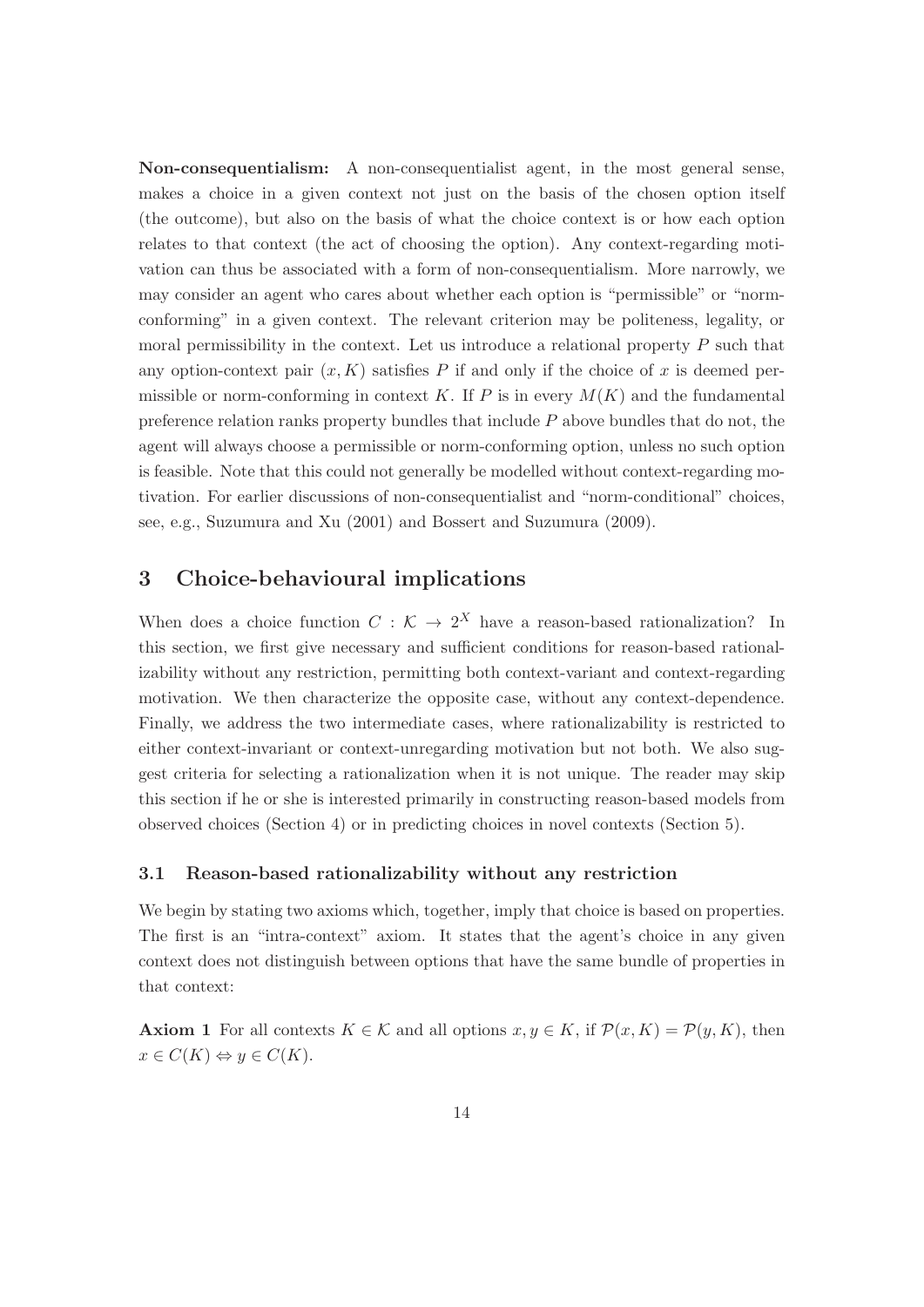The second axiom is an "inter-context" axiom. It states that if two contexts offer the same feasible property bundles, the agent chooses options with the same property bundles in those contexts:

**Axiom 2** For all contexts  $K, K' \in \mathcal{K}$ , if  $\{\mathcal{P}(x, K) : x \in K\} = \{\mathcal{P}(x, K') : x \in K'\}$ , then  $\{\mathcal{P}(x,K): x \in C(K)\} = \{\mathcal{P}(x,K'): x \in C(K')\}.$ 

Axiom 2 does not require that the same options be chosen in contexts offering the same feasible property bundles; it only requires that options *instantiating the same* property bundles be chosen. The axiom requires no relationship between the choices in contexts K and K' with different context properties (i.e.,  $\mathcal{P}(K) \neq \mathcal{P}(K')$ ), since these automatically offer different feasible property bundles.

Axioms 1 and 2 do not by themselves imply any maximizing behaviour.<sup>4</sup> This gap is filled by our third axiom, a variant of Richter's (1971) axiom of "revelation coherence" (which, in turn, is a weakening of the weak axiom of revealed preference; see, e.g., Samuelson 1948). Unlike Richter, we formulate our axiom at the level of property bundles, not options. We adapt some revealed-preference terminology. For any property bundles  $S$  and  $S'$ :

- S is feasible in context K if  $S = \mathcal{P}(x, K)$  for some feasible option  $x \in K$ ;
- S is chosen in context K if  $S = \mathcal{P}(x, K)$  for some option  $x \in C(K)$ ;
- S is revealed weakly preferred to S' (formally  $S \succeq^{C} S'$ ) if, in some context, S is chosen while  $S'$  is feasible; S is revealed strictly preferred to  $S'$  if, in some context, S is chosen while  $S'$  is feasible and not chosen.<sup>5</sup>

<sup>5</sup>We speak of "revealed preference" rather than "revealed fundamental preference" to avoid giving the impression that the relation  $\succeq^C$  expresses the agent's fundamental preferences. When the agent revealed-prefers bundle  $S$  to bundle  $S'$  by choosing the former over the latter in some context, only certain subsets of  $S$  and  $S'$  are typically motivationally salient in that context, and the agent's fundamental preference is held between these subsets, not between  $S$  and  $S'$ . In Section 4, we introduce a notion of revealed *fundamental* preference. Our definition of revealed preference as a relation  $\succsim^C$  between property bundles induces (and is equivalent to) a definition of context-variant revealed preference between options (denoted  $\sum_{K}^{C}$ ). Option x is revealed weakly preferred to option y in context  $K$   $(x \sum_{K}^{C} y)$  if and only if  $\mathcal{P}(x,K) \succeq^{C} \mathcal{P}(y,K)$ . In classical choice theory, without the resources of properties, it is hard to define an interesting notion of context-variant revealed preference. The classical revealed-preference relation is defined context-invariantly and fails to rationalize many observable choice behaviours.

 $4$ They are jointly equivalent to choice being rationalizable by a *generalized reason-based model*, defined by (i) a motivational salience function and (ii) a choice function defined on property bundles, not on options (which is more general than a fundamental preference relation ≥ over property bundles).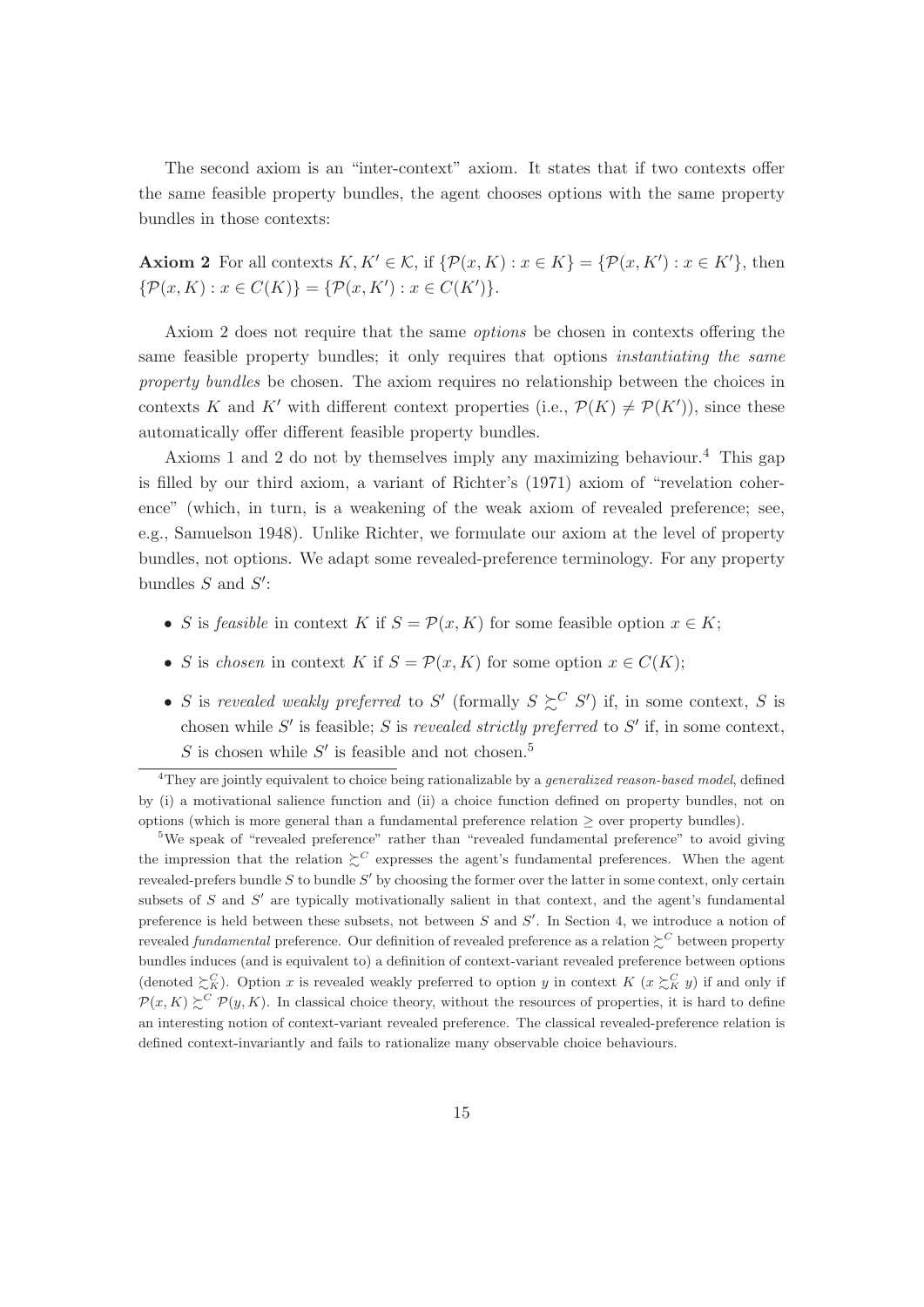**Axiom 3** If a property bundle  $S \subseteq \mathcal{P}$  is feasible in some context  $K \in \mathcal{K}$  and is revealed weakly preferred to every feasible property bundle in context  $K$ , then  $S$  is chosen in context K.

Like Axiom 2, Axiom 3 is less restrictive than one might think. For the choices in context  $K$  to constrain those in context  $K'$ , the two contexts must have the same context properties, i.e.,  $\mathcal{P}(K) = \mathcal{P}(K')$ . Otherwise there will no property bundles that are feasible in both  $K$  and  $K'$ . In fact:

Lemma 1 Axiom 3 strengthens Axiom 2.

**Theorem 1** A choice function C is reason-based rationalizable if and only if it satisfies Axioms 1 and 3 (and by implication 2).<sup>6</sup>

This result, like all subsequent results, holds for each property system  $P$ . We can thus test for rationalizability in different property systems, e.g., by asking: Is the agent's choice between cars rationalizable in a system of colour-related properties? In a system of prestige-related properties? In a system of prestige- and price-related properties?<sup>7</sup>

Reason-based rationalizations need not be unique. For a given choice function  $C$ , there may exist more than one reason-based model M such that  $C = C^{\mathcal{M}}$ . Different rationalizations are far from equivalent, as discussed in more detail later. In particular, they may lead to different predictions for novel choice contexts outside the set  $K$  of "observed" contexts, as shown in Section 5. We now reduce and later (in Section 4) eliminate the non-uniqueness of  $M$ , by imposing additional restrictions on the admissible reason-based models.

#### 3.2 Reason-based rationalizability without any context-dependence

So far, we have allowed rationalizations to display both kinds of context-dependence. We now consider the opposite, limiting case with no context-dependence at all. Consider the following variants of Axioms 1 and 2, obtained by referring only to context-unregarding properties:

 $6$ The conjunction of Axioms 1 and 3 is in fact equivalent to the following single axiom: for every context  $K \in \mathcal{K}$  and every option  $x \in K$ , if the property bundle  $\mathcal{P}(x, K)$  is revealed weakly preferred to the property bundle  $\mathcal{P}(y, K)$  for every option  $y \in K$ , then  $x \in C(K)$ .

 $7$ To make this explicit, we could restate Theorem 1 (and similarly other results) as follows: For every property system  $P$ , a choice function C is reason-based rationalizable in  $P$  if and only if it satisfies Axioms 1 and 3 (and thereby 2).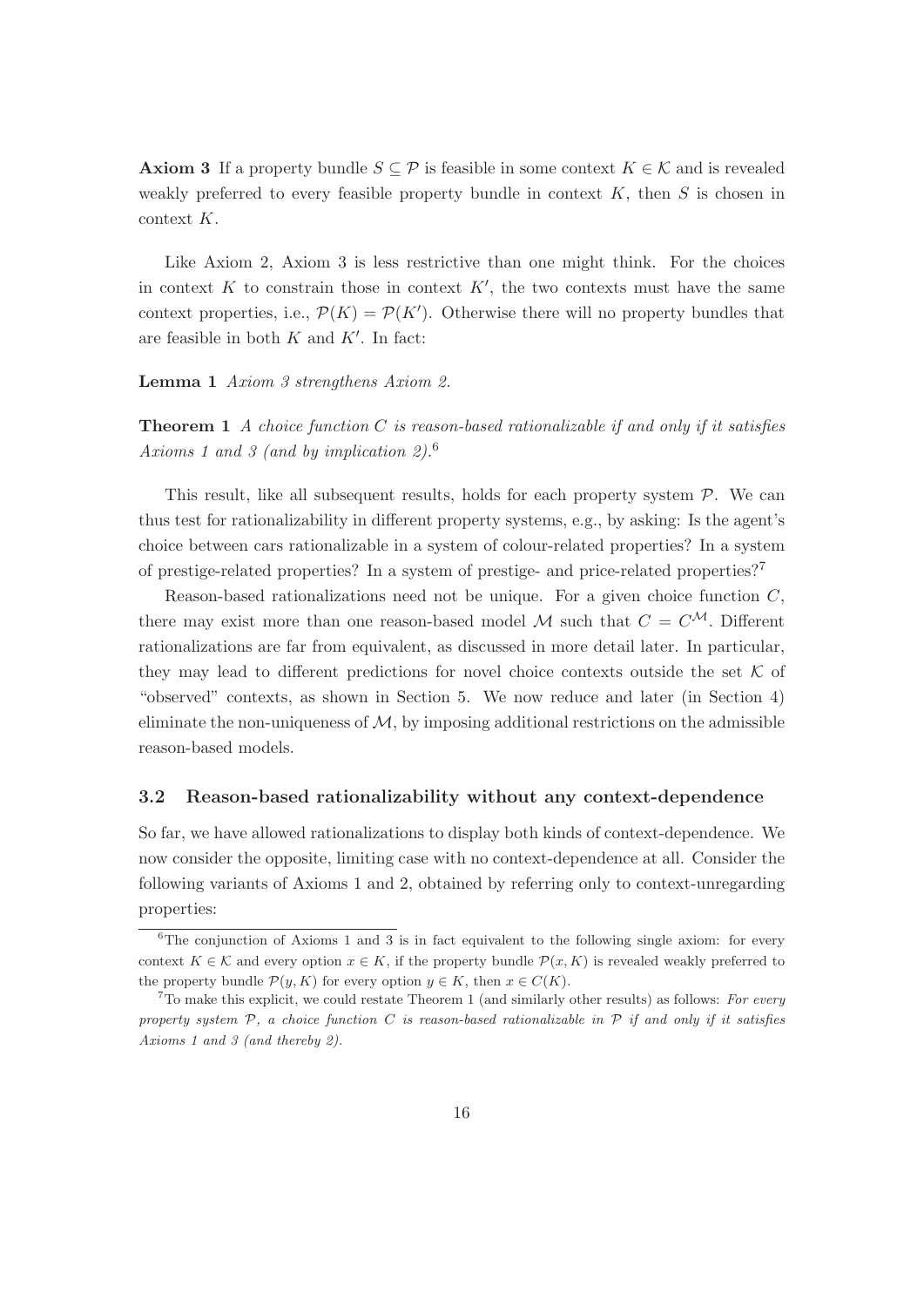**Axiom 1<sup>\*</sup>** For all contexts  $K \in \mathcal{K}$  and all options  $x, y \in K$ , if  $\mathcal{P}(x) = \mathcal{P}(y)$ , then  $x \in C(K) \Leftrightarrow y \in C(K).$ 

**Axiom 2<sup>\*</sup>** For all contexts  $K, K' \in \mathcal{K}$ , if  $\{\mathcal{P}(x) : x \in K\} = \{\mathcal{P}(x) : x \in K'\}$ , then  $\{\mathcal{P}(x) : x \in C(K)\} = \{\mathcal{P}(x) : x \in C(K')\}.$ 

In our example, Bon-vivant Bonnie satisfies both axioms; Chocoholic Coco satisfies Axiom 1\* but violates Axiom 2\* (to see this, suppose K contains a chocolate-covered pear while K′ does not); and Polite Pauline and Weak-willed William violate even Axiom 1\* (they care about a relational property).

We also introduce an analogue of Axiom 3, namely Richter's (1971) original axiom of revelation coherence, extended to our framework where contexts (if defined nonextensionally) can be more general than feasible sets.

**Axiom 3<sup>\*</sup>** For all contexts  $K \in \mathcal{K}$  and any feasible option  $x \in K$ , if, for every option  $y \in K$ , there is a context  $K' \in \mathcal{K}$  in which x is chosen weakly over y, then  $x \in C(K)$ .

To state our characterization of reason-based rationalizability without any contextdependence, call the set of contexts K closed under cloning if K is closed under transforming any context by adding "clones" of feasible options; formally, whenever a context  $K \in \mathcal{K}$  contains an option x such that  $\mathcal{P}(x) = \mathcal{P}(x')$  for another option  $x' \in X$  (a clone of x), there is a context  $K' \in \mathcal{K}$  such that  $K' = K \cup \{x'\}$ . This is a weak condition.<sup>8</sup>

**Theorem 2** Given a set of contexts K that is closed under cloning, a choice function C is reason-based rationalizable with context-invariant and context-unregarding motivation if and only if it satisfies Axioms  $1^*$ ,  $2^*$ , and  $3^*$ .

In fact, Axiom 3\* alone is equivalent to rationalizability of choice by a binary relation over options, as is well-known in the classical case where contexts are feasible sets (Richter 1971 and Bossert and Suzumura 2010).

<sup>&</sup>lt;sup>8</sup>It holds vacuously if no two distinct options in X have the same properties, i.e., for any  $x, x' \in X$ ,  $x \neq x'$  implies  $\mathcal{P}(x) \neq \mathcal{P}(x')$ . The condition is also natural because if an option x' is property-wise indistinguishable from a currently feasible option  $x$ , one would expect that  $x'$  can become feasible too. Presumably, if  $x$ , but not  $x'$ , can be feasible (together with some other options), this difference stems from  $x$  and  $x'$  having different properties. We could further weaken or modify the condition, e.g., by replacing " $K' = K \cup \{x'\}$ " with " $K' = (K \setminus \{x : \mathcal{P}(x) = \mathcal{P}(x')\}) \cup \{x'\}$ ", so that x' is not added but substituted for the existing feasible options that are property-wise indistinguishable from it.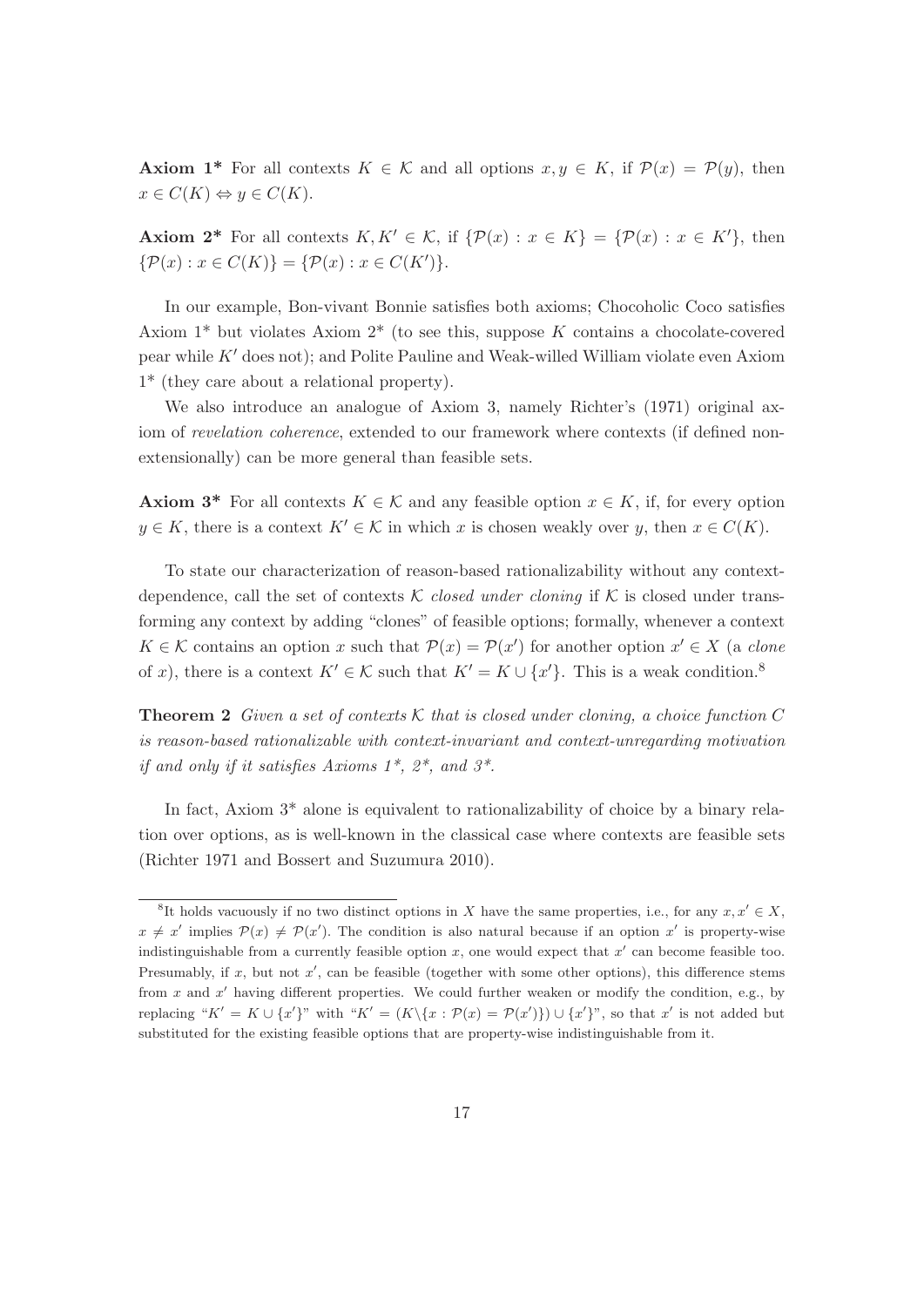**Remark 1** A choice function C satisfies Axiom  $3^*$  if and only if it is rationalizable by a preference relation, i.e., there is a binary relation  $\gtrsim$  on X such that for all contexts  $K \in \mathcal{K}$ ,

$$
C(K) = \{ x \in K : x \succsim y \text{ for all } y \in K \}.
$$

This, however, is not a reason-based rationalization, and to obtain such a rationalization, our two additional axioms,  $1^*$  and  $2^*$ , are needed, as Theorem 2 shows.

### 3.3 Reason-based rationalizability with either context-unregarding or context-invariant motivation

We finally turn to reason-based rationalizability with one but not both kinds of contextdependence. We begin with the case in which the agent's motivation can be contextvariant, but not context-regarding. The axioms characterizing this case lie logically "between" Axioms 1\*, 2\*, and 3\*, which characterize reason-based rationalizability without any context-dependence (Theorem 2), and Axioms 1, 2, and 3, which characterize reasonbased rationalizability simpliciter (Theorem 1). Specifically, they are Axioms 1\* and 3 and a new axiom that weakens Axiom  $2^*$  in the presence of  $1^*$ . We omit the details here, since the new axiom has a complex form.

Let us now consider the case of context-invariant but possibly context-regarding motivation, which subsumes sophisticated rational behaviour, as in Polite Pauline's case. Surprisingly, the conditions characterizing this case are the same as those characterizing reason-based rationalizability without any restrictions. Thus, any choice behaviour that is reason-based rationalizable also has a rationalization with context-invariant motivation. Although this suggests that the restriction to context-invariance has no choicebehaviourial implications, we show in Section 5 that this impression is misleading. The restriction to context-invariance can affect the prediction of choices in novel contexts (outside  $K$ ).

Before stating the present result formally, let us give an illustration. As we have seen, Chocoholic Coco can be rationalized by a reason-based model with context-variant motivation. This captures our informal description of Coco's behaviour. However, a less intuitive rationalization is also possible. It ascribes context-invariant motivation to Coco, at the expense of making this motivation context-regarding. This alternative model  $(M, \geq)$  is the following:

• M assigns to each context the same set of motivationally salient properties  $M =$ {big, medium, small, chocolate-offering}, instead of letting motivationally salient properties vary with the presence or absence of chocolate;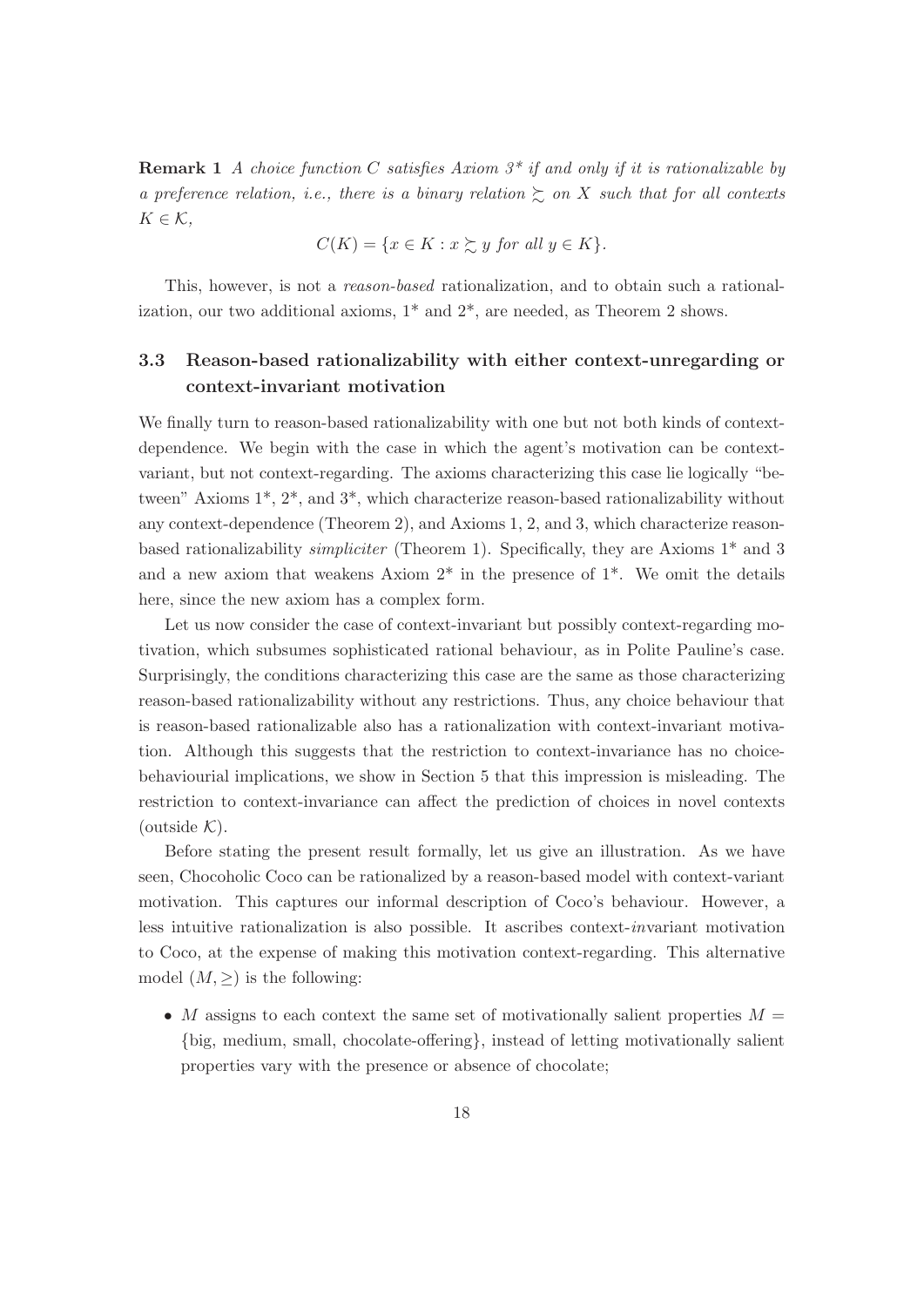•  $\geq$  places any property bundles that do not contain the property "chocolate-offering" in the same indifference class (e.g., {big}  $\equiv$  {small}), and ranks property bundles by size when they contain one of the size properties together with the property "chocolate-offering" (e.g., {big, chocolate-offering}  $>$  {medium, chocolateoffering  $\{\text{small}, \text{ chocolate-offering}\}\)$ .

Generally, two reason-based models  $M$  and  $M'$  are behaviourally equivalent if they induce the same (possibly improper) choice function, i.e., if  $C^{\mathcal{M}} = C^{\mathcal{M}'}$ .

Proposition 1 Every reason-based model is behaviourally equivalent to one with contextinvariant motivation.

**Corollary 1** A choice function  $C$  has a reason-based rationalization with contextinvariant motivation if and only if it has a reason-based rationalization simpliciter.

The possibility of re-modelling any reason-based rationalization in a context-invariant way disappears once we impose further requirements on  $M$ , such as the requirement that motivation be context-unregarding or that it be "revealed", as discussed in Section 4.<sup>9</sup> As a consequence of Proposition 1, Theorem 1 can be re-stated as a characterization of context-invariant reason-based choice:

**Theorem 3** A choice function  $C$  is reason-based rationalizable with context-invariant motivation if and only if it satisfies Axioms 1 and 3 (and by implication 2).

### 3.4 Criteria for selecting a rationalization in cases of non-uniqueness

How can we select a reason-based model  $(M, >)$  in cases of non-uniqueness?<sup>10</sup> This question matters because different models attribute to the agent different cognitive processes, which may differ in psychological adequacy and lead to different predictions about the agent's future choices, as discussed in Section 5. There are at least three kinds of criteria for selecting a model.

<sup>9</sup>Even when this re-modelling is possible, it may sacrifice parsimony and psychological adequacy, as evident from the proof of Proposition 1. Here, every property that was motivationally salient in some context in the original model and every context property (at least every context property on which  $M(K)$  in the original model may depend) becomes motivationally salient in the new model. Formally,  $(\cup_{K\in\mathcal{K}}M(K))\cup\mathcal{P}_{\text{context}}\subseteq M^*$ , where  $(M,\geq)$  and  $(M^*,\geq^*)$ , with  $M^*$  constant, are the original (contextvariant) and new (context-invariant) models, respectively. Thus, any effects of the context on the agent's motivation are explained away by ascribing a very rich motivation to him.

 $10$ Non-uniqueness in the rationalization of choice behaviour is familiar from classical choice theory, where the same choice function can often be rationalized by more than one binary relation over the options. The relation becomes unique if the domain of the choice function (i.e., the set of contexts in which choice is observed) is "rich", i.e., contains all sets of one or two options.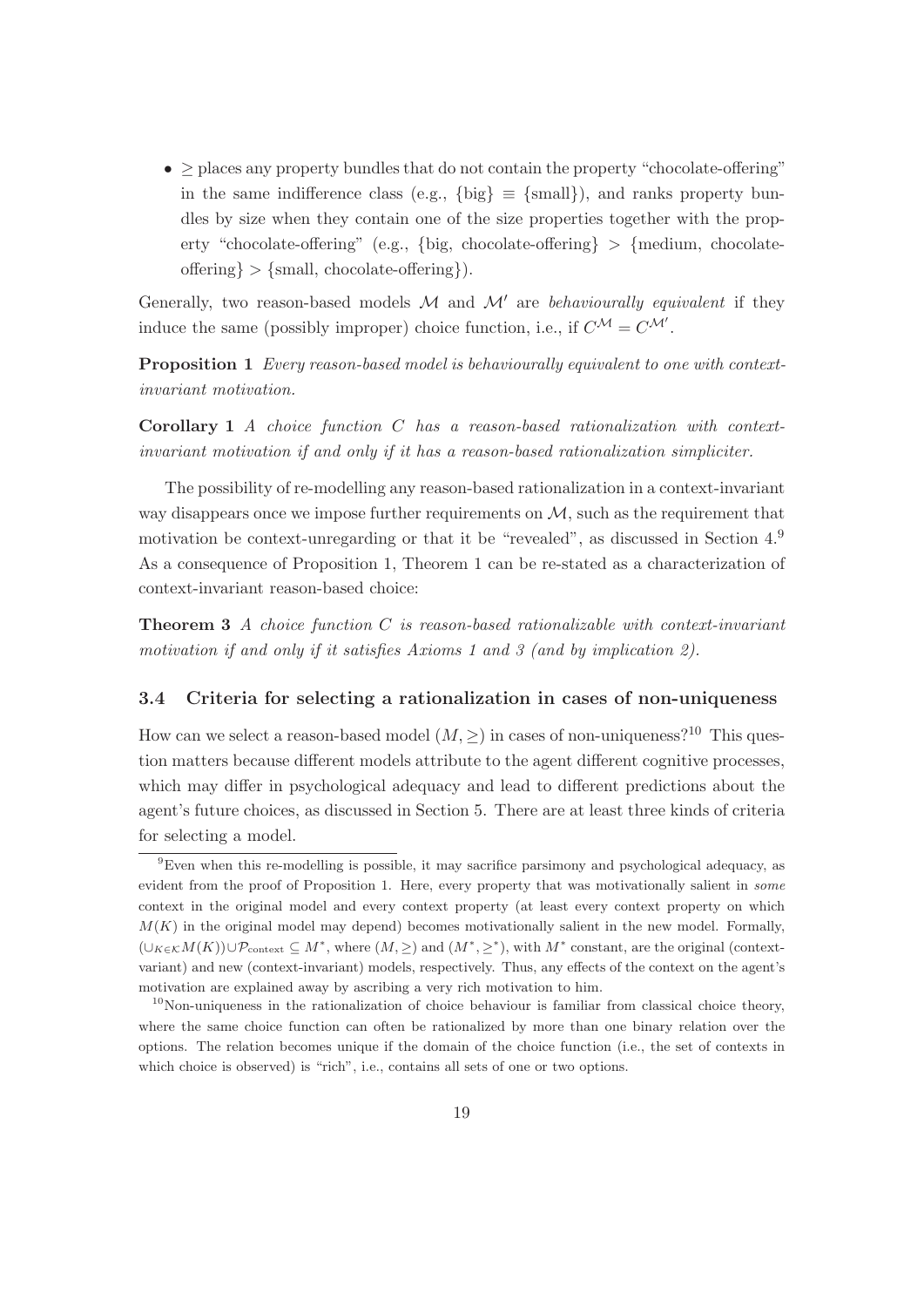Revelation criteria: These require that, as far as possible:

- (i) the motivational salience function  $M$  deem only those properties motivationally salient that make an observable difference to the agent's choice behaviour, and
- (ii) the fundamental preference relation  $\geq$  over property bundles be derived in a systematic way from the agent's choice behaviour.

The goal is to minimize behaviourally ungrounded ascriptions of motivation and fundamental preference. This is the topic of Section 4.

Non-choice data: Verbal reports or neurophysiological data, such as responses to stimuli related to various properties, may help us test hypotheses about

- $(i)$  which properties are motivationally salient for the agent in context  $K$  (and thus belong to  $M(K)$ ),
- (ii) which context properties causally affect motivational salience, so that  $M(K)$  may vary as contexts  $K$  vary in those properties, and
- (iii) which property bundles the agent fundamentally prefers to which others.

One might hypothesize that people have better conscious access to how they conceptualize the options in a given context  $K$  and therefore to the motivationally salient properties in that context (those in  $M(K)$ ) than to the context properties that causally affect what  $M(K)$  is (i.e., those which, empirically, would come out as significant explanatory variables for  $M$ ). If this is correct, verbal reports may be more relevant to questions (i) and (iii) than to question (ii). Changes in  $M(K)$  might be due, for example, to subconscious influences, as in framing or nudging effects.

**Parsimony criteria:** We may try to select a *parsimonious* model  $(M, \geq)$ , where

- (i) the sets  $M(K)$  of motivationally salient properties generated by M are (a) as small as possible and (b) as unchanging as possible across different  $K$ , and
- (ii) the relation  $\geq$  is as sparse as possible (e.g., defined over the fewest possible property bundles).

Often there is a trade-off between different dimensions of parsimony. If the sets  $M(K)$ contain only few properties, they may not be stable across different  $K$ , and vice versa. As the proof of Proposition 1 shows, we can always achieve context-invariance by defining M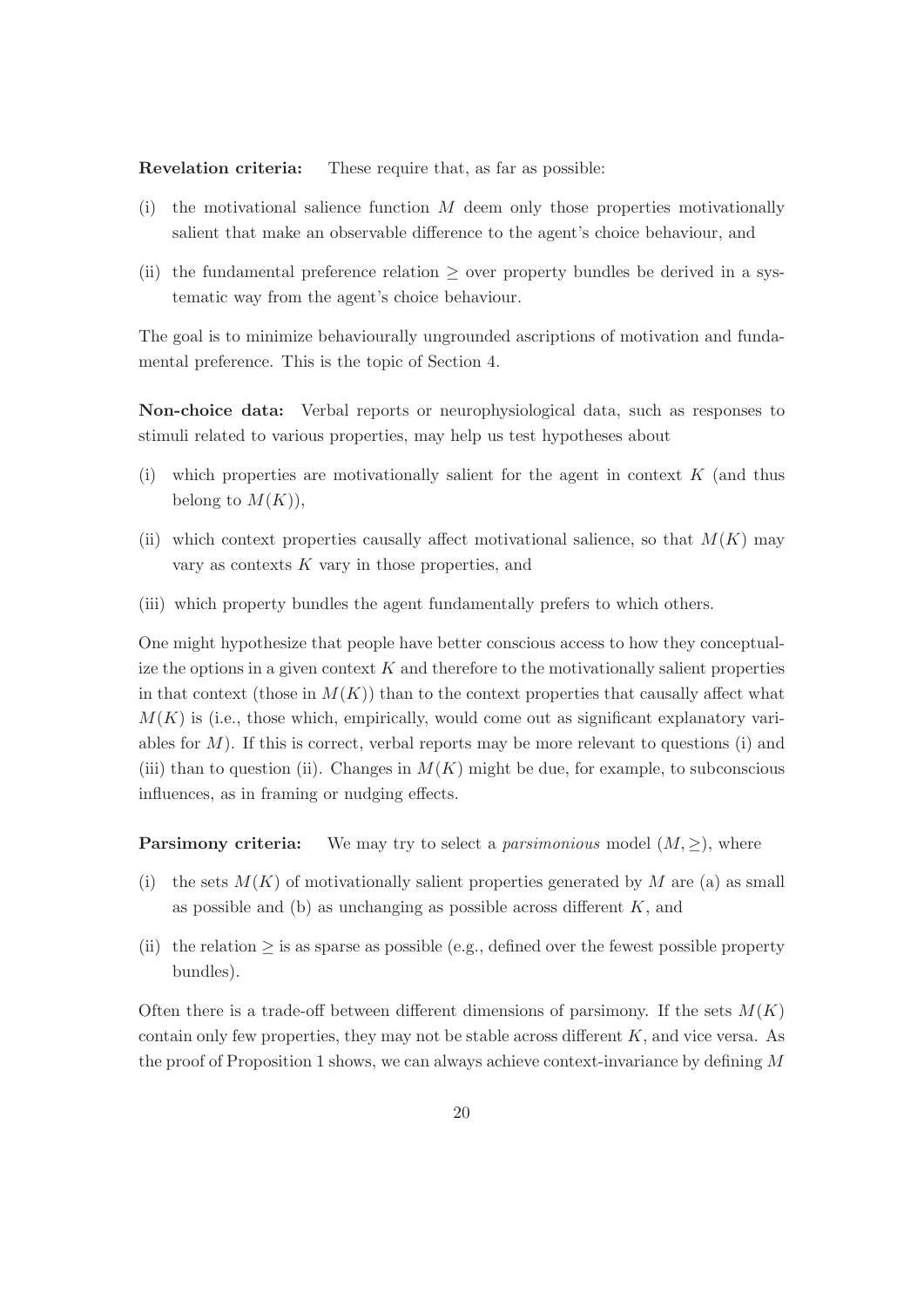constantly as the entire set  $P$  and the fundamental preference relation  $\geq$  as the revealed preference relation  $\succeq^C$  over property bundles. This respects criterion (i), part (b), but sacrifices parsimony in the specification of the set of motivationally salient properties in each context – criterion (i), part (a) – and may be psychologically implausible. It may also conflict with a choice-behavioural revelation criterion and with non-choice data. In consequence, the predictions made for future choices may be unreliable. By contrast, if our aim is to respect criterion (i), part (a), and to make the sets  $M(K)$  as small as possible, we can specify a partial ordering over reason-based models by defining  $(M, \geq)$ to be at least as parsimonious as  $(M', \geq')$  if and only if (i)  $M(K) \subseteq M'(K)$  for every K and (ii)  $\geq$  is a subrelation of  $\geq'$ . This partial ordering over models will often go against criterion (i), part (b).

### 4 The revealed reason-based model

A familiar concept from classical choice theory is the revealed preference relation over options, which can be inferred from the agent's choice behaviour. Analogously, we now introduce the revealed reason-based model, which can be inferred from the observed choice function. Like a revealed preference relation, a revealed reason-based model has an empirical basis. It is constructed by

- counting a property as motivationally salient in a given context if and only if it makes a behavioural difference (in a sense defined below), and
- counting a property bundle  $S$  as fundamentally preferred to another property bundle  $T$  if and only if the agent is observed to choose an option  $x$  over another option y, where x and y are revealed to be conceptualized as  $S$  and  $T$ , respectively (in a sense defined below).

We first introduce the notion of revealed motivation, then define the revealed reasonbased model, and finally characterize the class of choice functions that are rationalizable by such a model, also offering an example of a choice function that falls outside this class.

### 4.1 Revealed motivationally salient properties

Informally, our strategy for determining whether a property  $P$  is motivationally salient for an agent in a context K is to ask whether the presence or absence of P in an option makes a difference to the agent's choice in contexts "like"  $K$ , i.e., contexts  $K'$  with the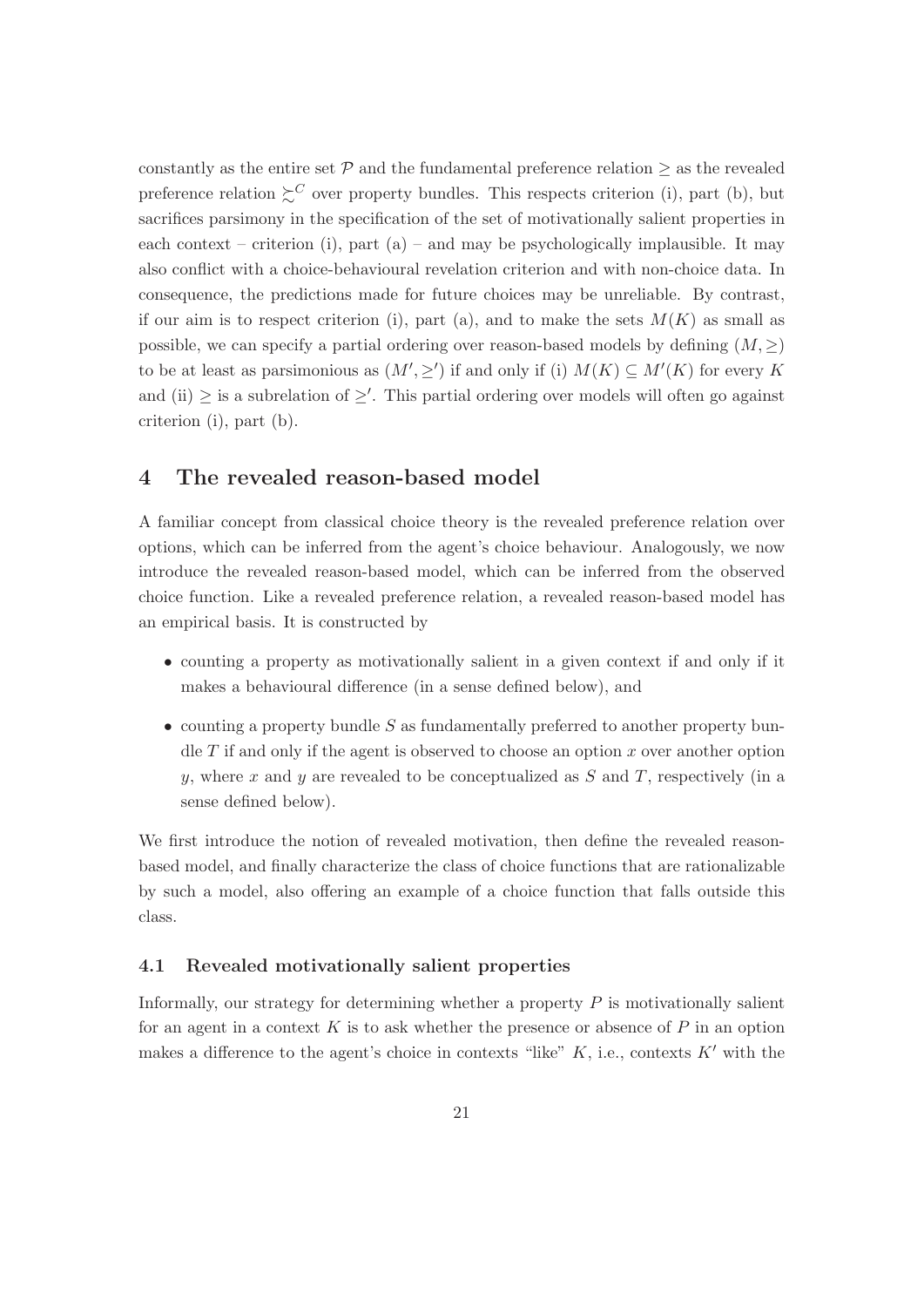same context properties as K (where  $\mathcal{P}(K') = \mathcal{P}(K)$ ). The agent's behaviour in contexts with different context properties is irrelevant, since it could stem from different motivationally salient properties. The choice of moisturizer over sunscreen in a cloudy context provides no evidence for whether "protecting against UV radiation" is motivationally salient in a context with the context property of bright sunshine. (Recall that our definition of a reason-based model allows contexts with different context properties to induce different motivationally salient properties.)

To formalize these ideas, we begin with some preliminary terminology. Two property bundles agree on a property  $P \in \mathcal{P}$  if both or neither contain P; otherwise, they differ in P. A property bundle S is weakly between two property bundles T and T' if S agrees with each of  $T$  and  $T'$  on every property on which they agree. If, in addition,  $S$  is distinct from each of T and T', then S is strictly between T and T'. (For instance,  $\{P, Q\}$  is strictly between  $\{P\}$  and  $\{Q\}$ , as is  $\emptyset$ .) For any pair of property bundles, if one of the bundles is chosen in some context  $K$  while the other is feasible, the pair is called *revealed comparable.* We now consider a context K and let  $\mathcal{K}_0 = \{K' \in \mathcal{K} : \mathcal{P}(K') = \mathcal{P}(K)\}\)$ the set of contexts with the same context properties as K.

One might think that a property  $P$  is motivationally salient in context  $K$  if and only if there is at least one context in  $\mathcal{K}_0$  in which the agent reveals a strict preference between two property bundles that differ in P. However, this criterion is inadequate, because the two bundles may also differ in other properties. The agent may choose the larger of two T-shirts, not because it is larger, but because it is blue. So, before we can infer that  $P$  is motivationally salient, we must verify that the two property bundles differ *minimally*. They certainly do so in case they differ only in  $P$ . But sometimes differences in  $P$  go along with other differences, such as when T-shirts that differ in size also differ in colour. We say that two revealed comparable property bundles  $S$  and  $S'$ differ minimally if there is no property bundle that is strictly between them and revealed comparable to at least one of them.

This suggests the following criterion for property  $P$  to be revealed motivationally salient in context  $K$ : there exist property bundles  $S$  and  $S'$  such that

- $(\text{rev1})$  S and S' differ in P,
- (rev2)  $S$  is revealed strictly preferred to  $S'$  or vice versa, where the contexts in which S and S' are feasible have the same context properties as K (i.e.,  $S \cap \mathcal{P}_{\text{context}} =$  $S' \cap \mathcal{P}_{\text{context}} = \mathcal{P}(K)$ , and
- $(rev3)$  S and S' differ minimally.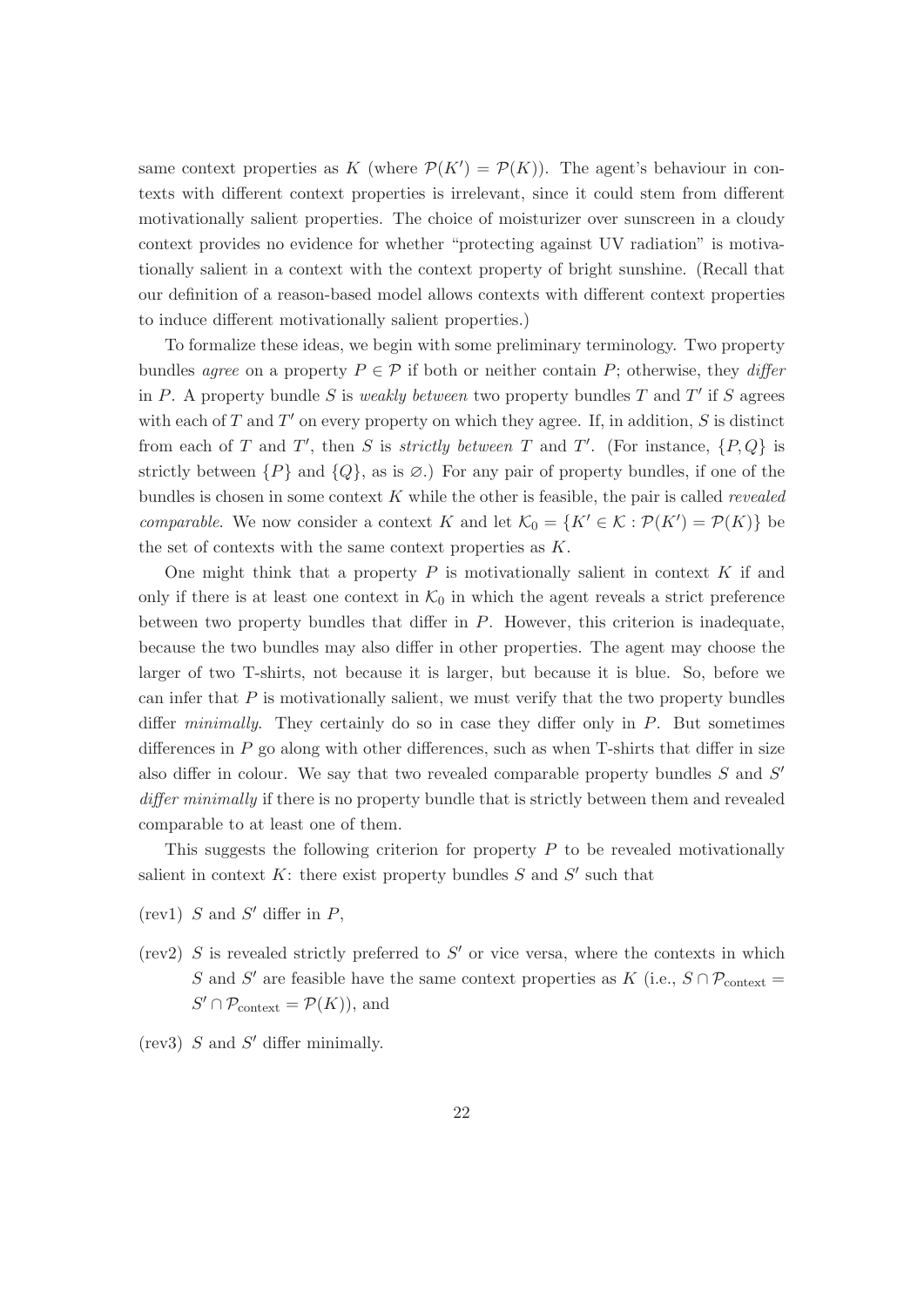In fact, this criterion is only sufficient for revealed motivational salience, not necessary, because it does not capture some natural cases. Suppose, again, the options are T-shirts, and  $P$  is the property of largeness. If every context offers either only large  $T$ -shirts or only small ones, P cannot satisfy the above three-part criterion, since no revealed comparable sets  $S$  and  $S'$  ever satisfy (rev2). But suppose that whenever only large Tshirts are available the agent chooses the darkest one, and whenever only small T-shirts are available he chooses the lightest one. Assuming there are no context properties in  $P$  that allow us to distinguish those contexts further and to which we could attribute the behavioural difference, it is natural to conclude that property  $P$  is motivationally salient. The reason is that the agent's choice between two property bundles containing the property "large" (a large dark T-shirt and a large light one) is reversed when we remove the property "large" from these bundles (so that we are now comparing a small dark T-shirt and a small light one). This case is not covered by (rev1)-(rev3) and suggests the following more general criterion.

Property  $P$  is revealed motivationally salient in context  $K$  if there exist two pairs of property bundles  $(S, T)$  and  $(S', T')$  such that

- (REV1) the two pairs differ in  $P$ , i.e., either  $S$  and  $S'$  differ in  $P$ , or  $T$  and  $T'$  differ in P (or both),
- (REV2) S is revealed preferred to T while  $T'$  is revealed preferred to S' or vice versa (with at least one preference strict), where the contexts in which  $S$  and  $T$ , or  $S'$ and T', are feasible have the same context properties as K (i.e.,  $S \cap \mathcal{P}_{\text{context}} =$  $S' \cap \mathcal{P}_{\text{context}} = T \cap \mathcal{P}_{\text{context}} = T' \cap \mathcal{P}_{\text{context}} = \mathcal{P}(K)$ , and
- (REV3) the pair  $(S, T)$  differs minimally from the pair  $(S', T')$ , i.e., there is no other pair  $(S'', T'')$  (with S'' revealed comparable to  $T'$ ) such that S'' is weakly between S and S' and  $T''$  is weakly between T and T'.

In our example,  $S$  and  $T$  could be the property bundles instantiated by the large dark T-shirt and the large light T-shirt, and  $S'$  and  $T'$  the bundles instantiated by the small dark T-shirt and the small light T-shirt, respectively.

Note that (REV1)-(REV3) generalize (rev1)-(rev3):

**Proposition 2** For any context  $K \in \mathcal{K}$ , any property  $P \in \mathcal{P}$  that satisfies (rev1)-(rev3) (for some  $S, S' \subseteq \mathcal{P}$ ) also satisfies (REV1)-(REV3) (for some  $S, S', T, T' \subseteq \mathcal{P}$ ).

The present definition has the following natural implication: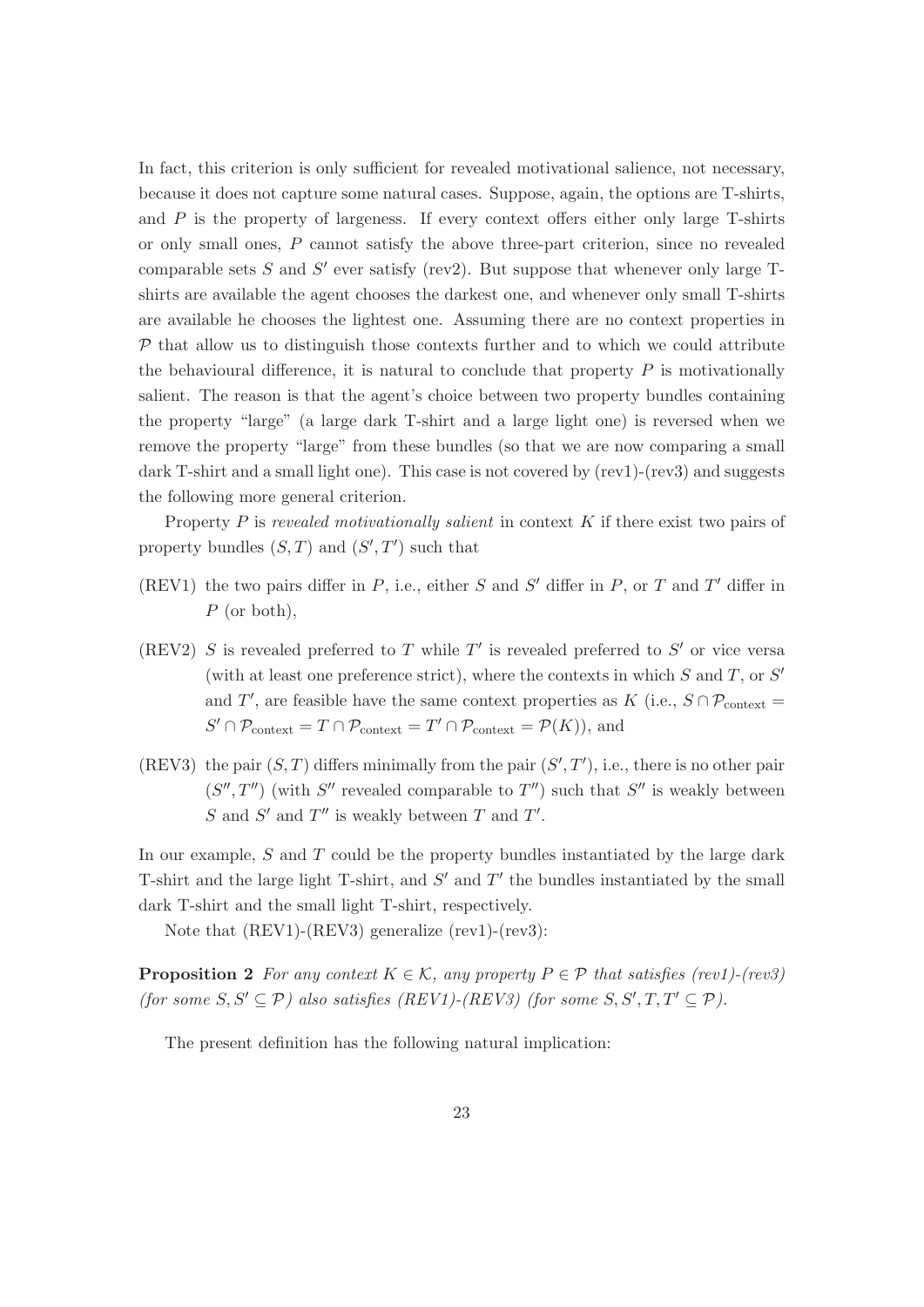Lemma 2 (informal statement) The revealed preference between any two revealed comparable property bundles S and T (i.e., whether  $S \succsim^C T$ ) depends only on

- the context properties contained in  $S$  and  $T$  (these determine the contexts  $K$  in which  $S$  and  $T$  are feasible), and
- $\bullet$  the properties contained in S and T that are revealed motivationally salient in such contexts K.

We define the revealed motivational salience function as the function  $M^C$  (from K. into  $2^{\mathcal{P}}$ ) satisfying:

for each context K,  $M^{C}(K) = \{P \in \mathcal{P} : P \text{ is revealed motivationally salient in } K\}.$ 

To illustrate, it can be checked that the revealed motivational salience functions of the four agents in our example above – Bonnie, Pauline, Coco, and William – are precisely the motivational salience functions that we used to rationalize their choices.<sup>11</sup>

### 4.2 The revealed model

We can now complete our definition of the revealed reason-based model. Given the revealed motivational salience function  $M<sup>C</sup>$ , any option x is revealed conceptualized in context  $K$  as

$$
x_K^C = \mathcal{P}(x, K) \cap M^C(K).
$$

We define a property bundle  $S$  to be revealed weakly fundamentally preferred to another property bundle T, denoted  $S \geq^C T$ , if, in some context  $K \in \mathcal{K}$ , there are feasible options x and y that are revealed conceptualized as  $x_K^C = S$  and  $y_K^C = T$  such that  $x \in C(K)$ . The model  $(M^C, \geq^C)$  is called the *revealed reason-based model*. It can be checked that the reason-based models that we used to rationalize the four agents in our example are the revealed models.

In analogy to our earlier definitions, we say that an agent's motivation is

<sup>&</sup>lt;sup>11</sup>For instance, in Bonnie's case, to check that big  $\in M^C(K)$  for any K that offers no chocolatecovered pear, verify (rev1)-(rev3) for  $S = \{\text{big}\}$  and  $S' = \{\text{medium}\};$  to check that big  $\in M^C(K)$ for any K that offers chocolate-covered pears, verify (rev1)-(rev3) for  $S = \{\text{big, chocolate-offering}\}$  and  $S' = \{$ medium, chocolate-offering $\}$ . In Pauline's case, to check that polite  $\in M^C(K)$  for any K that offers no chocolate-covered pear, verify (rev1)-(rev3) for  $S = \{\text{big}, \text{policy}\}$  and  $S' = \{\text{big}\}$ ; to check the same for any K that offers chocolate-covered pears, verify (rev1)-(rev3) for  $S = \{\text{big}, \text{policy}, \text{choice}, \text{ordering}\}$ and  $S' = \{\text{big}, \text{choose-offering}\}.$  To be precise, the sets  $M^C(K)$  take this form as long as X contains sufficiently many fruits; e.g., when we just considered the property bundle  $S = \{\text{big}, \text{choose-othering}\},$ we implicitly assumed that  $X$  contains a big chocolate-covered pear.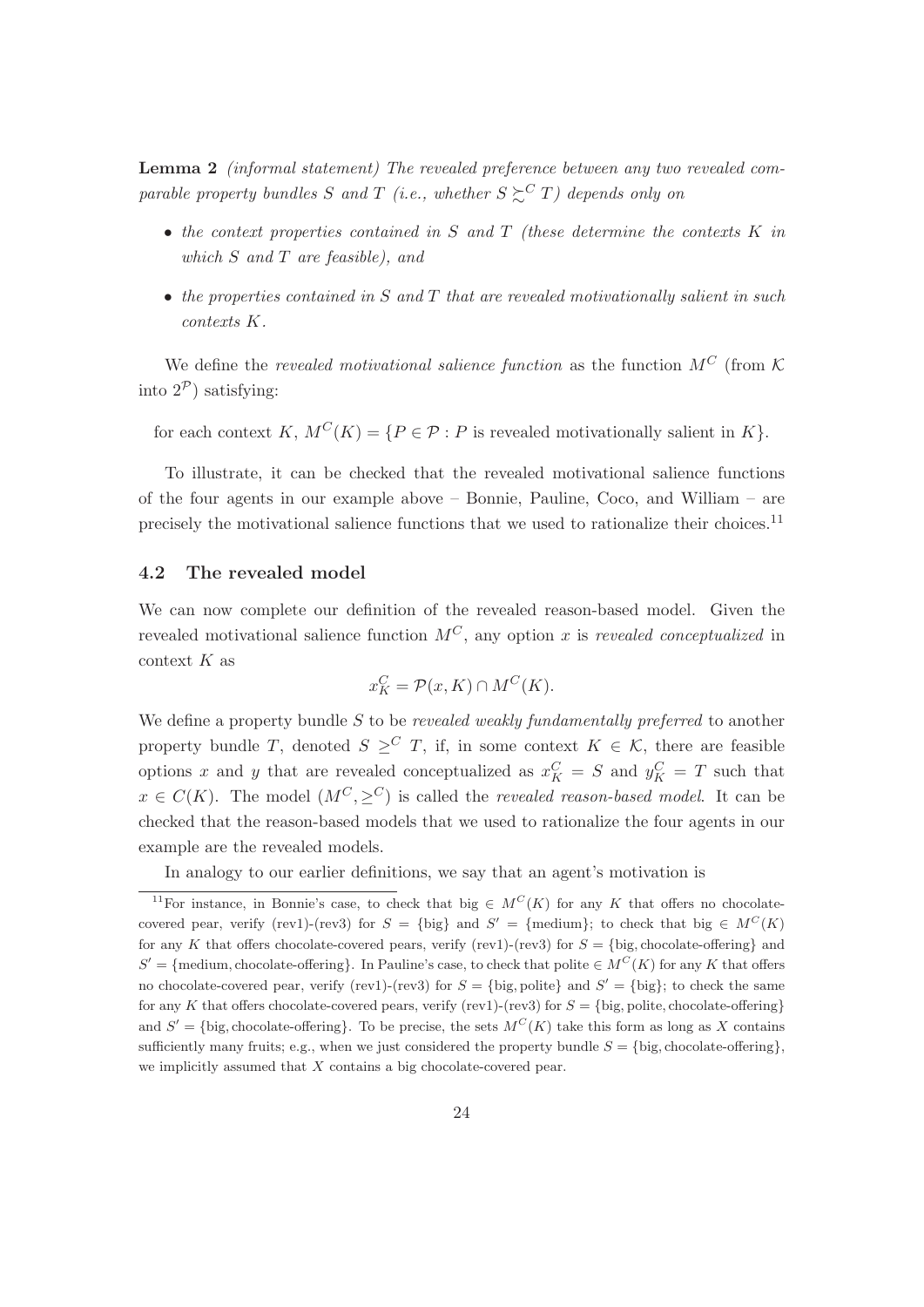- revealed context-regarding if the range of the revealed motivational salience function  $M<sup>C</sup>$  includes not only sets of option properties, and revealed context-unregarding otherwise;
- revealed context-variant if  $M^C$  is a non-constant function, and revealed contextinvariant otherwise.

In our example, Coco and William have revealed context-variant motivation, while Bonnie and Pauline do not; and Pauline and William have revealed context-regarding motivation, while Bonnie and Coco do not.

Is every reason-based rationalizable choice function also rationalizable by the revealed model? Recall that reason-based rationalizability *simpliciter* requires Axioms 1 and 3 (which, in turn, imply Axiom 2). For rationalizability by the revealed model, we must strengthen these axioms by adding the following variant of Axiom 2.

**Axiom 2\*\*** For all contexts  $K, K' \in \mathcal{K}$ , if  $\{x_K^C : x \in K\} = \{x_{K'}^C : x \in K'\}$ , then  ${x_K^C : x \in C(K)} = {x_{K'}^C : x \in C(K')}$ .

Our theorem requires a technical condition. Call the set  $K$  of contexts rich if, whenever two property bundles S and T are simultaneously feasible in some context in  $K$ , then  $K$  contains a context in which only  $S$  and  $T$  are feasible.

**Theorem 4** Given a rich set of contexts K, a choice function C is rationalizable by the revealed reason-based model  $(M^C, \geq^C)$  if and only if it satisfies Axioms 1,  $2^{**}$ , and  $3^{12}$ 

Surprisingly, we obtain this theorem without explicitly imposing the following variant of Axiom 1.

**Axiom 1\*\*** For all contexts  $K \in \mathcal{K}$  and all options  $x, y \in K$ , if  $x_K^C = y_K^C$ , then  $x \in C(K) \Leftrightarrow y \in C(K).$ 

**Lemma 3** Axioms 1 and  $1^{**}$  are equivalent.

<sup>&</sup>lt;sup>12</sup>We may further ask whether a given choice function C is rationalizable by a model  $(M^C,>)$  in which  $M<sup>C</sup>$  is the revealed motivational salience function but  $\geq$  is unrestricted. In the Appendix, we prove that, given richness of K, a choice function C is rationalizable by *some* model of the form  $(M^C,>)$  if and only if it satisfies Axioms 1,  $2^{**}$ , and 3, in which case the model is essentially identical to the revealed model  $(M^C, \geq^C)$ . Two models  $(M, \geq)$  and  $(M', \geq')$  are *essentially identical* if (i)  $M = M'$ , and (ii) the fundamental preference relations  $\geq$  and  $\geq'$  coincide wherever they are choice-behaviourally relevant (i.e.,  $S \geq T \Leftrightarrow S \geq T$  for all property bundles S and T such that there are options x and y in some context K that are conceptualized as  $\mathcal{P}(x, K) \cap M(K) = S$  and  $\mathcal{P}(y, K) \cap M(K) = T$ , respectively).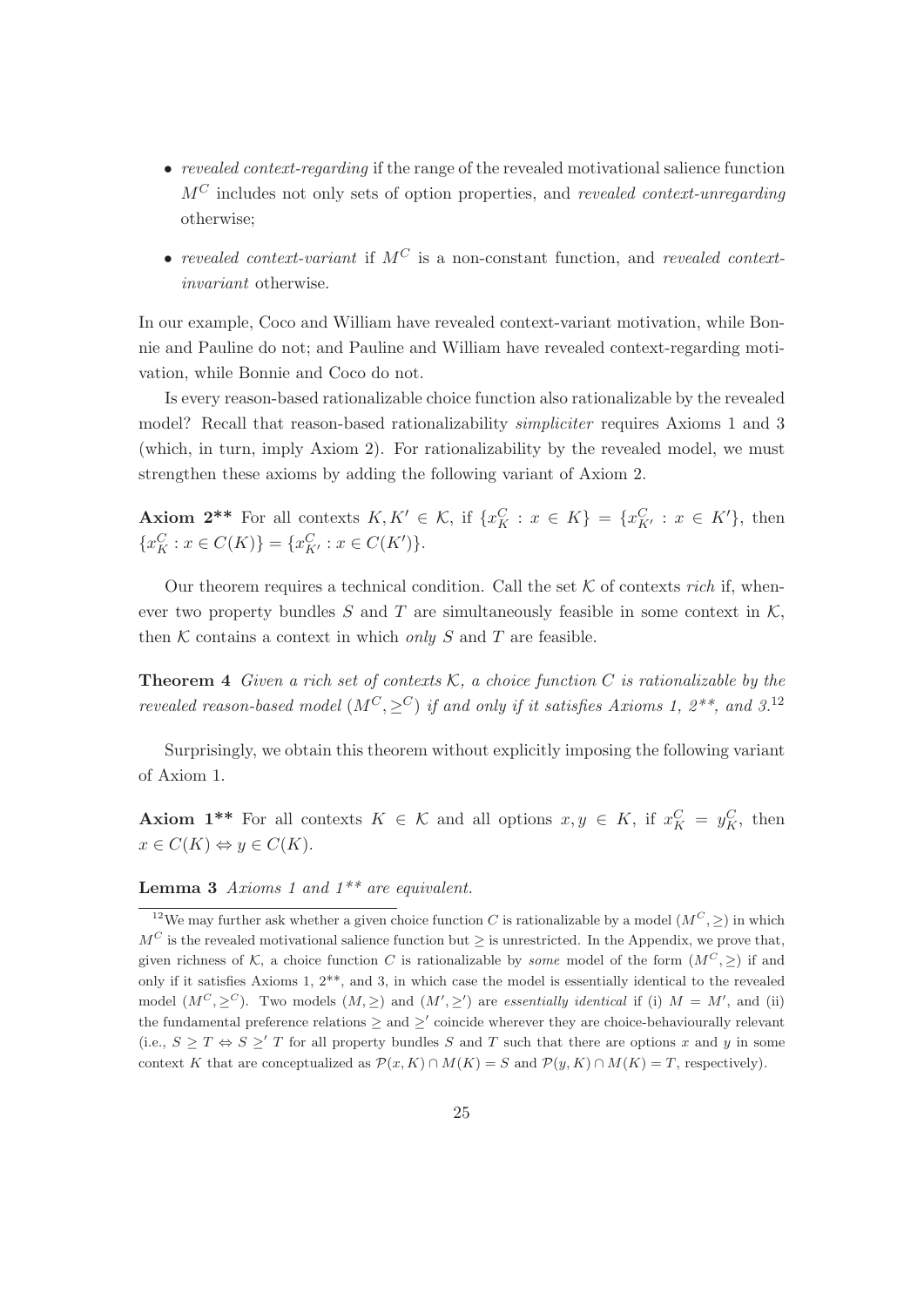#### 4.3 Reason-based choice not rationalizable by the revealed model

To see that rationalizability by the revealed model is more demanding than reasonbased rationalizability simpliciter, we give an example. Suppose the options are electoral candidates, and the contexts are elections. Let  $\mathcal{K} = \{K_1, K_2\}$ , and consider an agent who in context  $K_1$  votes for any candidate with the (option) property "experienced" (say, over 20 years of political experience) and in context  $K_2$  votes for any candidate with the (option) property "young" (say, aged below 50), where candidates of both kinds are available in both contexts. This choice behaviour can be rationalized by a reason-based model  $(M, \geq)$  in which  $M(K_1) = \{$  experienced} and  $M(K_2) = \{$ young}, and  $\geq$  satisfies

 $\{ \text{experimental} \} > \varnothing \text{ and } \{ \text{young} \} > \varnothing.$ 

What is the revealed model? Suppose there is a perfect anti-correlation between the properties "experienced" and "young": a candidate in  $X$  is experienced if and only if he or she is not young. We then have no choice-behavioural basis for determining whether "experienced" or "young" or both are motivationally salient for our voter in any context: the agent might have voted for an experienced candidate in context  $K_1$ , not because he cares about (and likes) experience in politicians, but because he cares about (and dislikes) youth. As a result, both properties are revealed motivationally salient in contexts  $K_1$  and  $K_2$ . We have  $M^C(K_1) = M^C(K_2) = \{$  experienced, young $\}$ .<sup>13</sup>

It is impossible to rationalize the agent's choice behaviour by the revealed reasonbased model  $(M^C, \geq^C)$  or any other model of the form  $(M^C, \geq)$ , since, according to any such model, the agent always conceptualizes every candidate either as {experienced} or as {young}, where the agent's choice in context  $K_1$  can only be rationalized if  $\{ \text{experiences} \} > \{ \text{young} \}$ , while the choice in context  $K_2$  can only be rationalized if  $\{\text{young}\} > {\text{experienced}}$ .<sup>14</sup>

Formally, the present choice behaviour violates Axiom 2\*\* above. Although

$$
\{x_{K_1}^C : x \in K_1\} = \{x_{K_2}^C : x \in K_2\} \ ( = \{\{\text{experimental}\}, \{\text{young}\}\}),
$$

we have  $\{x_{K_1}^C : x \in C(K_1)\} \neq \{x_{K_2}^C : x \in C(K_2)\}\$ , since

 ${x_{K_1}^C : x \in C(K_1)} = {\text{ } \{\text{experimental} \} \text{ and } {x_{K_2}^C : x \in C(K_2)} = {\text{ } \{\text{young} \} \}.$ 

This completes our discussion of revealed reason-based rationalizability.

 $13$ We assume that  $P$  contains only the option properties "experienced" and "young" and some context properties to which the change in motivation from  $K_1$  to  $K_2$  can be attributed.

<sup>&</sup>lt;sup>14</sup>The observation that choice may be rationalizable, but not by the revealed model, is somewhat familiar from classical choice theory: if the goal is to rationalize choice by a complete and transitive preference relation, then choice may have such a rationalization although the revealed preference relation is neither complete nor transitive.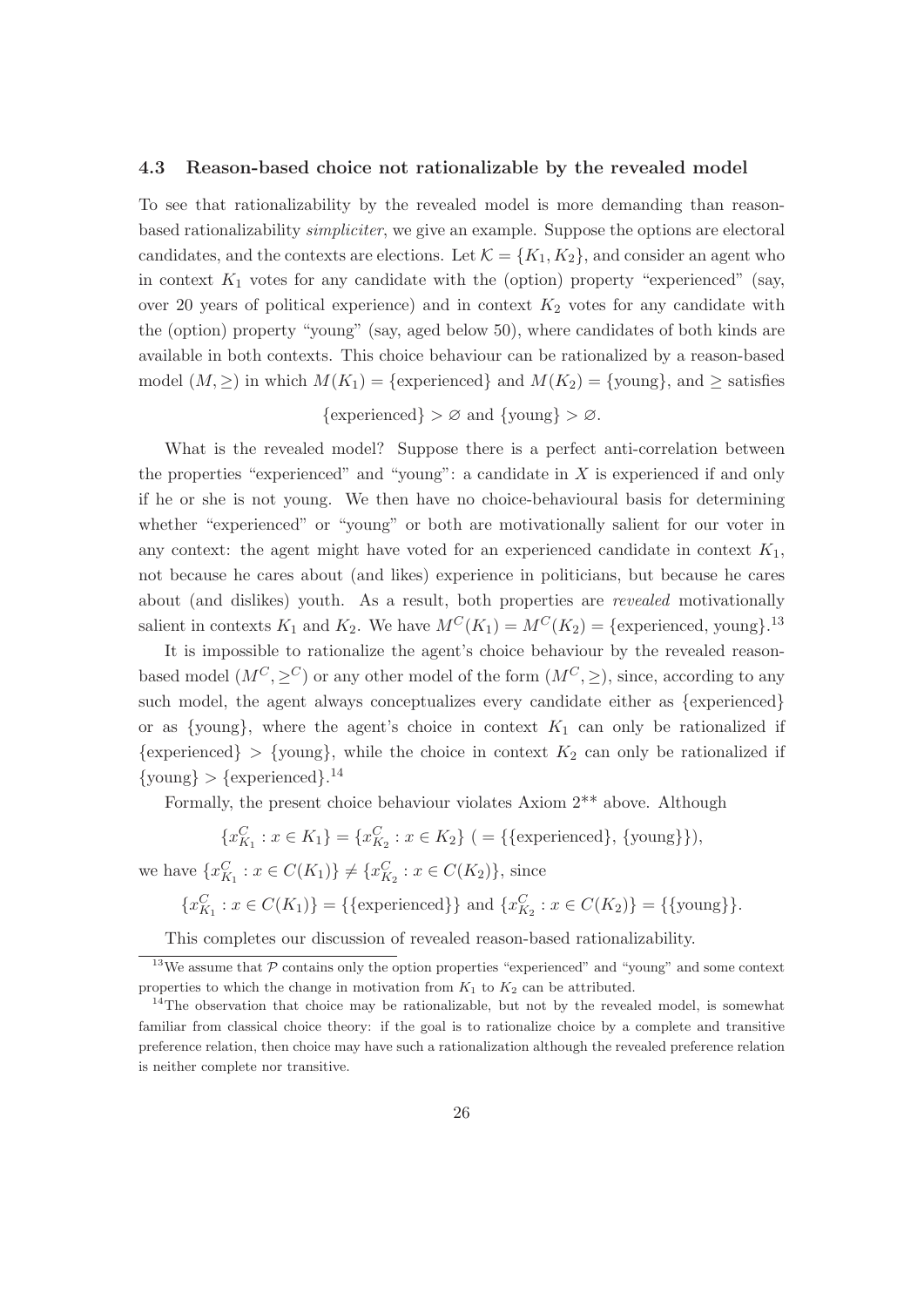### 5 Predicting choices in novel contexts

Standard choice theory is largely silent on the question of how to predict choices in novel, previously unobserved contexts. In almost every empirical science, we make predictions about future events (or otherwise unobserved events), based on past observations. Astronomers predict future solar eclipses or encounters with comets based on the past trajectories of the relevant celestial bodies; epidemiologists predict outbreaks of future epidemics based on past epidemiological data; and econometricians use past data of the economy to predict its future. Choice theory is an exception in that predictions and observations are usually taken to be the same thing: the choice function is the observed and predicted object at once.

Genuine predictions, however, would have to be about choice contexts outside the domain  $K$  of observed contexts, perhaps with feasible options outside the set X. If we rationalize an agent's choices simply by identifying a preference relation on  $X$ , we cannot make such predictions, since we have no systematic way of extending this relation to options outside  $X$ . Instead, we can make only two limited kinds of predictions:

- Any choice function defined on a set  $K$  of contexts can predict choices when contexts in K recur in the future. Here, however, the preference relation on  $X$ the rationalization of the choice function – does no work, since even a not-yetrationalized choice function allows us to make the same predictions.
- $\bullet$  A preference relation on X might be used to predict choices in contexts that are not in  $K$  but involve only "old" options from X. In such "slightly novel" contexts, we would predict that the agent will maximize the same preference relation over the feasible options.

Going beyond those rather trivial predictions, we introduce a reason-based approach towards predictions in genuinely novel contexts, involving options outside X. We first introduce a simple framework for predictions and then explore predictions of more and less conservative kinds.

### 5.1 A framework for predictions

We take the options in X, the contexts in  $K$ , and the choice function  $C$  to refer to previously observed choices, and introduce some further primitives:

• An extended set  $X^+ \supseteq X$  of options. This contains additional options the agent might encounter.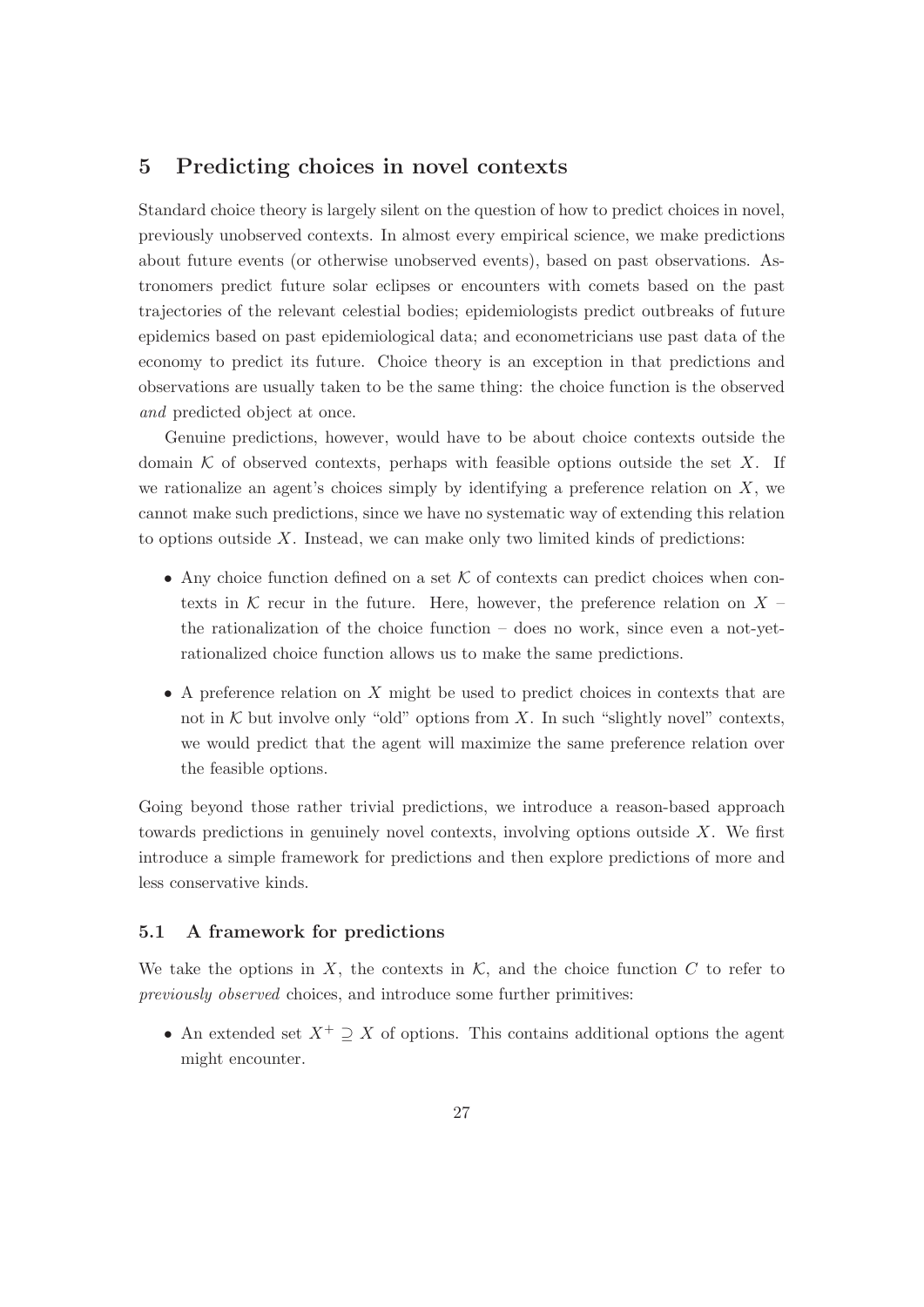- An extended set  $\mathcal{K}^+ \supset \mathcal{K}$  of contexts. This contains additional choice contexts the agent might encounter. Every "new" context K (in  $K^+\setminus\mathcal{K}$ ), like every "old" one (in  $\mathcal{K}$ ), induces a non-empty set [K] of feasible options (as before, K may be defined non-extensionally, so as to carry additional information about the choice environment). Again, we write K for  $[K]$  when there is no ambiguity. While in "old" contexts (in  $\mathcal{K}$ ) only "old" options (in X) are feasible, in "new" contexts (in  $\mathcal{K}^+\backslash\mathcal{K}$ ) "new" options (in  $X^+\backslash X$ ) can be feasible.
- The agent's extended choice function  $C^+$  on  $\mathcal{K}^+$ . This is an extension of the observed choice function C (i.e., the restriction of  $C^+$  to K coincides with C) and is interpreted as the "true" choice function, capturing the choices the agent would make when confronted with the contexts in  $K^+$ .

Having observed the agent's choices in the domain  $K$ , we wish to predict his choices in  $K^+$ . Ideally, we would like to predict as much of the "true" choice function  $C^+$  as possible, based on the observed choice function C. We define a choice predictor as a choice function  $\pi$  on some domain  $\mathcal{D} \subseteq \mathcal{K}^+$  (where typically  $\mathcal{K} \subseteq \mathcal{D} \subseteq \mathcal{K}^+$ ). For each K in  $\mathcal{D}, \pi(K)$  is the predicted choice in context K. The predictor is *accurate* if it predicts the agent's choice correctly in all contexts in  $\mathcal{D}$ , i.e., if  $\pi(K) = C^+(K)$  for all K in  $\mathcal{D}$ .

As we have already pointed out, a preference relation on  $X$  is insufficient to define any interesting predictors. It only allows us to define a predictor for old contexts  $K \in \mathcal{K}$ or for new contexts  $K \notin \mathcal{K}$  that contain only old options in X. We want to show that reason-based rationalizations allow us to make predictions for genuinely new contexts.

We now assume that the properties in  $P$  are defined over the extended set of optioncontext pairs  $X^+ \times \mathcal{K}^+$  (and not just over the pairs in  $X \times \mathcal{K}$ ). For any domain of contexts  $\mathcal{D} \subseteq \mathcal{K}^+$ , a reason-based model for domain  $\mathcal{D}$ ,  $(M, \geq)$ , is defined like a regular reason-based model, but ranges over the set of contexts  $D$  instead of  $K$ ; in particular, M is a function from  $\mathcal D$  into  $2^{\mathcal P}$  in such a model. We use the same notational conventions as before.

Our strategy for defining a choice predictor is the following:

- Take a reason-based model  $\mathcal{M} = (M, \geq)$  for the domain K of observed choice as given.
- Extend this to a model  $\mathcal{M}' = (M', \geq)$  for some domain  $\mathcal{D}$  with  $\mathcal{K} \subseteq \mathcal{D} \subseteq \mathcal{K}^+$ .
- Define a choice predictor on D as the choice function  $\pi := C^{\mathcal{M}'}$  induced by the extended model.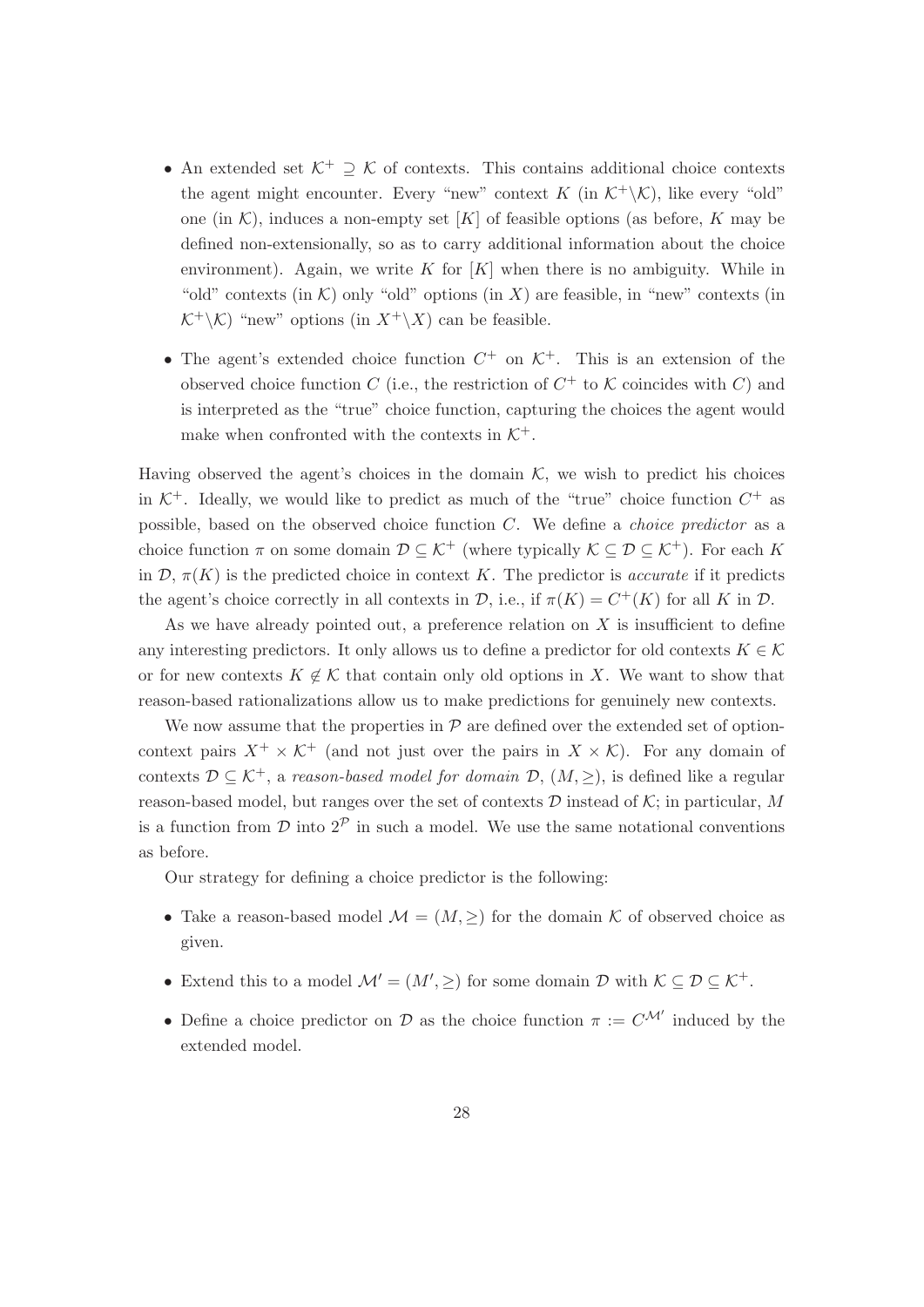By an extension of the model  $\mathcal{M} = (M, \geq)$  to the domain  $\mathcal{D} \supset \mathcal{K}$  we mean a reasonbased model  $\mathcal{M}' = (M', \geq)$  for domain  $\mathcal D$  whose restriction to K is M. Formally, (i) the restriction of the function  $M'$  to the subdomain  $K$  is  $M$ , and (ii) the two models have the same fundamental preference relation  $\geq$ .

#### 5.2 Cautious, semi-courageous, and courageous prediction

We now define three reason-based choice predictors. Each is based on a reason-based model  $\mathcal{M} = (M, \geq)$  by which we have rationalized the agent's observed choice, such as the revealed model  $(M^C, \geq^C)$ , as discussed in Section 4.

**Cautious prediction:** We define the *cautious choice predictor* (based on  $\mathcal{M}$ ) as the choice function  $\pi := C^{\mathcal{M}'}$  induced by the extended model  $\mathcal{M}' = (M', \geq)$  whose domain D consists of every context  $K \in \mathcal{K}^+$  such that K offers the same feasible property bundles as some observed context  $L \in \mathcal{K}$ :

$$
\{\mathcal{P}(x,K) : x \in K\} = \{\mathcal{P}(x,L) : x \in L\}.
$$
 (1)

Note that (1) implies  $\mathcal{P}(K) = \mathcal{P}(L)$ , so that  $M(K)$  must equal  $M(L)$ . By implication, the extension  $\mathcal{M}'$  of  $\mathcal M$  is uniquely defined.

The cautious predictor makes predictions only for choice contexts that offer exactly the same feasible property bundles as some observed context. This does not make use of the fact that reason-based choices depend only on motivationally salient properties. For example, we would like to predict the choices Bonnie would make from a "new" fruit basket (in  $\mathcal{K}^+\backslash\mathcal{K}$ ) that is identical to an "old" basket (in  $\mathcal{K}$ ) in terms of the sizes of available fruit but not in terms of other, non-salient properties. The cautious predictor cannot make such predictions. We now introduce a less conservative predictor that focuses not on entire property bundles but only on bundles of motivationally salient properties.

Semi-courageous prediction: We define the semi-courageous choice predictor (based on M) as the choice function  $\pi$  :=  $C^{\mathcal{M}'}$  induced by the extended model  $\mathcal{M}' = (M', \geq)$  whose domain D consists of every context  $K \in \mathcal{K}^+$  such that

- (i) K has the same context properties as some observed context, i.e.,  $\mathcal{P}(K) = \mathcal{P}(L)$  for some L in K (so that  $M(K) = M(L)$ ), and
- (ii) the set of *options as conceptualized in*  $K$  (feasible bundles of *motivationally salient* properties) is the same as that in some observed context, i.e.,  $\{x_K : x \in K\} = \{x_L :$  $x \in L'$  for some  $L'$  in K.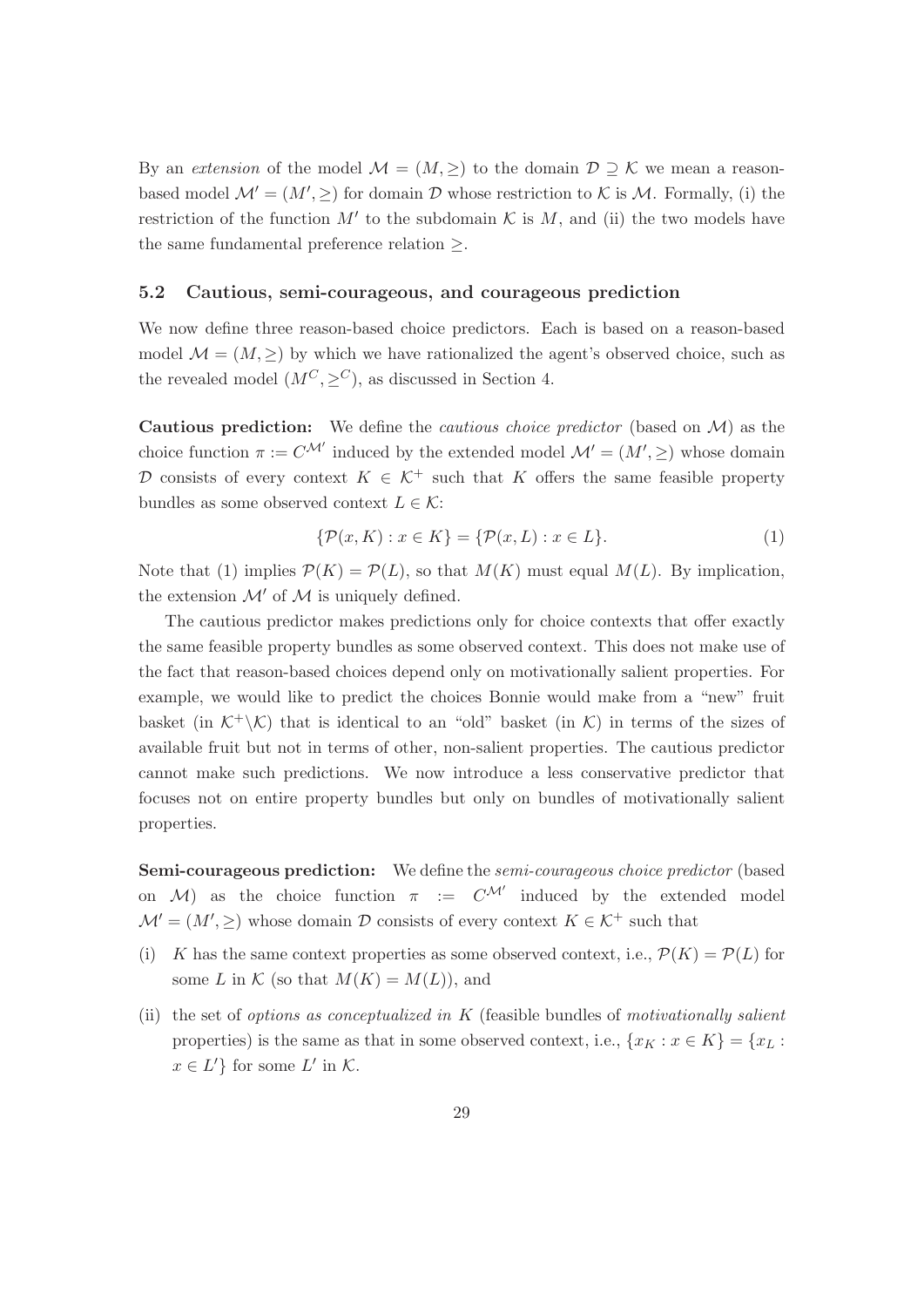Note that  $L$  and  $L'$  in clauses (i) and (ii) can be distinct. Although the semi-courageous predictor can predict choices in contexts offering new feasible property bundles, it is still somewhat restrictive. Clause (i) is often unnecessarily demanding. Its role is to tell us how we must define  $M(K)$ , namely as  $M(L)$ . Sometimes, however, we can infer how to define  $M(K)$  without clause (i). Imagine an agent with context-invariant motivation (according to  $\mathcal{M}$ ), such as Bonnie. If we are willing to assume that the agent's motivation remains context-invariant in novel contexts, we can define  $M(K)$  as unchanged in novel contexts K. This suggests the following, more general predictor.

Courageous prediction: We begin with a preliminary definition. In a reason-based model  $\mathcal{M}' = (M', \geq)$  for some domain  $\mathcal{D}$ , we call a context property P causally relevant if its presence or absence in a context can makes a difference to the agent's set of motivationally salient properties in that context, i.e., if there are contexts  $K, K' \in \mathcal{D}$ such that

- (cau1) K has property P while  $K'$  does not (or vice versa),
- (cau2) K and K' induce different sets of motivationally salient properties, i.e.,  $M'(K) \neq$  $M'(K'),$
- (cau3) K and K' differ minimally, i.e., there is no context  $K'' \in \mathcal{D}$  whose set of context properties  $\mathcal{P}(K'')$  is strictly between the sets  $\mathcal{P}(K)$  and  $\mathcal{P}(K')$ .<sup>15</sup>

Let  $CAU^{\mathcal{M}'}$  denote the set of causally relevant context properties in model  $\mathcal{M}'$ .<sup>16</sup> Two things are worth noting. First, in the important special case of context-invariant motivation, no context property is causally relevant. Second, the causally relevant context properties fully determine the agent's set of motivationally salient properties. Formally:

**Proposition 3** Let  $\mathcal{M}' = (M', \geq)$  be any reason-based model (for some domain  $\mathcal{D}$  of contexts). Then:

- (a) M' has context-invariant motivation if and only if  $CAU^{\mathcal{M}'} = \emptyset$ .
- (b) For all contexts  $K$  and  $K'$ ,

$$
\mathcal{P}(K) \cap CAU^{\mathcal{M}'} = \mathcal{P}(K') \cap CAU^{\mathcal{M}'} \Rightarrow M'(K) = M'(K').
$$

<sup>&</sup>lt;sup>15</sup>This clause excludes the possibility that K and K' differ in context properties unrelated to P to which the difference in motivation between  $K$  and  $K'$  could be causally attributed.

<sup>&</sup>lt;sup>16</sup>If M' is a model with revealed motivation (i.e.,  $\mathcal{M}' = (M^C, \geq)$ ), causal relevance is fully determined by observed choice, so that we may speak of *revealed causal relevance* and write  $CAU<sup>C</sup>$  instead of  $CAU^{\mathcal{M}'}$ .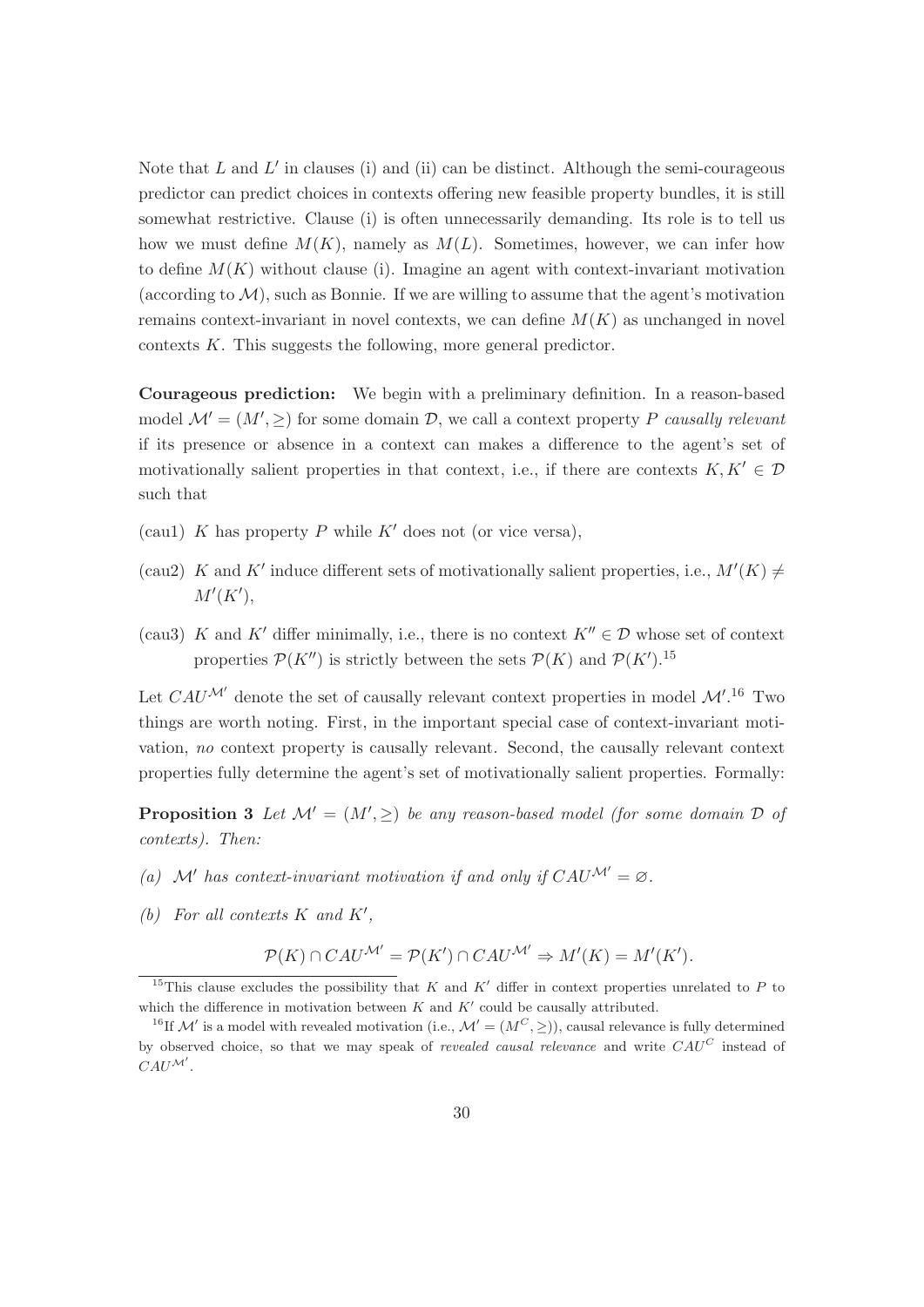We define the *courageous choice predictor* (based on M) as the choice function  $\pi$  :=  $C^{\mathcal{M}'}$  induced by the extended model  $\mathcal{M}' = (M', \geq)$  whose domain  $\mathcal D$  consists of every context  $K \in \mathcal{K}^+$  such that

- $(i^*)$  K has the same causally relevant properties as some observed context, i.e.,  $\mathcal{P}(K) \cap$  $CAU^{\mathcal{M}} = \mathcal{P}(L) \cap CAU^{\mathcal{M}}$  for some L in K; we then define  $M(K)$  as  $M(L):^{17}$  and
- (ii) the set of *options as conceptualized in*  $K$  is the same as that in some observed context, i.e.,  $\{x_K : x \in K\} = \{x_L : x \in L'\}$  for some L' in K.

The relationship between the three predictors: Our three predictors are increasingly general, as the next remark shows.

**Remark 2** Given a reason-based rationalization  $M$  of the observed choice function  $C$ ,

- (a) the cautious predictor extends the observed choice function  $C$ :
- (b) the semi-courageous predictor extends the cautious predictor; and
- (c) the courageous predictor extends the semi-courageous predictor.<sup>18</sup>

#### 5.3 When is each choice predictor accurate?

Under what conditions can we trust cautious, semi-courageous, and courageous predictions? In other words, when is each predictor accurate, i.e., when does it coincide with the true choice function  $C^+$  on the relevant domain? Our next result shows that the accuracy of each predictor depends on whether certain observed patterns in the agent's choices are *robust*, i.e., whether they continue to hold in contexts outside  $K$ . Our most conservative predictor, the cautious one, relies on the robustness of a very basic pattern (namely the fact that choice is reason-based), while the other predictors rely on the robustness of more demanding patterns.

<sup>&</sup>lt;sup>17</sup>By Proposition 3, the definition of  $M(K)$  does not depend on the choice of L.

<sup>&</sup>lt;sup>18</sup>The three predictors could be extended further in a way analogous to one of the routes we mentioned for predictions based on classical rationalizations by a preference relation. Specifically, we could extend each predictor by dropping the requirement that any context  $K$  for which we make a prediction must offer the same feasible property bundles (in the cautious case) or options-as-conceptualized (in the semicourageous and courageous cases) as some observed context. The maximal generalization would replace clause (ii) in the last definition with the requirement that  $\{x_K : x \in K\}$  has a  $\geq$ -greatest element.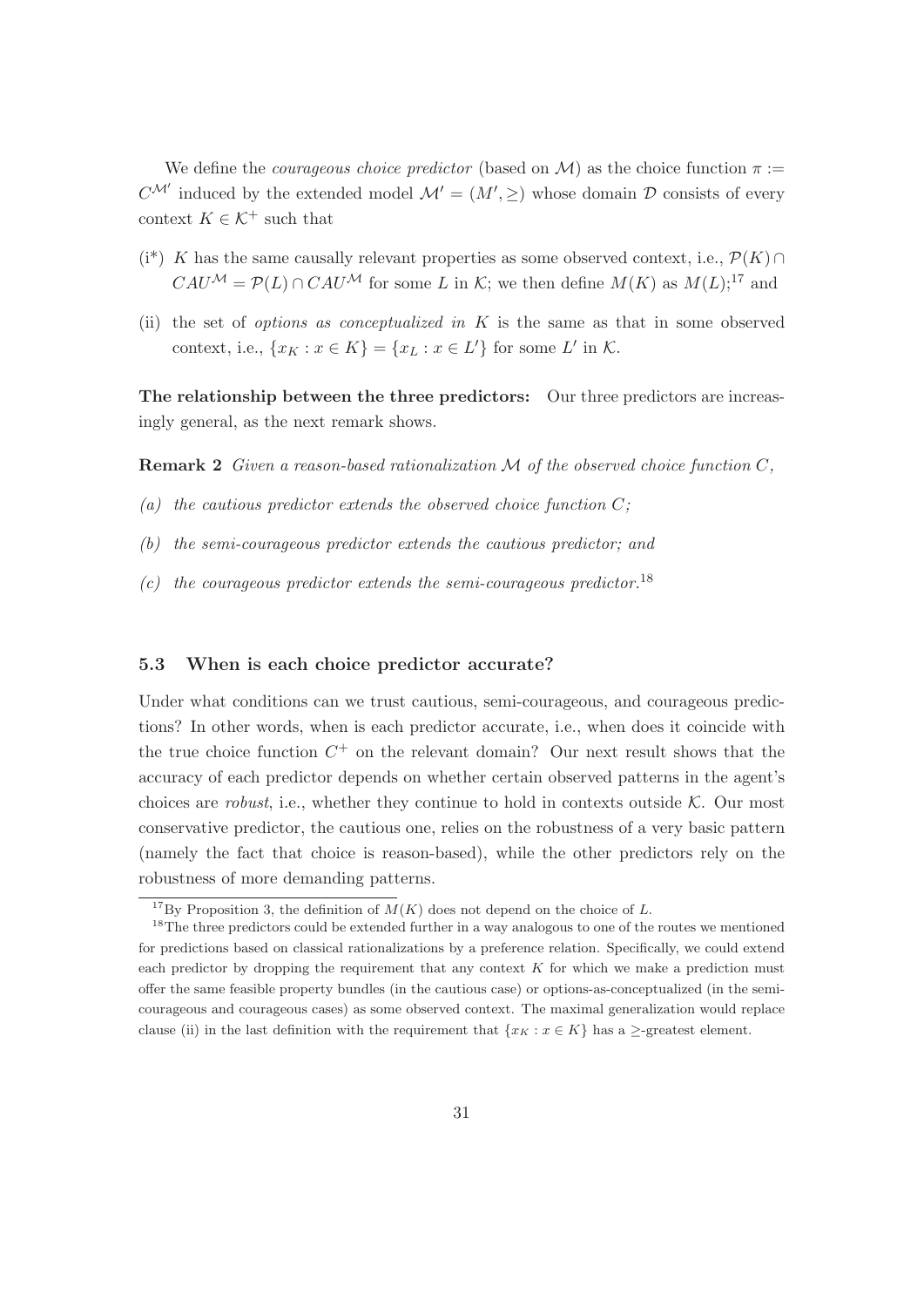Theorem 5 Given a reason-based rationalization M of the observed choice function  $C,$ 

- (a) the cautious predictor is accurate if the extended choice function  $C^+$  is rationalizable by some reason-based model;
- (b) the semi-courageous predictor is accurate if the extended choice function  $C^+$  is rationalizable by some extension of M; and
- (c) the courageous predictor is accurate if the extended choice function  $C^+$  is rationalizable by some extension of M with the same causally relevant context properties.

Let us paraphrase this result. Part (a) shows that cautious predictions can be trusted if the agent's choices are robustly reason-based, i.e., reason-based not just in the observed domain K but also in the extended domain  $K^+$ . This seems plausible for agents with some degree of stability in their choice behaviour. Part (b) shows that semi-courageous predictions can be trusted if the model  $\mathcal M$  rationalizes choice robustly: it not only explains the agent's observed choices, but can be extended to explain all novel choices too. This requires not just that the agent is robustly reason-based, but that our reasonbased model for the observed domain  $K$  is a portion of a reason-based model for the extended domain  $K^+$ . Part (c) shows that courageous predictions can be trusted if the model  $M$  rationalizes choice robustly in a stronger sense: it is not just extendible to novel contexts, but this extension requires no additional causally relevant context properties. So, our reason-based model for  $K$  must be a portion of a reason-based model for the extended domain  $K^+$  that already picks out all causally relevant context properties.

When are these robustness assumptions justified? The answer depends, among other things, on how rich the domain of observed contexts  $K$  is relative to the domain  $K^+$  for which we want to make predictions. Let us briefly explain this in relation to the three parts of our theorem.

(a) If we have observed the agent's choice behaviour only in a small domain  $K$ , then the fact that this behaviour is reason-based rationalizable is only limited evidence for the hypothesis that it will continue to be reason-based rationalizable in the larger domain  $K^+$ . In the limit, if K contains only contexts that each offer a single feasible option, reason-based rationalizability is trivially satisfied for  $K$  and provides no evidence at all for reason-based rationalizability in the larger domain. By contrast, if  $K$  contains a large and representative mix of choice contexts – for example, it is a sizeable "random sample" of contexts from  $K^+$  – then the agent's reason-basedness in K may be good evidence for reason-basedness in  $K^+$ .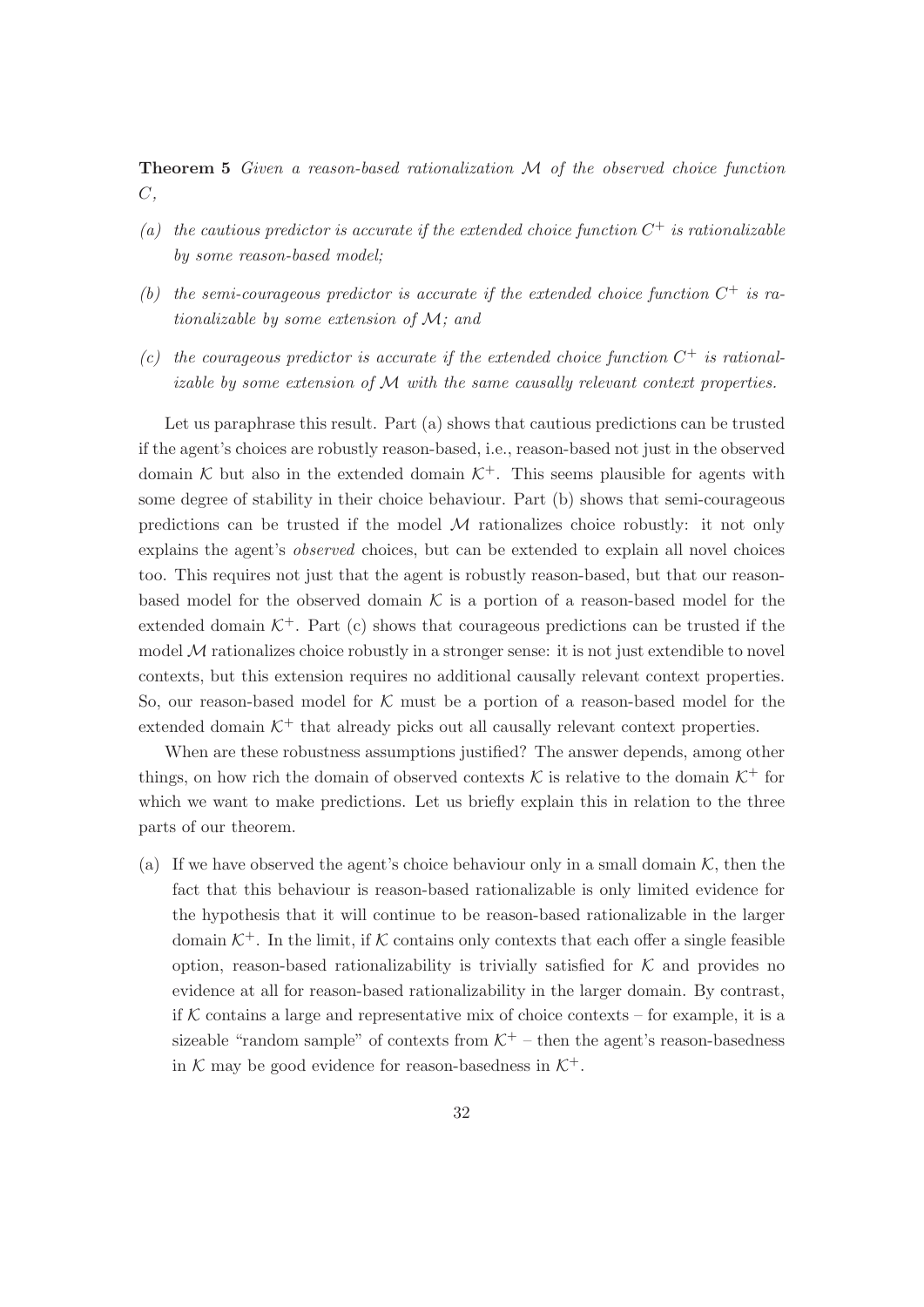- (b) Even if the agent's choice behaviour is robustly reason-based, our reason-based model for the observed domain  $K$  need not be a portion of a reason-based model for the larger domain  $K^+$ . The set of motivationally salient properties  $M(K)$  specified for some observed context  $K$  may fail to include some property that is needed to explain the agent's choice in some novel context that has the same context properties as K. In this case, a reason-based model for  $K^+$  could not be an extension of our model for  $K$ , since it would have to specify the same set of motivationally salient properties for all contexts with the same context properties as  $K$ . Whether this problem is likely to occur depends on how rich the observed domain  $K$  is relative to  $K^+$ . The larger and more representative K is, the more likely it is that our reason-based model for K is a portion of a model for all of  $K^+$ .
- (c) Similar remarks apply to the question of whether our model for  $K$ , over and above being a portion of a model for  $K^+$ , is likely to pick out all context properties that are causally relevant to the agent's motivation in the extended domain. If  $K$  contains no choice contexts offering luxury goods, for example, then our model for  $K$  cannot identify the causal difference that the property "offering luxury goods" might make to the agent's motivation in contexts with that property. Again, a large and representative domain of observations increases our chance of coming up with a reason-based model that identifies all context properties that are causally relevant across the extended domain.

### 6 Concluding remarks

We have introduced reason-based rationalizations of an agent's choice behaviour, explicitly modelling an agent's conceptualization of any choice problem, and have identified two structurally distinct ways in which the agent's motivation may be context-dependent. Our framework can explain a variety of non-classical choice behaviours in a unified manner and illuminate the difference between "bounded" and "sophisticated" deviations from classical rationality. Furthermore, reason-based rationalizations allow us to predict an agent's choices in genuinely novel contexts, where no observations have been made. This addresses an important shortcoming of standard choice theory.

If the modeller faces a choice between different reason-based rationalizations for a given choice function, the selection of one such rationalization is more than a matter of taste or parsimony. Different rationalizations of the same observed choice behaviour are not equivalent, since some are typically more likely than others to extend robustly to novel choice contexts and thus to lead to accurate predictions of future choices.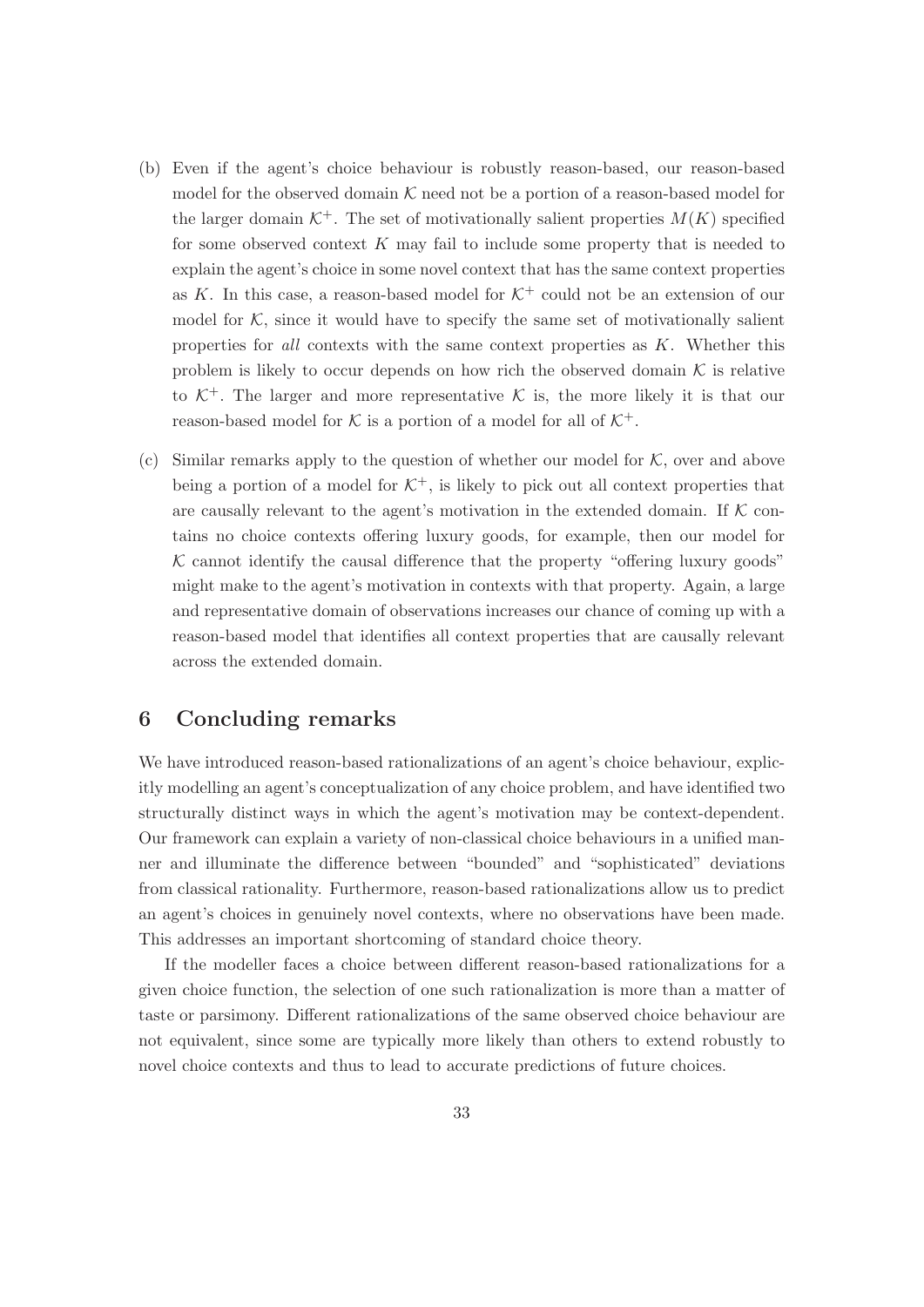Robustness is related to psychological adequacy. A psychologically ungrounded explanation of observed choice behaviour is more likely to "fail" in novel contexts, because it matches the observations by coincidence rather than for systematic reasons that continue to apply in novel contexts. Psychological adequacy thus matters for the sake of predictive accuracy, regardless of whether it matters for its own sake.

### 7 References

- Bernheim B. D., and A. Rangel (2009) "Beyond Revealed Preference: Choice-Theoretic Foundations for Behavioral Welfare Economics", Quarterly Journal of Economics 124(1): 51-104.
- Bhattacharyya, A., P. K. Pattanaik, and Y. Xu (2011) "Choice, Internal Consistency and Rationality", Economics and Philosophy 27(2): 123-149.
- Bossert, W., and K. Suzumura (2009) "External Norms and Rationality of Choice", Economics and Philosophy 25: 139-152.
- Bossert, W., and K. Suzumura (2010) Consistency, Choice and Rationality. Cambridge/MA (Harvard University Press).
- Cherepanov, V., T. Feddersen, and A. Sandroni (2013) "Rationalization", Theoretical Economics 8(3): 775-800.
- Dietrich, F. (2012) "Modelling change in individual characteristics: an axiomatic framework", Games and Economic Behavior 76: 471-494.
- Dietrich, F., and C. List (2013a) "A reason-based theory of rational choice", Nous 47(1): 104-134.
- Dietrich, F., and C. List (2013b) "Where do preferences come from?", *International* Journal of Game Theory 42(3): 613-637.
- Dietrich, F., and C. List (2012) "Mentalism versus behaviourism in economics: a philosophyof-science perspective", working paper, London school of Economics.
- Kalai, G., Rubinstein, A., and R. Spiegler (2002) "Rationalizing choice functions by multiple rationales", Econometrica 70: 2481-2488.
- Liu, F. (2010) "Von Wright's 'The Logic of Preference' revisited", Synthese 175(1): 69- 88.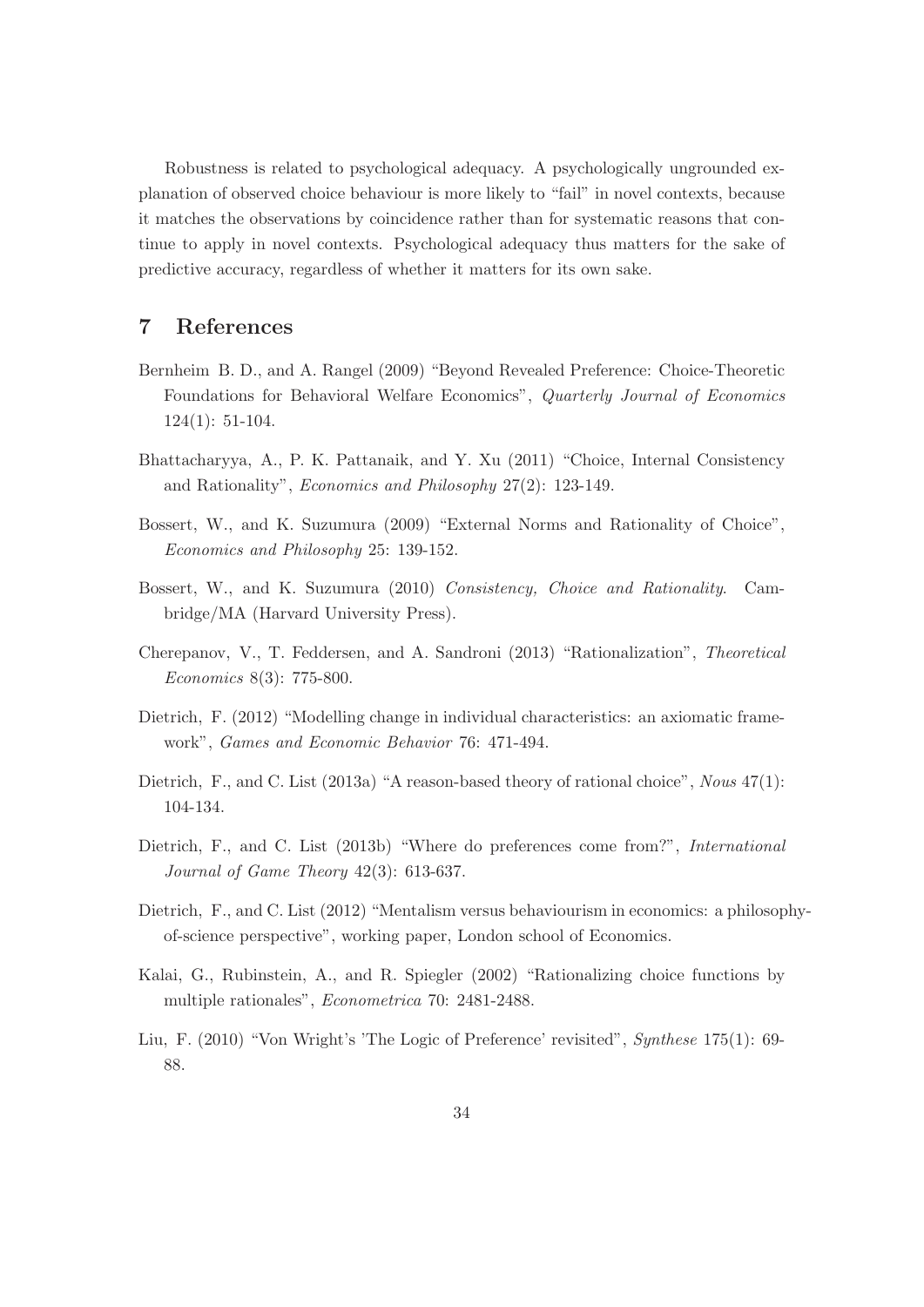- Mandler, M., P. Manzini, and M. Mariotti (2012) "A million answers to twenty questions: Choosing by checklist", Journal of Economic Theory 147: 71-92.
- Manzini, P., and M. Mariotti (2007) "Sequentially rationalizable choice", American Economic Review 97(5): 1824-1839.
- Manzini, P., and M. Mariotti (2012) "Moody choice", working paper, University of St Andrews.
- Osherson, D., and S. Weinstein (2012) "Preferences based on reasons", The Review of Symbolic Logic 5(1): 122-147.
- Pettit, P. (1991) "Decision Theory and Folk Psychology", in M. Bacharach and S. Hurley (eds.), Foundations of Decision Theory. Oxford (Blackwell): 147-175.
- Richter, M. (1971) "Rational Choice", in J. Chipman et al. (eds.), Preferences, Utility and Demand. New York (Harcourt Brace Jovanovich): 29-58.
- Rubinstein, A. (2006) Lecture Notes in Microeconomic Theory: The Economic Agent. Princeton (Princeton University Press).
- Salant, Y., and A. Rubinstein (2008) "(A, f): Choice with Frames", Review of Economic Studies 75: 1287-1296.
- Samuelson, P. (1948) "Consumption theory in terms of revealed preferences", Economica 15(60): 243-253.
- Suzumura, K., and Y. Xu (2001) "Characterizations of consequentialism and nonconsequentialism", Journal of Economic Theory 101: 423-436.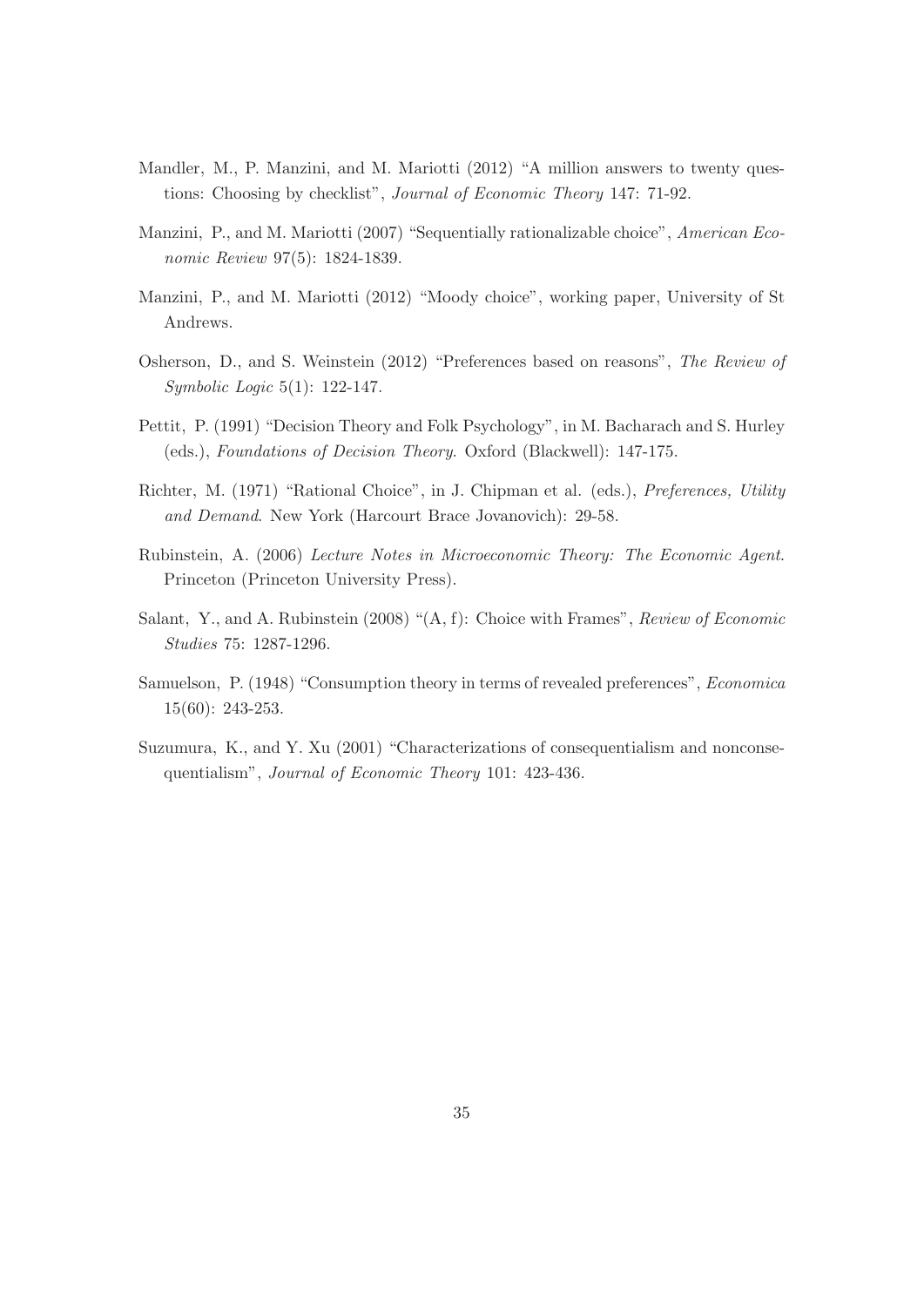#### Appendix  $\mathbf{A}$

Before giving the proofs, we briefly discuss related works by Bossert and Suzumura (2009) (for short, B&S) and Bhattacharyya, Pattanaik, and Xu (2011) (for short,  $B\&P\&X$ ). B&S assume that, in any given choice context, a feasible option may or may not be compatible with some exogenously given 'norms'. In our example, picking the only available apple would violate a politeness norm. B&S axiomatically characterize those choice functions which are *norm-conditionally rationalizable*: there exists a preference relation over options such that, in any context, the agent chooses the most preferred norm-compatible feasible option. One may think of such a rationalization as being 'partially reason-based'. Each norm gives rise to a (context-regarding) property: the property of obeying that norm. Every such property is taken to be desirable and motivationally salient in each context. The agent's choice of a norm-compatible option is then explained by the fact that the option has all those properties (of obeying the norms in question). By contrast, the question of *which* of the norm-compatible options is chosen is not explained in terms of reasons (properties), but in terms of a standard preference relation over primitive options. B&P&X take a different approach. Like us, they model the agent's conceptualization of options, yet not by invoking properties or reasons, but by refining the notion of an option through adding certain 'relevant' information about the context. To describe Polite Pauline in our example, the options (fruits) would have to be refined by including the information of whether or not the context offers another fruit of the same kind. The refinement is carried out by a technical construction.<sup>2</sup> B&P&X show that an agent whose choices among refined options are fully rational may nonetheless 'look' irrational if his choice function is defined over non-refined options. Overall, B&S's and  $B\&P\&X$ 's analyses convey several important insights relevant to our paper.

*Notation.* For property bundles  $S, T \subseteq \mathcal{P}$  we write  $S \succeq S^C T$  to indicate that S and T are revealed comparable, i.e., that  $S \succeq^{C} T$  or  $T \succeq^{C} S$ . Furthermore, when we need to refer explicitly to the underlying model M, we write  $x_K^{\mathcal{M}}$  rather than  $x_K$  for option x as conceptualized in context K, and  $\sum_{K}^{M}$  rather than  $\sum_{K}$  for the induced preference relation in context K. Finally, for brevity, we write  $M_K$  rather than  $M(K)$  to refer

<sup>&</sup>lt;sup>2</sup>For B&P&X, a refined option is not simply an option-context pair  $(x, K)$  (with  $x \in K$ ), since such an object contains the full context information, including any irrelevant information. Rather,  $B\&P\&X$ define refined options as certain *equivalence classes* of such pairs. In the limiting 'classical' case, the context is totally irrelevant, so that any pairs  $(x, K)$  and  $(x, K')$  count as equivalent; hence, refined options reduce to options in the original sense.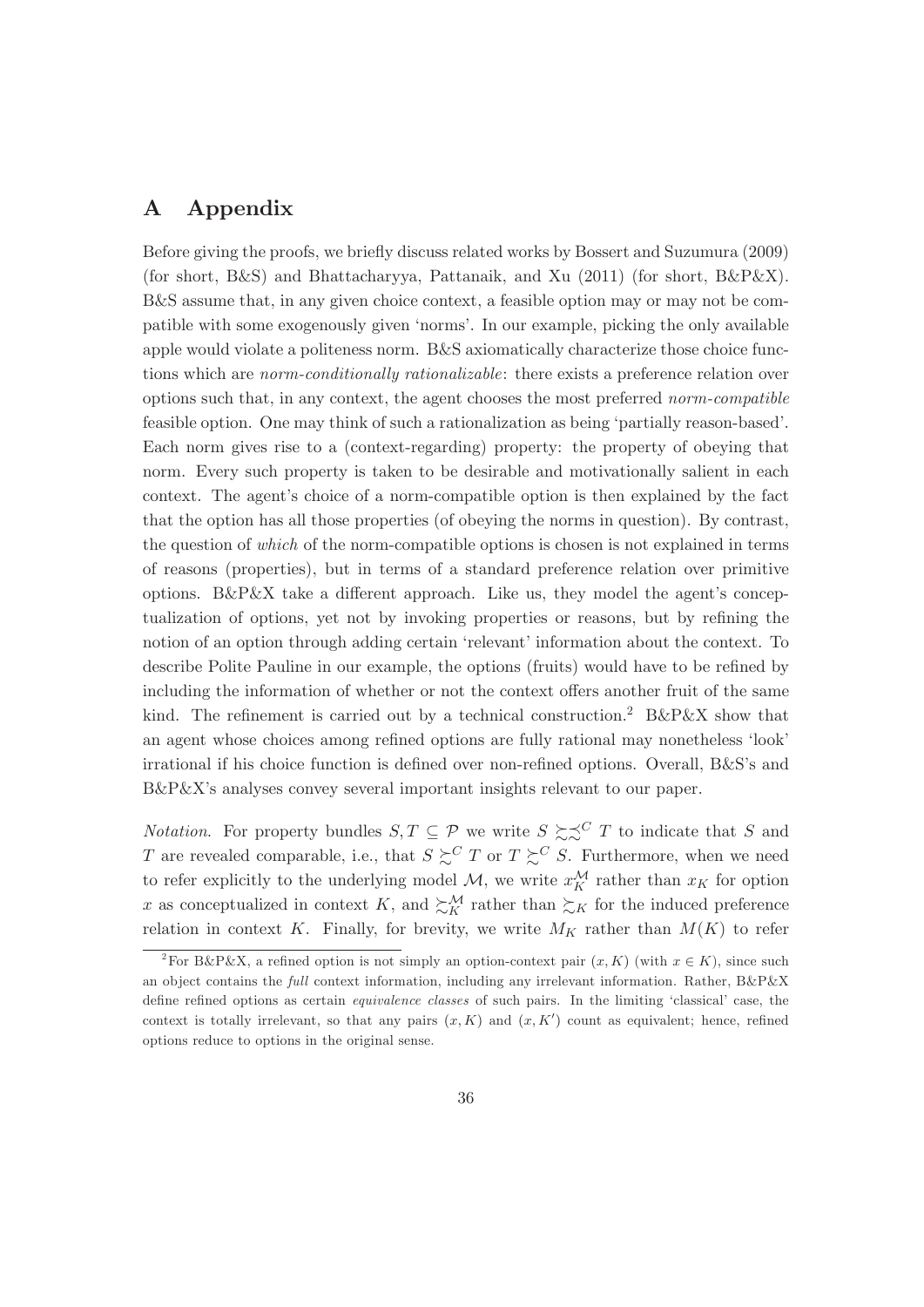to the set of motivationally salient properties in context  $K$  according to motivational salience function  $M$ .

*Proof of Lemma 1.* Assume Axiom 3. As in Axiom 2, consider contexts  $K, K' \in \mathcal{K}$  such that (\*)  $\{\mathcal{P}(y,K): y \in K\} = \{\mathcal{P}(y',K'): y' \in K'\}.$  We only show that  $\{\mathcal{P}(x,K):$  $x \in C(K)$   $\subseteq \{ \mathcal{P}(x', K') : x' \in C(K') \},$  since the converse inclusion  $(\supseteq')$  is analogous. Suppose  $x \in C(K)$ . The property bundle  $\mathcal{P}(x,K)$  is feasible in context K, hence by (\*) also in context K'. It is revealed weakly preferred to all feasible property bundles in context K, hence by  $(*)$  also to all feasible property bundles in context K'. So, by Axiom 3, it is chosen in context K', i.e., belongs to  $\{\mathcal{P}(x', K'): x' \in C(K')\}$ .

We give no separate proof of Theorem 1, since this result follows from Proposition 1 and Theorem 3, both of which we prove below.

*Proof of Theorem 2.* Let  $K$  be closed under cloning (an assumption only needed in part  $(2).$ 

Step 1. Assume C is rationalized by a reason-based model with context-invariant and context-unregarding motivation,  $\mathcal{M} = (M, \geq)$ , where  $M \subseteq \mathcal{P}_{\text{option}}$ . We leave the proof of Axioms  $1^*$  and  $2^*$  to the reader and here prove Axiom  $3^*$ . It suffices to show that C is rationalizable in the classical sense by a binary relation on X (see Remark 1). Since M rationalizes C, the choice set  $C(K)$  for a context K consists of the  $\succsim_K$ -highest option(s) in K, where  $\sum_{K}^{M}$  is the preference relation on X induced by the model M for context K; this relation is defined for all options  $x, y \in X$  by

$$
x \succsim_K^{\mathcal{M}} y \Leftrightarrow x_K^{\mathcal{M}} \ge y_K^{\mathcal{M}},
$$

where  $x_K^{\mathcal{M}}$  and  $y_K^{\mathcal{M}}$  are options x and y as conceptualized in context K. Given the model's context-independence (in both senses),  $x_{K}^{\mathcal{M}}$  and  $y_{K}^{\mathcal{M}}$  do not depend on  $K$  (see Section 2.5). Thus,  $\sum_{K}^{M}$  does not depend on K; we can write it as  $\sum^{\mathcal{M}}$ . Therefore the choice function C is rationalizable in the classical sense by a binary relation (i.e.,  $\succsim^{\mathcal{M}}$ ).

*Step 2.* Now assume Axioms 1<sup>\*</sup>, 2<sup>\*</sup> and 3<sup>\*</sup>. Let  $\succsim$  be the classical revealed preference relation on X: i.e., for all options  $x, y \in X$ , let ' $x \succeq^* y$ ' mean that x is chosen weakly over  $y$  in some context. We prove that C is reason-based rationalizable (for instance) by the model with context-invariant and context-unregarding motivation  $\mathcal{M} = (M, \geq)$ defined as follows:

• *M* is the set  $\mathcal{P}_{\text{option}}$  of *all* option properties.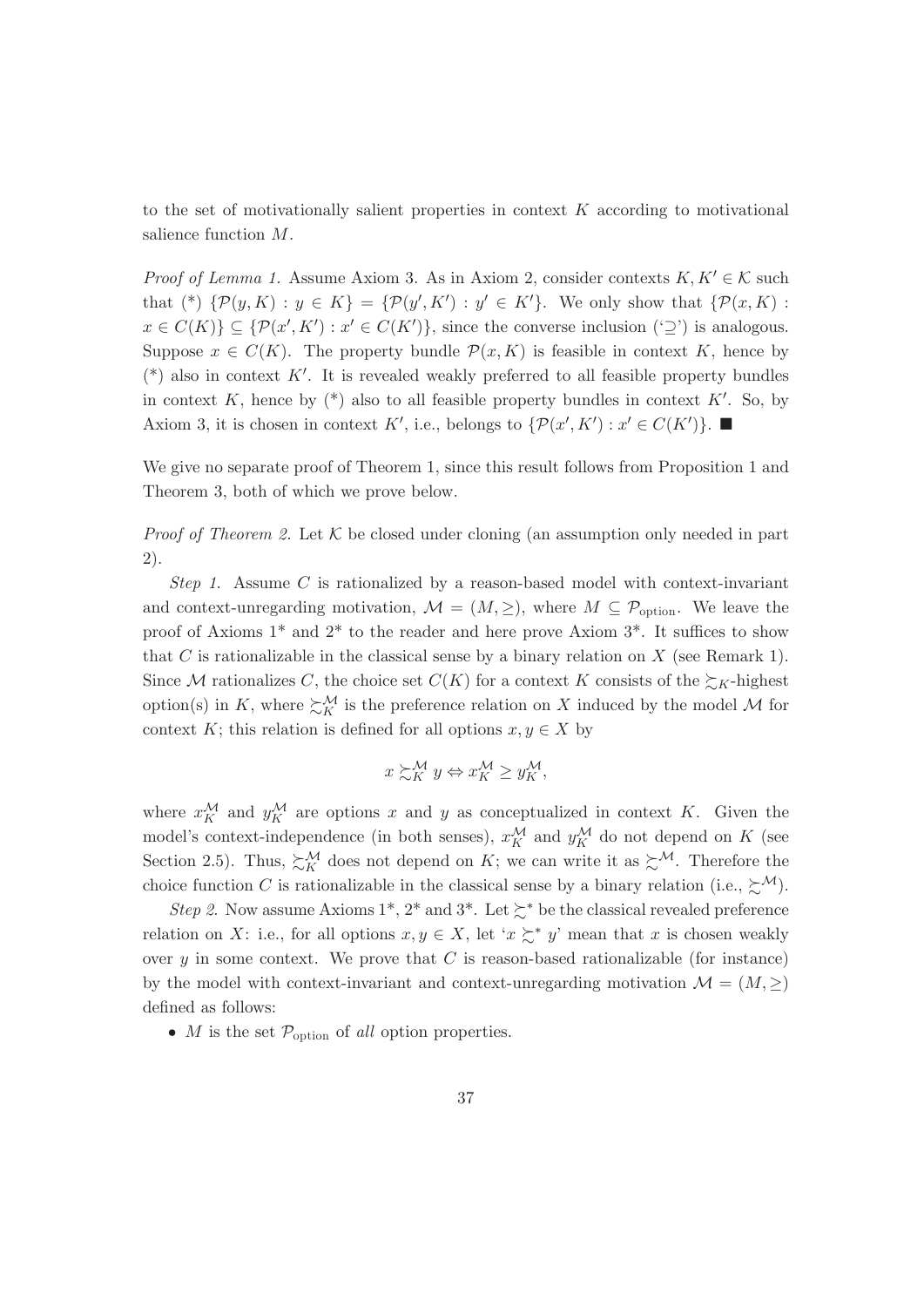• For all property bundles  $S, T \subseteq \mathcal{P}, 'S \geq T'$  means that  $x \succeq^* y$  for some options  $x, y \in X$  such that  $\mathcal{P}(x) = S$  and  $\mathcal{P}(y) = T$ .

Under this model, the options are conceptualized as follows:

$$
x_K^{\mathcal{M}} = \mathcal{P}(x, K) \cap M = \mathcal{P}(x) \text{ for all } x \in X \text{ and } K \in \mathcal{K}.
$$
 (2)

Clearly, these options-as-conceptualized do not depend on the context  $K$ ; hence, the induced preference relation  $\succsim^{\mathcal{M}}$  (=  $\succsim^{\mathcal{M}}$ ) does not depend on the context either.

Let  $\mathbb{R}^{**}$  be the binary relation defined as

$$
x \succcurlyeq^{**} y \Leftrightarrow [x \succsim^* y \text{ or } \mathcal{P}(x) = \mathcal{P}(y)]
$$
 for all  $x, y \in X$ .

We have to prove that  $C = C^{\mathcal{M}}$ . This follows from three facts:

- (i)  $C^{\mathcal{M}}$  is (classically) rationalized by  $\succsim^{\mathcal{M}}$ ;
- (ii) C is (classically) rationalized by  $\succsim^*$  and by  $\succsim^{**}$  (and thus, by any relation  $\succsim$  such that  $\succsim^* \ \subseteq \ \succsim \ \ \succeq \ \succsim^{**} );$
- (iii)  $\succcurlyeq^* \subseteq \succcurlyeq^{\mathcal{M}} \subseteq \succcurlyeq^{**}.$

*Fact (i):* This holds by definition of  $C^{\mathcal{M}}$ .

*Fact (ii)*: By Remark 1 (Richter's result), Axiom  $3^*$  implies that C is (classically) rationalizable by a binary relation. One of these rationalizations (in fact, the minimal one) is the classical revealed preference relation  $\succsim^*$ , as is easily checked and well-known (see also Richter 1971). Also,  $\zeta^{**}$  rationalizes C, which can be shown as follows. Consider a context  $K$ . We have to show that

$$
C(K) = \{ x \in K : x \succ^{\ast\ast} y \text{ for all } y \in K \}.
$$

Since  $\succsim^{**}$  extends  $\succsim^*$ ,  $C(K) \subseteq \{x \in K : x \succsim^{**} y \text{ for all } y \in K\}$ . Conversely, suppose  $x \in K$  such that  $x \succeq^{**} y$  for all  $y \in K$ . We show that  $x \in C(K)$ . If  $\mathcal{P}(z) = \mathcal{P}(x)$  for all  $z \in K$ , then  $C(K) = K$  by Axiom 1<sup>\*</sup> and the fact that  $C(K) \neq \emptyset$ . Thus  $x \in C(K)$ , as required. Now let  $z \in K$  such that  $\mathcal{P}(z) \neq \mathcal{P}(x)$ . Consider any  $y \in K$ . We have to show that  $x \succeq^* y$ . If  $\mathcal{P}(y) \neq \mathcal{P}(x)$ , this holds by the definition of  $\succeq^{**}$  and the fact that  $x \succcurlyeq^{**} y$ . Now suppose  $\mathcal{P}(y) = \mathcal{P}(x)$ . Note that  $x \succcurlyeq^{*} z$  (since  $x \succcurlyeq^{**} z$  and  $\mathcal{P}(z) \neq \mathcal{P}(x)$ ). So, there is a context  $\widetilde{K} \in \mathcal{K}$  such that  $x \in C(\widetilde{K})$ . Since  $\mathcal{P}(y) = \mathcal{P}(x)$  and since K is closed under cloning, there is a context  $K' \in \mathcal{K}$  such that  $K' = \widetilde{K} \cup \{y\}$ . By Axiom 2<sup>\*</sup> and the fact that  $\{\mathcal{P}(v): v \in \widetilde{K}\} = \{\mathcal{P}(v): v \in K'\}$  and  $x \in C(\widetilde{K})$ , we have  $v \in C(K')$ for some  $v \in K'$  such that  $\mathcal{P}(v) = \mathcal{P}(x)$ . So, by Axiom 1<sup>\*</sup>,  $x \in C(K')$ . As  $x \in C(K')$ and  $y \in K'$ , we have  $x \succsim^* y$ , as required.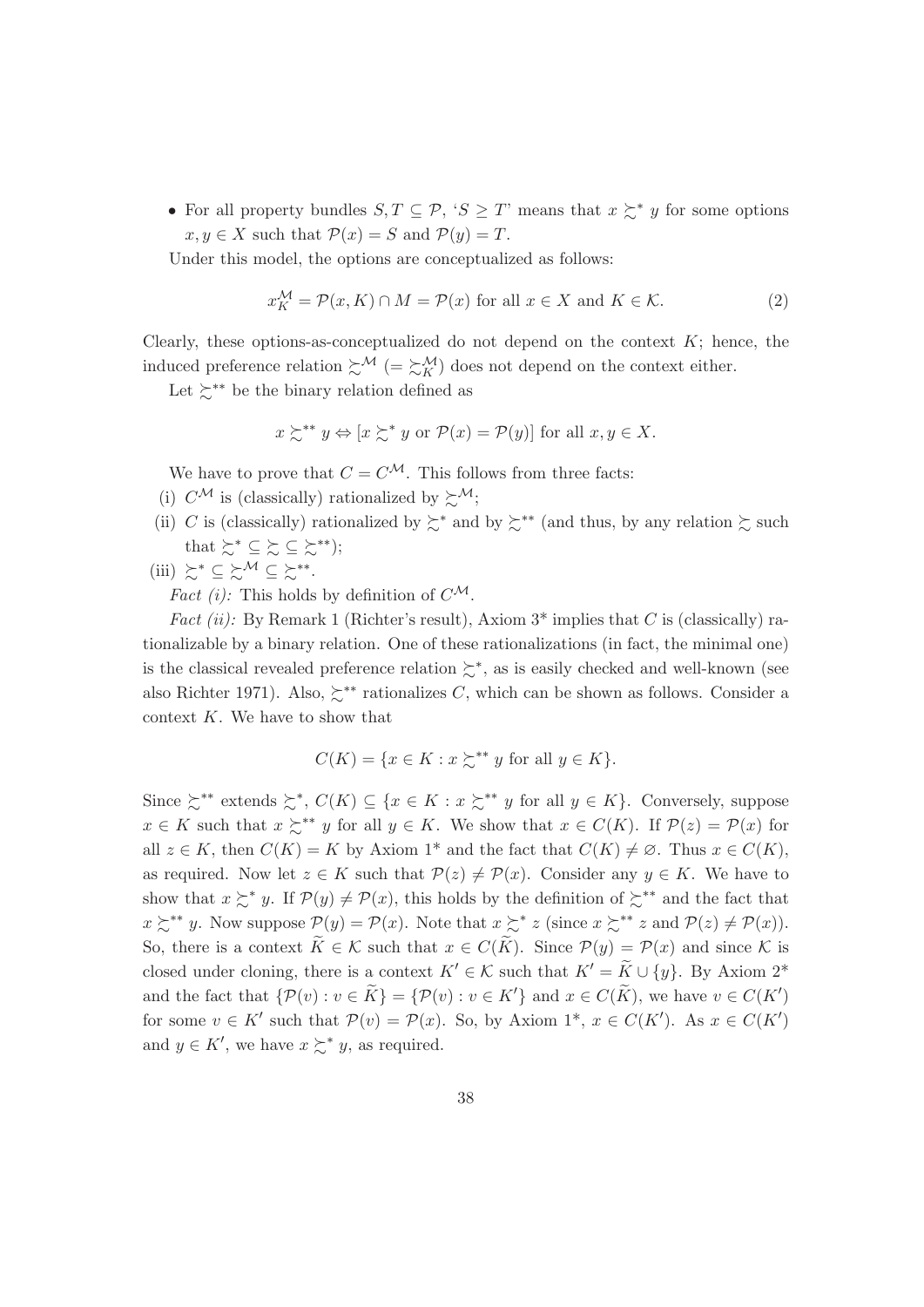*Fact (iii):* Consider any  $x, y \in X$ . We have to show that

$$
[x \succsim^* y \Rightarrow x \succsim^{\mathcal{M}} y]
$$
 and  $[x \succsim^{\mathcal{M}} y \Rightarrow x \succsim^{**} y]$ .

Given that the options-as-conceptualized take the form (2), we have  $x \succsim^{\mathcal{M}} y \Leftrightarrow \mathcal{P}(x) \geq$  $\mathcal{P}(y)$ . Therefore, we have to prove that

$$
[x \succsim^* y \Rightarrow \mathcal{P}(x) \ge \mathcal{P}(y)]
$$
 and  $[\mathcal{P}(x) \ge \mathcal{P}(y) \Rightarrow x \succsim^{**} y].$ 

The first of these two implications holds immediately by the definition of  $\geq$ . As for the second implication, we suppose  $\mathcal{P}(x) \ge \mathcal{P}(y)$  and claim that  $x \succcurlyeq^{**} y$ . If  $\mathcal{P}(x) = \mathcal{P}(y)$ , the claim holds by the definition of  $\zeta^{**}$ . From now on, suppose  $\mathcal{P}(x) \neq \mathcal{P}(y)$ . Since  $\mathcal{P}(x) \ge \mathcal{P}(y)$ , there exist  $x', y' \in X$  such that  $\mathcal{P}(x') = \mathcal{P}(x)$ ,  $\mathcal{P}(y') = \mathcal{P}(y)$  and  $x' \succeq^* y'$ . Since  $x' \succeq^* y'$ , there is a context  $K \in \mathcal{K}$  such that  $x' \in C(K)$  and  $y' \in K$ . Relying twice on the fact that K is closed under cloning, we can choose a context  $K' \in \mathcal{K}$  such that  $K' = K \cup \{x, y\}$ . By Axiom 2<sup>\*</sup> and the fact that  $\{\mathcal{P}(z) : z \in K\} = \{\mathcal{P}(z) : z \in K'\}$ and  $x' \in C(K)$ , we have  $v \in C(K')$  for some  $v \in K'$  such that  $\mathcal{P}(v) = \mathcal{P}(x')$ . So, by Axiom 1<sup>\*</sup>,  $x \in C(K')$ . Since  $x \in C(K')$  and  $y \in K'$ , we have  $x \succsim^* y$ . Hence,  $x \succsim^{**} y$ , as required.  $\blacksquare$ 

*Proof of Proposition 1.* Consider any reason-based model  $\mathcal{M} = (M,>)$ . Define a reasonbased model with context-invariant motivation  $\mathcal{M}' = (M', >')$  as follows:

- M' is any property set such that  $M' \supseteq \bigcup_{K \in \mathcal{K}} (M_K \cup \mathcal{P}(K))$  (=  $(\bigcup_{K \in \mathcal{K}} M_K) \cup$  $\mathcal{P}_{\text{context}}$ , for instance  $M' = \mathcal{P}$ ;
- for any property bundles S, T, 'S  $\geq'$  T' is defined to mean that there exists a context  $K \in \mathcal{K}$  such that  $\mathcal{P}(K) = S \cap \mathcal{P}_{\text{context}} = T \cap \mathcal{P}_{\text{context}}$  and  $S \cap M_K \geq T \cap M_K$ .

We prove that  $C^{\mathcal{M}} = C^{\mathcal{M}}$ . Consider an arbitrary context  $K \in \mathcal{K}$ ; we have to show that  $C^{\mathcal{M}}(K) = C^{\mathcal{M}'}(K)$ . We do so by proving that M and M' induce the same preference relation on X in context K. Fix options  $x, y \in X$ . We have to show that  $x \succsim K' y \Leftrightarrow x \succsim K' y$ , i.e., writing  $S = \mathcal{P}(x, K)$  and  $T = \mathcal{P}(y, X)$ , that

$$
S \cap M_K \geq T \cap M_K \Leftrightarrow S \cap M' \geq' T \cap M'.
$$

We will draw on the fact that (\*)  $\mathcal{P}(K) = S \cap \mathcal{P}_{\text{context}} = T \cap \mathcal{P}_{\text{context}}$ .

 $\Rightarrow$ : If  $S \cap M_K \geq T \cap M_K$ , then  $S \geq T$  by (\*) and the definition of  $\geq'$ , and hence,  $S \cap M' >' T \cap M'.$ 

 $\iff$ : Now suppose  $S \cap M' \geq T \cap M'$ . By definition of  $\geq'$ , there is a context  $K' \in \mathcal{K}$ such that  $\mathcal{P}(K') = S \cap \mathcal{P}_{\text{context}} = T \cap \mathcal{P}_{\text{context}}$  and  $(S \cap M') \cap M_{K'} \geq (T \cap M') \cap M_{K'}$ . We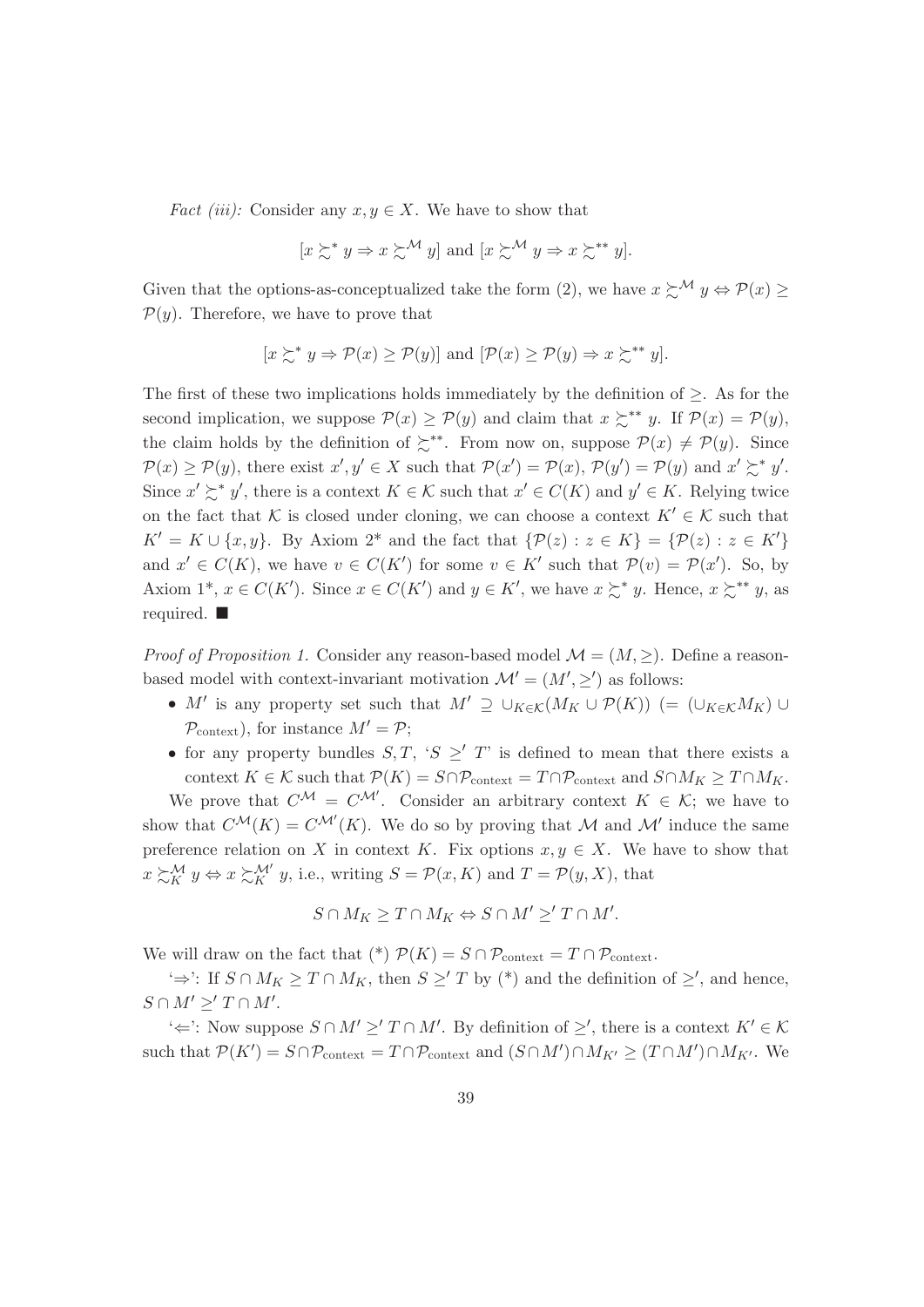deduce two facts: first,  $\mathcal{P}(K') = \mathcal{P}(K)$  (where we use (\*)); second,  $S \cap M_{K'} \geq T \cap M_{K'}$ (where we use that  $M_{K'} \subseteq M'$ ). The first fact implies that  $M_{K'} = M_K$  (by the definition of a reason-based model). This, together with the second fact, implies that  $S \cap M_K \geq$  $T \cap M_K$ , as required.

Before proving Theorem 3, we first show that Axioms 1 and 3 can be jointly summarized in the following axiom:

**Axiom 3<sup>+</sup>.** For every option x in a context  $K \in \mathcal{K}$ , if the property bundle  $\mathcal{P}(x,K)$  is revealed weakly preferred to the property bundle  $\mathcal{P}(y, K)$  for every option y in K, then  $x \in C(K)$ .

**Lemma 4** Axioms 1 and 3 are jointly equivalent to Axiom  $3^+$ .

*Proof.* ' $\Leftarrow$ ': First assume Axioms 1 and 3. As in Axiom 3<sup>+</sup>, consider  $K \in \mathcal{K}$  and  $x \in K$ such that  $\mathcal{P}(x,K) \succeq^C \mathcal{P}(y,K)$  for all  $y \in K$ . By Axiom 3,  $\mathcal{P}(x,K)$  is chosen in context K. So,  $C(K)$  contains some x' such that  $\mathcal{P}(x', K) = \mathcal{P}(x, K)$ . Hence, by Axiom 1,  $x \in C(K)$ .

 $\Rightarrow$  Now assume Axiom 3<sup>+</sup>. Axiom 3 holds obviously. As for Axiom 1, consider  $K \in \mathcal{K}$  and  $x, y \in K$  such that  $\mathcal{P}(x, K) = \mathcal{P}(y, K)$ . We only show that  $x \in C(K) \Rightarrow$  $y \in C(K)$ ; the converse implication is analogous. Let  $x \in C(K)$ . Clearly, the property bundle  $\mathcal{P}(x,K)$  is revealed weakly preferred to each feasible property bundle in this context K. The same is therefore true of the property bundle  $\mathcal{P}(y, K)$  (=  $\mathcal{P}(x, K)$ ). So, by Axiom  $3^+$ ,  $y \in C(K)$ .

*Proof of Theorem 3. Step 1.* Suppose a reason-based model with context-invariant motivation,  $(M, >)$ , rationalizes C. Axiom 1 holds obviously. To prove Axiom 3, consider a context  $K \in \mathcal{K}$  and a bundle  $S \subseteq \mathcal{P}$  feasible in K such that  $S \succeq^C \mathcal{P}(y, K)$  for each y in K. Choose an x in K such that  $S = \mathcal{P}(x, K)$ . It suffices to show that  $x \in C(K)$ , i.e., since  $(M,>)$  rationalizes C, that

$$
\mathcal{P}(x,K) \cap M \ge \mathcal{P}(y,K) \cap M \tag{3}
$$

for all  $y \in K$ . Consider any  $y \in K$ . Since  $\mathcal{P}(x,K) \succeq^{C} \mathcal{P}(y,K)$ , there exist  $K' \in \mathcal{K}$  and  $x', y' \in K'$  (which may depend on y) such that (i)  $\mathcal{P}(x', K') = \mathcal{P}(x, K)$  and  $\mathcal{P}(y', K') =$  $\mathcal{P}(y, K)$ , and (ii)  $C(K') = x'$ . By (ii) and the fact that  $(M, \geq)$  rationalizes C,

$$
\mathcal{P}(x', K') \cap M \ge \mathcal{P}(y', K') \cap M.
$$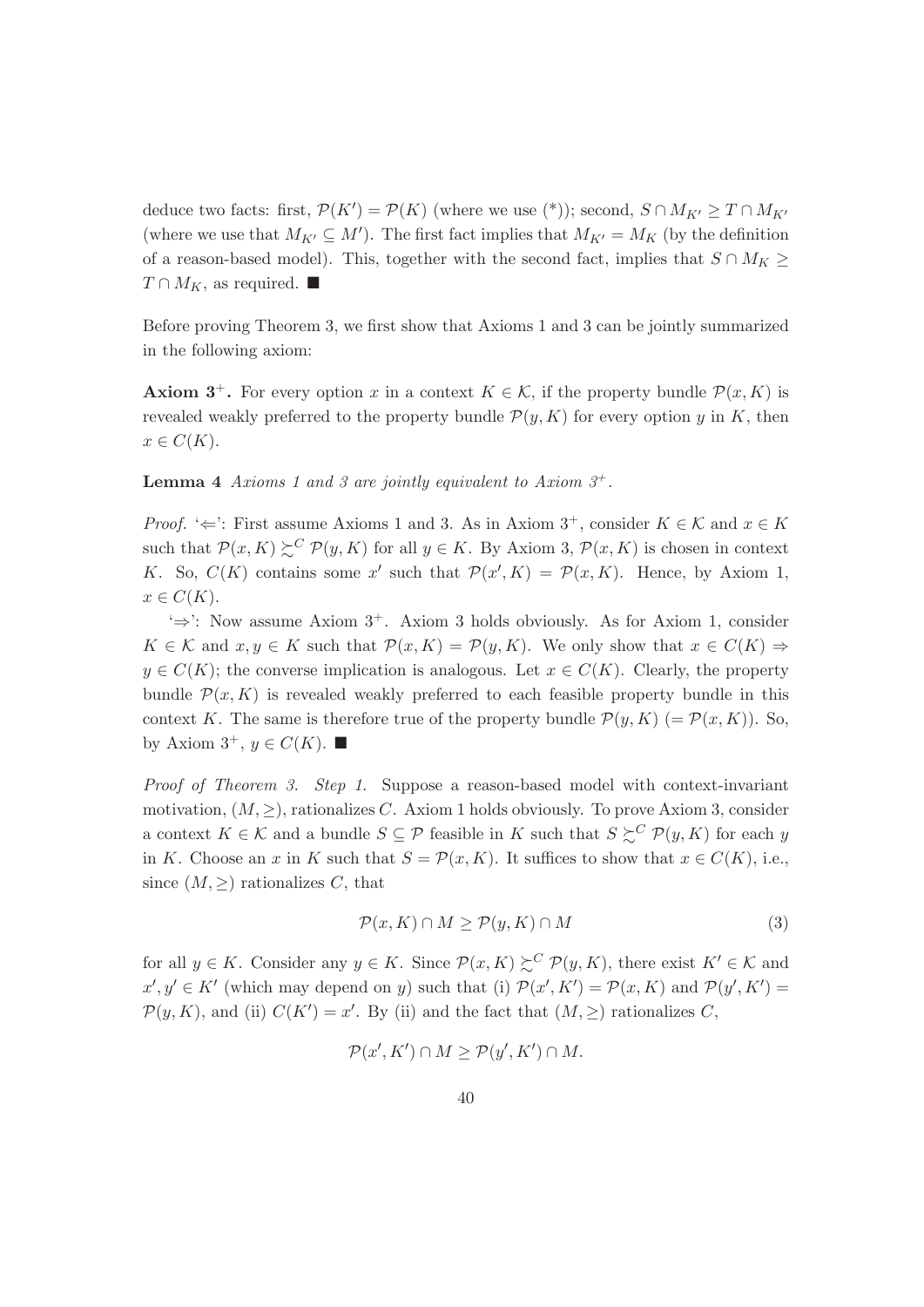By (i), this implies  $(3)$ , as required.

*Step 2.* Now assume Axioms 1 and 3. We show that C is rationalizable for instance by the (rather special) reason-based model with context-invariant motivation  $(M, \geq)$  $(\mathcal{P}, \succeq^C)$ , where M (which is constant) contains all properties, and  $\geq$  is simply the relation of revealed weak preference. To show this, consider any context  $K \in \mathcal{K}$  and option  $x \in K$ . We have to show that

$$
x \in C(K) \Leftrightarrow [\mathcal{P}(x, K) \cap M \ge \mathcal{P}(y, K) \cap M \text{ for all } y \in K,
$$

or equivalently, given our special definitions of M and  $\geq$ , that

$$
x \in C(K) \Leftrightarrow [\mathcal{P}(x, K) \succsim^{C} \mathcal{P}(y, K)]
$$
 for all  $y \in K$ .

The right-hand side of this equivalence implies that  $x \in C(K)$  by Axiom 3<sup>+</sup>, where this axiom holds by Lemma 4. Conversely, if  $x \in C(K)$ , then the right-hand side holds by the definition of the revealed preference relation  $\succeq^C$ .

*Proof of Proposition 2.* Let  $K \in \mathcal{K}$ . Suppose  $P \in \mathcal{P}$  satisfies (rev1)-(rev3) for  $S, S' \subseteq \mathcal{P}$ . We may assume without loss of generality that S is revealed strictly preferred to  $S'$ (rather than vice versa), since (rev1)-(rev3) remain valid if  $S$  and  $S'$  are interchanged. Define both T and T' as S. Then (rev1) implies (REV1); (rev2) implies (REV2) (noting that S is revealed weakly preferred to itself); and (rev3) implies (REV3) because, as  $T = T' = S$ , (REV3) requires that the pair  $(S, S)$  differs minimally from the pair  $(S', S)$ , which in turn reduces to (rev3).

We now formally re-state and prove Lemma 2.

**Lemma 2** For all revealed comparable bundles  $S, T \subseteq \mathcal{P}$  and revealed comparable bundles  $S', T' \subseteq \mathcal{P}, \textit{if}$ 

- $V \cap \mathcal{P}_{context}$  is the same for all  $V \in \{S, T, S', T'\}$  (i.e.,  $S, T, S'$  and  $T'$  are feasible in the same type of context),
- $S \cap M_K^C = S' \cap M_K^C$  and  $T \cap M_K^C = T' \cap M_K^C$  for the contexts  $K \in \mathcal{K}$  such that  $\mathcal{P}(K) = V \cap \mathcal{P}_{\text{context}}$  for all  $V \in \{S, T, S', T'\},\$

then  $S \succeq^C T \Leftrightarrow S' \succeq^C T'$ .

*Proof.* As one may verify, it is sufficient to show the following condition for all contexts  $K \in \mathcal{K}$  and all finite property bundles  $S, S', T, T' \subseteq \mathcal{P}$ .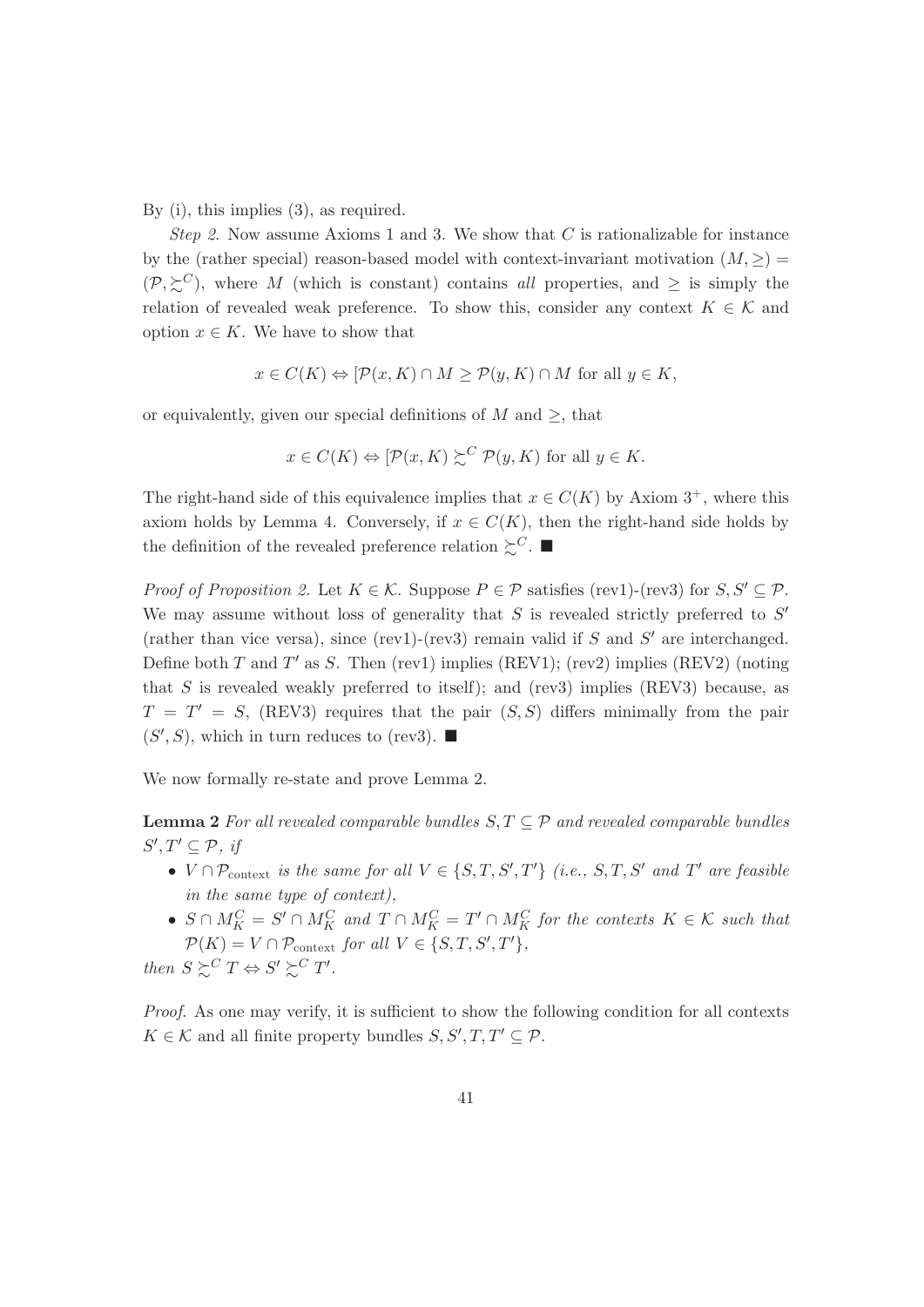Condition  $(X_{S,T}^{S',T'})$ : If<br>  $(a_{S,T}^{S',T'}) S \gtrsim \preceq^C T$  and  $S' \gtrsim \preceq^C T'$ ,  $(b_{S,T}^{S',T'}) V \cap \mathcal{P}_{\text{context}} = \mathcal{P}(K)$  for all  $V \in \{S,T,S',T'\}$  $(c_{S,T}^{S',T'})$   $S \cap M_K^C = S' \cap M_K^C$  and  $T \cap M_K^C = T' \cap M_K^C$ , then  $S \succsim^C T \Leftrightarrow S' \succsim^C T'$ .

Here it was possible to restrict ourselves to *finite* property bundles since whenever one of the property bundles  $S, S', T, T'$  is infinite, condition  $(a_{S,T}^{S',T'})$  cannot be met (because feasible property bundles are by assumption finite).

Fix a context  $K \in \mathcal{K}$ . Note that the set of properties in which two property bundles  $S, S' \subseteq \mathcal{P}$  differ is the symmetric difference  $S \triangle S'$ . We prove that  $(X_{S,T}^{S',T'})$  holds for all finite  $S, T, S', T' \subseteq \mathcal{P}$ , by induction on  $|S \triangle S'| + |T \triangle T'|$ , the total number of disagreements between  $S$  and  $S'$  and between  $T$  and  $T'$ .

*Initial step.* First, consider any finite  $S, S', T, T' \subseteq \mathcal{P}$  such that  $|S \triangle S'| + |T \triangle T'| =$ 0. Then  $S = S'$  and  $T = T'$ , so that  $(X_{S,T}^{S',T'})$  holds trivially because we have  $S \succsim^{C} T \Leftrightarrow$  $S' \succsim^C T'$  (even without assuming  $(a_{S,T}^{S',T'})$ - $(c_{S,T}^{S',T'})$ ).

*Induction step.* Consider any  $m > 0$  and suppose that  $(X_{S,T}^{S',T'})$  holds for any finite  $S, S', T, T' \subseteq \mathcal{P}$  such that  $|S \triangle S'| + |T \triangle T'| < m$ . Consider finite sets  $S, S', T, T' \subseteq \mathcal{P}$ such that  $|S \triangle S'| + |T \triangle T'| = m$  and assume  $(a_{S,T}^{S',T'})$  ( $c_{S,T}^{S',T'}$ ) hold. To show that  $S \succeq^C T \Leftrightarrow S' \succeq^C T'$ , we consider two cases.

Case 1. The pair  $(S,T)$  differs minimally from  $(S',T')$ , i.e., there is no revealed comparable pair of property bundles  $(S'', T'') (\neq (S, T), (S', T'))$  such that S'' is weakly between S and S' and T'' is weakly between T and T'. Suppose, for a contradiction, that  $S \succeq^C T \nleftrightarrow S' \succeq^C T'$ . Since  $|S \triangle S'| + |T \triangle T'| = m > 0$ , we can choose a  $P \in (S \triangle S') \cup (T \triangle T')$ . We prove that P is revealed motivationally salient in K, i.e., that  $P \in M_K^C$ ; this contradicts  $(c_{S,T}^{S',T'})$ , completing Case 1. By definition of  $M_K^C$ , this claim follows from three facts: (REV1) holds because  $S \succsim^C T \nleftrightarrow S' \succsim^C T'$  (where  $S \succsim^C T$  and  $S' \succsim^C T'$  by  $(a_{S,T}^{S',T'}))$ ; (REV2) holds because S and S' differ in P or T and T' differ in P (since  $P \in (S \triangle S') \cup (T \triangle T')$ ) and because of  $(b_{S,T}^{S',T'});$  (REV3) holds because the pair  $(S, T)$  differs minimally from  $(S', T')$  by assumption of Case 1.

Case 2. The pair  $(S, T)$  does not differ minimally from  $(S', T')$ . Then we may choose a revealed comparable pair of property bundles  $(S'', T'') (\neq (S, T), (S', T'))$  such that  $S''$  is weakly between S and S' and T'' is weakly between T and T'. Observe that  $|S \triangle S''|$  <  $|S \triangle S'|$  or  $|T \triangle T''|$  <  $|T \triangle T'|$  (possibly both). So,  $|S \triangle S''| + |T \triangle T''|$  <  $|S \triangle S'| + |T \triangle T'|$ , and hence,  $|S \triangle S''| + |T \triangle T''| < m$ . Also, noting that S'' and T''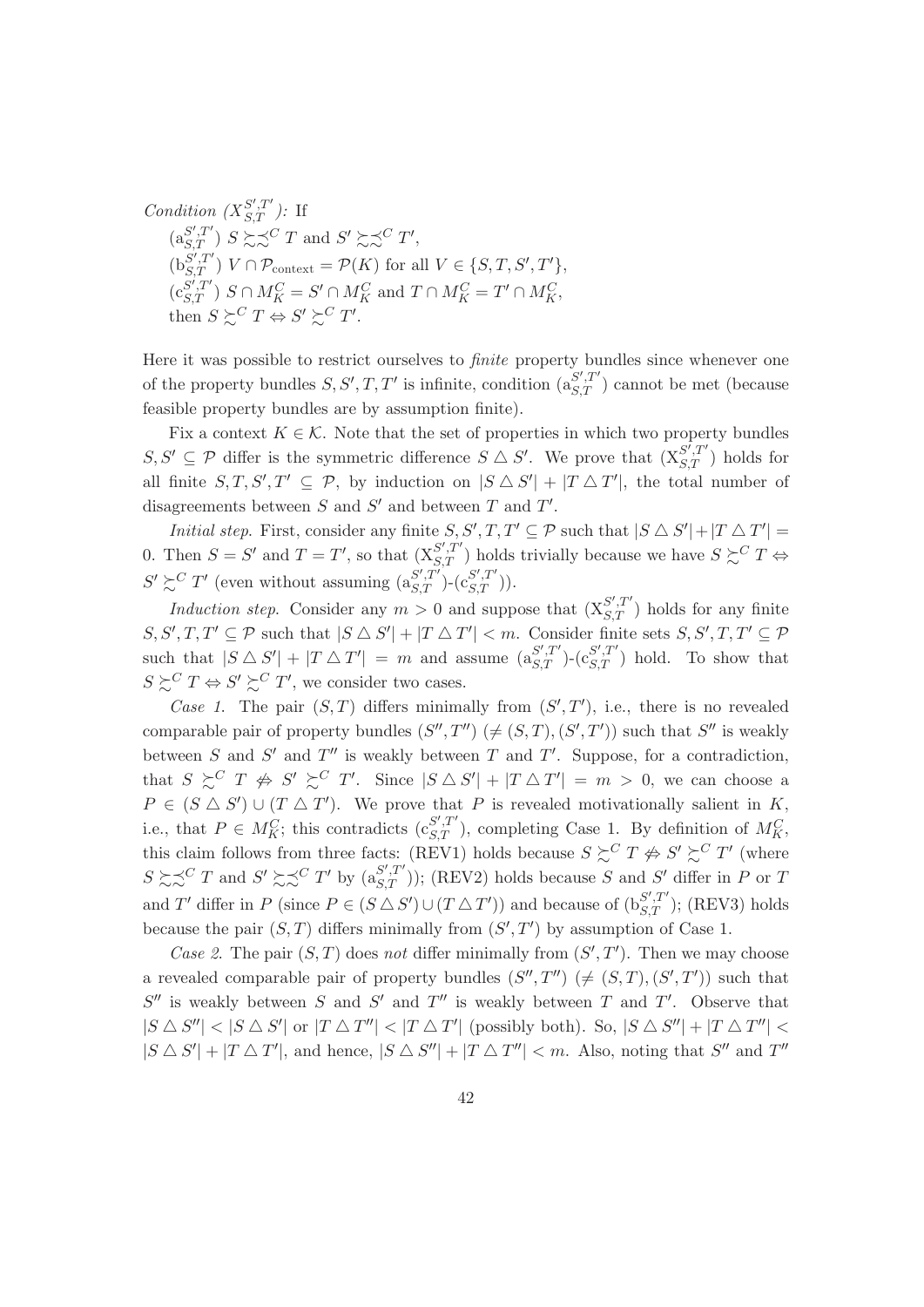are finite (since they are feasible in some context as  $S'' \succeq S^C T''$ ), it follows by induction hypothesis that the implication  $(X_{S,T}^{S'',T''})$  holds. Now the three antecedent conditions of<br>this implication hold. Condition  $(b_{S,T}^{S'',T''})$  holds because, first,  $S \cap \mathcal{P}_{\text{context}} = T \cap \mathcal{P}_{\text{context}} =$  $\mathcal{P}(K)$  by  $(b_{S,T}^{S',T'})$ , second,  $S'' \cap \mathcal{P}_{\text{context}} = S \cap \mathcal{P}_{\text{context}} = S' \cap \mathcal{P}_{\text{context}}$  by  $(b_{S,T}^{S',T'})$  and the fact that S'' is weakly between S and S', and, third,  $T'' \cap \mathcal{P}_{\text{context}} = T \cap \mathcal{P}_{\text{context}} =$  $T' \cap \mathcal{P}_{\text{context}}$  for analogous reasons. Condition  $(a_{S,T}^{S',T''})$  follows from  $(a_{S,T}^{S',T'})$  and the fact<br>that  $S'' \succsim \sim^C T''$ . Condition  $(c_{S,T}^{S',T''})$  may be deduced from  $(c_{S,T}^{S',T'})$  and the fact that  $S''$ is weakly between S and S' and T'' is weakly between T and T'. From  $(X_{S,T}^{S'',T''})$  and  $(a_{S\ T}^{S'',T''})$ - $(c_{S\ T}^{S'',T''})$  it follows that  $S \succsim^{C} T \Leftrightarrow S'' \succsim^{C} T''$ .

By an analogous reasoning applied to the sets  $S', S'', T', T''$  (rather than  $S, S'', T, T''$ ). we have  $S' \succeq^C T' \Leftrightarrow S'' \succeq^C T''$ . This equivalence and the previous one jointly imply the equivalence  $S \succsim^C T \Leftrightarrow S' \succsim^C T'$ , as required.

*Proof of Lemma 3.* Axiom 1<sup>\*\*</sup> obviously implies Axiom 1. Now assume Axiom 1. Fix a context  $K \in \mathcal{K}$  and options  $x, y \in K$  such that  $x_K^C = y_K^C$ . We only show that  $x \in C(K) \Rightarrow y \in C(K)$ ; the converse implication  $(\Leftrightarrow)$  holds analogously. Suppose  $x \in C(K)$ . The proof is in three claims (only the last of which draws on Axiom 1).

*Claim 1.* There exists a finite sequence  $(S_1, ..., S_m)$  of property bundles such that (i)  $S_1 = \mathcal{P}(x, K)$  and  $S_m = \mathcal{P}(y, K)$ , (ii)  $S_1 \succeq \succeq^C S_j$  for each  $j \in \{1, ..., m\}$ , (iii) for all  $j, j', j'' \in \{1, ..., m\}$ , if  $j \leq j' \leq j''$  then  $S_{j'}$  is weakly between  $S_j$  and  $S_{j''}$ , (iv) for all  $j \in \{1, ..., m-1\}, S_j \neq S_{j+1}$ , and (v) for all  $j \in \{1, ..., m-1\}$ , no property bundle  $S \subseteq \mathcal{P}$  is strictly between  $S_i$  and  $S_{i+1}$  and satisfies  $S \succsim \sim^C S_1$ .

Let S be the set of all finite sequences  $(S_1, ..., S_m)$  of property bundles satisfying the first four conditions (i)-(iv). Since  $x \in C(K)$ , we have  $\mathcal{P}(x,K) \succeq^{C} \mathcal{P}(x,K)$  and  $\mathcal{P}(x,K) \succeq^{C} \mathcal{P}(y,K)$ . In particular,  $\mathcal{P}(x,K) \succeq \preceq^{C} \mathcal{P}(x,K)$  and  $\mathcal{P}(x,K) \succeq \preceq^{C} \mathcal{P}(y,K)$ . So, S contains the sequence  $(\mathcal{P}(x,K), \mathcal{P}(y,K))$  if  $\mathcal{P}(x,K) \neq \mathcal{P}(y,K)$  and contains the single-component sequence  $(\mathcal{P}(x,K))$  if  $\mathcal{P}(x,K) = \mathcal{P}(y,K)$ . Hence,  $S \neq \emptyset$ .

Next, note that since the property bundles  $\mathcal{P}(x,K)$  and  $\mathcal{P}(y,K)$  are finite, the set  $\mathcal{P}(x,K)\triangle\mathcal{P}(y,K)$  of properties in which they differ is also finite. For all  $(S_1,...,S_m)\in\mathbf{S}$ we have  $m-1 \leq |\mathcal{P}(x,K) \triangle \mathcal{P}(y,K)| (= |S_1 \triangle S_m|)$ . To prove this, consider any  $(S_1, ..., S_m) \in \mathbf{S}$  and let us show by induction that  $|S_1 \triangle S_i| \geq j-1$  for all  $j \in \{1, ..., m\}$ . For  $j = 1$  this is obviously true. Now consider any  $j \in \{1, ..., m-1\}$  such that  $|S_1 \triangle S_j| \ge$  $j-1$ . We have  $|S_1 \triangle S_{j+1}| \geq |S_1 \triangle S_j| + 1 \geq j$ , where the first inequality holds because  $S_j$  is strictly between  $S_1$  and  $S_{j+1}$  by (iii) and (iv), and the second inequality holds because  $|S_1 \triangle S_j| \geq j-1$ . This completes the inductive argument.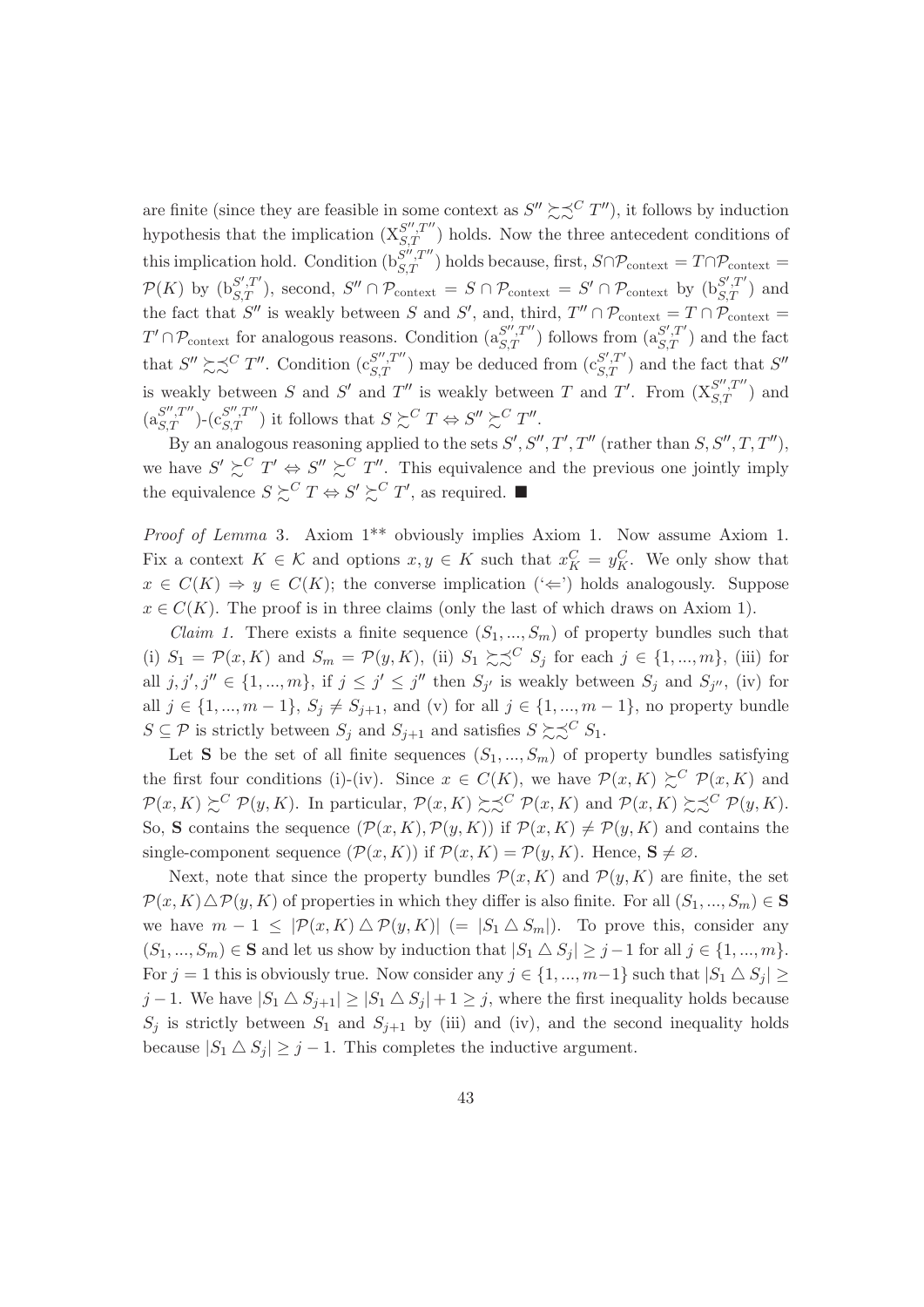As shown so far, S is non-empty and the length of sequences in S has a finite upper bound (given by  $|\mathcal{P}(x,K) \triangle \mathcal{P}(y,K)| + 1$ ). So there exists a longest sequence in **S**. Call it  $(S_1, ..., S_m)$ . We complete the proof of the claim by showing that this sequence also satisfies condition  $(v)$ .

Suppose, for a contradiction, that  $j \in \{1, ..., m-1\}$  and there is a property bundle  $S \subseteq$ P which is strictly between  $S_i$  and  $S_{i+1}$  and satisfies  $S_1 \succeq S^C S$ . Form the augmented sequence  $(S_1, ..., S_j, S, S_{j+1}, ..., S_m)$ . We show that this sequence satisfies (i)-(iv), i.e., belongs to S, a contradiction, since the sequence is longer than  $(S_1, ..., S_m)$ .

First, the augmented sequence obviously still satisfies (i), (ii) and (iv). It remains to show that it also satisfies (iii). To do so, we consider indices  $i, i' \in \{1, ..., m\}$  and have to show three things:

(\*) if  $i \leq i' \leq j$ , then  $S_{i'}$  is (weakly) between  $S_i$  and S;

(\*\*) if  $j + 1 \leq i \leq i'$ , then  $S_i$  is between S and  $S_{i'}$ ;

(\*\*\*) if  $i \leq j$  and  $j + 1 \leq i'$ , then S is between  $S_i$  and  $S_{i'}$ .

Regarding (\*), assume  $i \leq i' \leq j$ , and consider a  $P \in \mathcal{P}$  on which  $S_i$  and S agree. We have to show that  $S_{i'}$  agrees on P with  $S_i$  (and S). Since S is strictly between  $S_i$ and  $S_{j+1}$ , S agrees on P with at least one of  $S_j$  and  $S_{j+1}$ . Let  $j' \in \{j, j+1\}$  be such that S and  $S_{i'}$  agree on P. So,  $S_i$  and  $S_{i'}$  also agree on P. Hence, since  $S_{i'}$  is between  $S_i$  and  $S_{j'}$  (as the original sequence  $(S_1, ..., S_m)$  satisfies (iii)),  $S_{i'}$  agrees on P with  $S_i$ , as required to prove  $(*)$ .

The proof of  $(**)$  is analogous to that of  $(*)$ .

Regarding (\*\*\*), assume  $i \leq j$  and  $j + 1 \leq i'$ . Consider any  $P \in \mathcal{P}$  on which  $S_i$  and  $S_{i'}$  agree. We have to show that S agrees with  $S_i$  (and  $S_{i'}$ ) on P. Since the original sequence  $(S_1, ..., S_m)$  satisfies (iii),  $S_j$  is between  $S_i$  and  $S_{i'}$  (if  $i = j$  trivially), and so  $S_j$ and  $S_i$  agree on P. By an analogous argument,  $S_{j+1}$  and  $S_i$  agree on P. Hence,  $S_j$  and  $S_{j+1}$  agree on P. So, as S is (strictly) between  $S_j$  and  $S_{j+1}$ , S agrees on P with  $S_j$ , and hence also with  $S_i$ . This shows (\*\*\*), completing the proof of Claim 1.

*Claim 2:* If  $(S_1, ..., S_m)$  is any sequence of property bundles satisfying the conditions (i)-(v) in Claim 1, then for all  $j \in \{1, ..., m\}$  neither of the bundles  $S_j$  and  $S_1$  (=  $\mathcal{P}(x, K)$ ) is revealed strictly preferred to the other.

The proof is by induction on j. If  $j = 1$ , the claim holds trivially. Now consider  $j \in \{1, ..., m-1\}$  and assume neither of the sets  $S_j$  and  $S_1$  is revealed strictly preferred to the other. Suppose, for a contradiction, that one of the sets  $S_{i+1}$  and  $S_1$  is revealed strictly preferred to the other one. We assume without loss of generality that  $S_1$  is revealed strictly preferred to  $S_{j+1}$  (the proof proceeds analogously in the other case).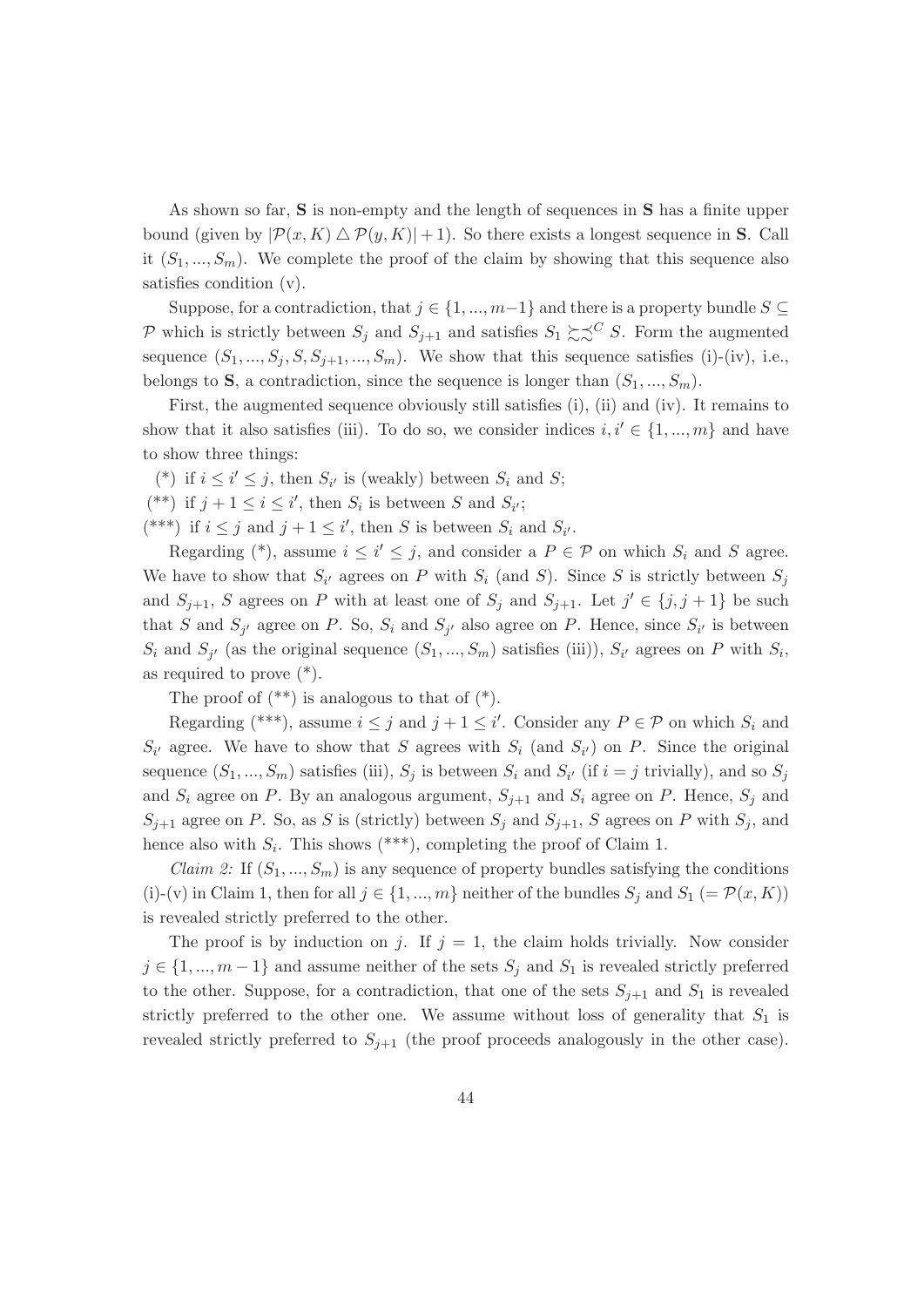Since  $S_i \neq S_{i+1}$  by (iv), we may select a property  $P \in S_i \triangle S_{i+1}$ . Now P is revealed motivationally salient in K, i.e.,  $P \in M_K^C$ . We show this by verifying the criteria (REV1)-(REV3) for the pairs of bundles  $(S_j, S_1)$  and  $(S_{j+1}, S_1)$ . First,  $S_j$  is revealed weakly preferred to  $S_1$  (because  $S_1$  is not revealed strictly preferred to  $S_j$  by induction hypothesis and because  $S_1 \succeq \preceq^C S_j$  by (ii)), while  $S_1$  is revealed strictly preferred to  $S_{i+1}$ , where these two choices occur in contexts with the same properties as K (because  $S_1 = \mathcal{P}(x, K)$  by (i)). Second,  $S_j$  and  $S_{j+1}$  differ in P (since  $P \in S_j \triangle S_{j+1}$ ). Third, by (v) the pair  $(S_1, S_i)$  differs minimally from  $(S_1, S_{i+1})$  in the sense defined in (REV3).

Now, since  $P \in M_K^C$  and since  $S_j$  and  $S_{j+1}$  differ in P, we have  $(S_j \triangle S_{j+1}) \cap M_K^C \neq \emptyset$ . Further,  $S_j \triangle S_{j+1} \subseteq S_1 \triangle S_m$ . Indeed, if a property P does not belong to  $S_1 \triangle S_m$ , then  $S_1$  and  $S_m$  agree on P, so that all of  $S_i$ ,  $S_{i+1}$ ,  $S_1$  and  $S_m$  agree on P (since  $S_i$ and  $S_{i+1}$  are each weakly between  $S_1$  and  $S_m$  by (iii)), which implies that P is not contained in  $S_i \triangle S_{i+1}$ . Since  $(S_i \triangle S_{i+1}) \cap M_K^C \neq \emptyset$  and  $S_i \triangle S_{i+1} \subseteq S_1 \triangle S_m$ , we have  $(S_1 \triangle S_m) \cap M_K^C \neq \emptyset$ . So,  $S_1 \cap M_K^C \neq S_m \cap M_K^C$ . Hence, by (i),  $\mathcal{P}(x, K) \cap M_K^C \neq$  $\mathcal{P}(y,K) \cap M_K^C$ , i.e.,  $x_K^C \neq y_K^C$ , contradicting the initial assumption that  $x_K^C = y_K^C$ . This proves Claim 2.

*Claim 3.*  $y \in C(K)$  (which completes the proof of Axiom 1<sup>\*\*</sup>).

By Claims 1 and 2,  $\mathcal{P}(x,K)$  is not revealed strictly preferred to  $\mathcal{P}(y,K)$ . So, since  $\mathcal{P}(x,K)$  is chosen in K (as  $x \in C(K)$ ), so is  $\mathcal{P}(y,K)$ . Using Axiom 1 it follows that  $y \in C(K)$ .

*Proof of Theorem 4* (in its strengthened form given in its footnote). Assume the domain of contexts K is rich. We prove the necessity of the axioms (step 1), the sufficiency of the axioms (step 2), and the essential uniqueness claim (step 3).

Step 1. Suppose  $C$  has a reason-based rationalization with revealed motivation  $(M^C, \geq)$ . Axioms 1 and 3 hold by Theorem 1. To prove that Axiom 2<sup>\*\*</sup> holds, consider contexts  $K, K' \in \mathcal{K}$  such that  $(*) \{x_K^C : x \in K\} = \{x'^C_{K'} : x' \in K'\}.$  We only show that  $\{y_K^C : y \in C(K)\} \subseteq \{y_{K'}^C : y' \in C(K')\}$ , since the converse inclusion holds analogously. Consider any  $y \in C(K)$ . We have to show that  $y_K^C \in \{y'_{K'}^C(y') : y' \in C(K')\}$ . By (\*) there is a  $y' \in K'$  such that (\*\*)  $y_K^C = y_{K'}^C$ . It remains to show that  $y' \in C(K')$ . Since  $y \in C(K)$  and C is rationalized by  $(M^C, \geq)$ , we have

$$
y_K^C \ge x_K^C \text{ for all } x \in K.
$$

By  $(*)$  and  $(**)$ , this implies that

$$
y'_{K'}^C \ge x'_{K'}^C \text{ for all } x' \in K'.
$$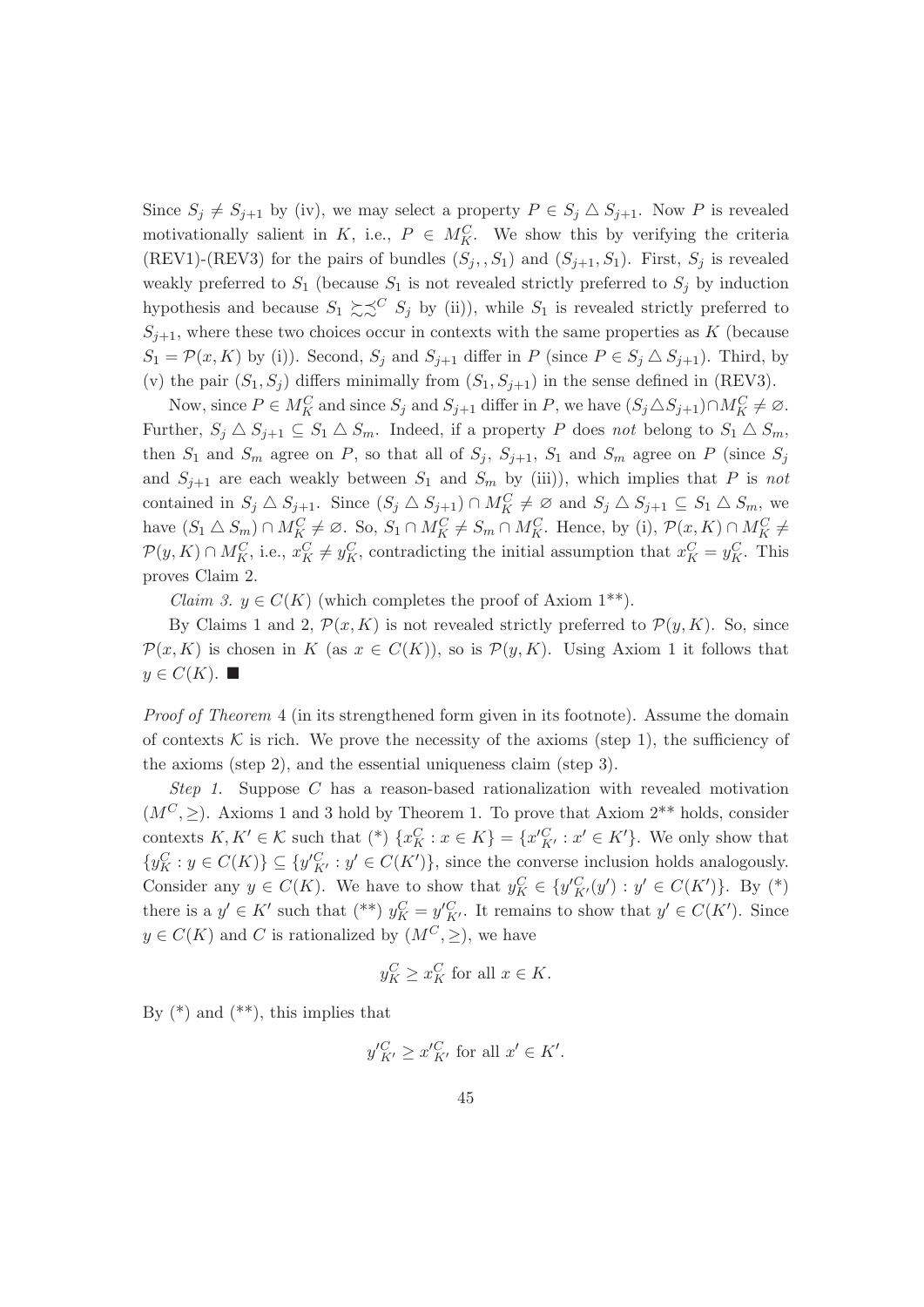It follows that  $y' \in C(K')$ , again because C is rationalized by  $(M^C, \geq)$ . This proves Axiom  $2**$ .

Step 2. Conversely, assume Axioms 1,  $2^{**}$  and 3. We show in two claims that the revealed model  $(M^C, >^C)$  rationalizes C.

*Claim 1.* For all contexts  $K, K' \in \mathcal{K}$  and all options  $x, y \in K$  and  $x', y' \in K'$ , if  $x_K^C = x'^C_{K'}$  and  $y_K^C = y'^C_{K'}$  then  $\mathcal{P}(x, K) \succeq^C \mathcal{P}(y, K) \Leftrightarrow \mathcal{P}(x', K') \succeq^C \mathcal{P}(y', K')$ .

Consider  $K, K' \in \mathcal{K}$ ,  $x, y \in K$  and  $x', y' \in K'$  such that  $x_K^C = x_{K'}^C$  and  $y_K^C = y_{K'}^C$ . We assume that  $\mathcal{P}(x', K') \succeq^{C} \mathcal{P}(y', K')$  and show that  $\mathcal{P}(x, K) \succeq^{C} \mathcal{P}(y, K)$ ; the converse implication is analogous.

Since K is rich and the bundles  $\mathcal{P}(x,K)$  and  $\mathcal{P}(y,K)$  are feasible in K, there is a context  $L \in \mathcal{K}$  in which they are the only feasible bundles:

$$
\{\mathcal{P}(z,L): z \in L\} = \{\mathcal{P}(x,K), \mathcal{P}(y,K)\}.
$$
\n<sup>(4)</sup>

Now  $\mathcal{P}(K) = \mathcal{P}(L)$ , since each side of this equality can be written as  $S \cap \mathcal{P}_{context}$  for a bundle S feasible in K and L. It follows that  $M_K^C = M_L^C$ . On each side of (4) we now intersect each contained bundle with  $M_K^C = M_L^C$ . This yields a new identity:

$$
\{z_L^C : z \in L\} = \{x_K^C, y_K^C\}.
$$
\n<sup>(5)</sup>

The steps taken for x, y, K are now repeated for  $x', y', K'$ . By the richness of K and the feasibility of the bundles  $\mathcal{P}(x', K')$  and  $\mathcal{P}(y', K')$  in K', there is a context  $L' \in \mathcal{K}$ such that

$$
\{\mathcal{P}(z,L'): z \in L'\} = \{\mathcal{P}(x',K'), \mathcal{P}(y',K')\}.
$$
 (6)

By arguments made similarly above, it follows that  $M_{K'}^C = M_{L'}^C$  and

$$
\{z_{L'}^C : z \in L'\} = \{x_{K'}^C, y_{K'}^C\}.
$$
\n<sup>(7)</sup>

From (5), (7) and the assumption that  $x_K^C = x'^C_{K'}$  and  $y_K^C = y'^C_{K'}$ , we deduce that  $\{z_L^C : z \in L\} = \{z_{L'}^C : z \in L'\}$ . So, by Axiom 2<sup>\*\*</sup>,

$$
\{z_L^C : z \in C(L)\} = \{z_{L'}^C : z \in C(L')\}.
$$
\n(8)

By Axiom 3, (6) and the assumption that the bundle  $\mathcal{P}(x', K')$  is revealed weakly preferred to  $\mathcal{P}(y', K')$  (and thus also to itself), the bundle  $\mathcal{P}(x', K')$  is chosen in L':

$$
\mathcal{P}(x', K') \in \{ \mathcal{P}(z, L') : z \in C(L') \}.
$$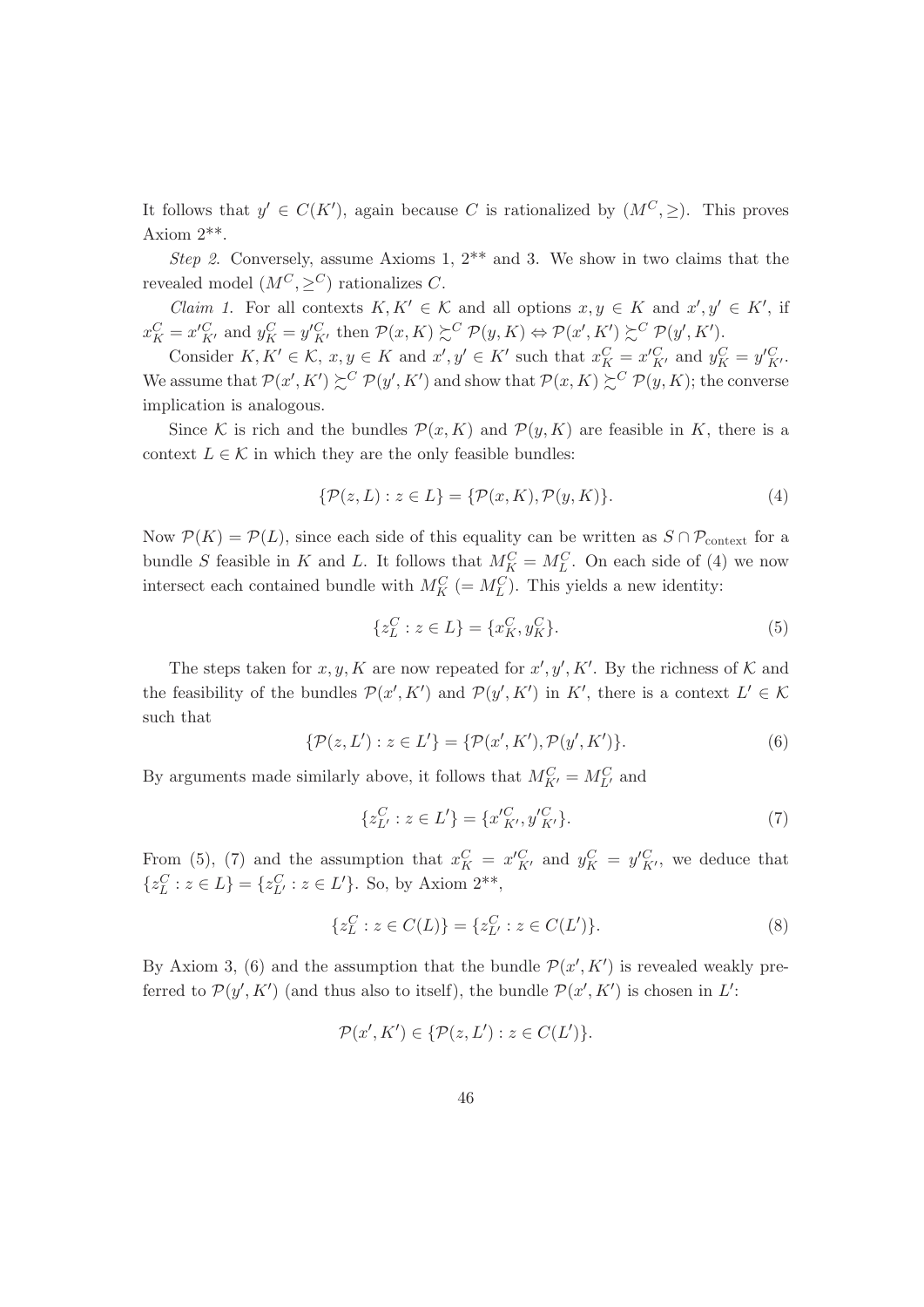Intersecting on both sides of this relation with  $M_{K'}^C\ (=M_{L'}^C)$  yields

$$
x'_{K'}^{C} \in \{z_{L'}^{C} : z \in C(L')\}.
$$

By (8) and the fact that  $x_K^C = x'_{K'}^C$ , we can rewrite the last relation as

$$
x_K^C \in \{z_L^C : z \in C(L)\}
$$

Pick a  $z \in C(L)$  such that  $x_K^C = z_L^C$ . By (4) we can also pick a  $w \in L$  such that  $\mathcal{P}(w,L) = \mathcal{P}(x,K)$ . Intersecting each side of this equation with  $M_L^C = M_K^C$  yields  $w_L^C = x_K^C$ . Hence,  $w_L^C = z_L^C$ . By Axiom 1<sup>\*\*</sup> (which holds by Lemma 3), it follows that  $w \in C(L)$ . So, the bundle  $\mathcal{P}(w, L) = \mathcal{P}(x, K)$  is revealed weakly preferred to any bundle feasible in L, hence by (4) to  $\mathcal{P}(y, K)$ .

*Claim 2.*  $(M^C, \geq^C)$  rationalizes C (which completes the sufficiency proof). We consider any  $K \in \mathcal{K}$  and  $x \in K$  and have to show that

$$
x \in C(K) \Leftrightarrow \left[ x_K^C \geq^C y_K^C \text{ for all } y \in K \right].
$$

First, if  $x \in C(K)$ , then for all  $y \in K$  we indeed have  $x_K^C(x) \geq^C y_K^C$ , immediately by definition of  $\geq^C$ . Now assume that  $x_K^C \geq^C y_K^C$  for all  $y \in K$ . Consider any  $y \in K$ . Since  $x_K^C \geq^C y_K^C$ , by definition of  $\geq^C$  there exist  $K' \in \mathcal{K}$  and  $x', y' \in K'$  (all of which may depend on y) such that  $x_K^C = x' \, \frac{C}{K}$ ,  $y_K^C = y' \, \frac{C}{K}$  and  $x' \in C(K')$ . Since  $x' \in C(K')$  and  $y' \in K'$ , we have  $\mathcal{P}(x', K') \succeq^{C} \mathcal{P}(y', K')$ . So, by Claim 1,  $\mathcal{P}(x, K) \succeq^{C} \mathcal{P}(y, K)$ . Since this is true for all  $y \in K$ , we have  $x \in C(K)$ , by Axiom 3<sup>+</sup> (which holds by Lemma 4).

Step 3. We now consider an arbitrary rationalization of  $C$  with revealed motivation  $(M^C,>)$ , and have to show that it is essentially identical to  $(M^C, >^C)$  (which rationalizes  $C$  by part 2). As the two models ascribe the same motivation to the agent, it remains to show that  $>$  and  $>^C$  coincide wherever they are choice-behaviourally relevant. Consider a pair of bundles  $S, T \subseteq \mathcal{P}$  at which  $\geq$  and  $\geq^C$  are choice-behaviourally relevant; we can thus pick  $K^* \in \mathcal{K}$  and  $x, y \in K^*$  such that

$$
S = x_{K^*}^C \text{ and } T = y_{K^*}^C.
$$
\n
$$
(9)
$$

We have to show that  $S \geq T \Leftrightarrow S \geq^C T$ .

*Claim 3.*  $S \geq S$  and  $S \geq^C S$ .

Since the domain of contexts K is rich and the (identical) property bundles  $\mathcal{P}(x, K^*)$ and  $\mathcal{P}(x, K^*)$  are feasible in context  $K^*$ , there is a context  $\overline{K} \in \mathcal{K}$  in which only the bundle  $\mathcal{P}(x, K^*)$  is feasible. Choose any  $\overline{x} \in C(\overline{K})$ . Clearly,

$$
\mathcal{P}(x, K^*) = \mathcal{P}(\overline{x}, \overline{K}).\tag{10}
$$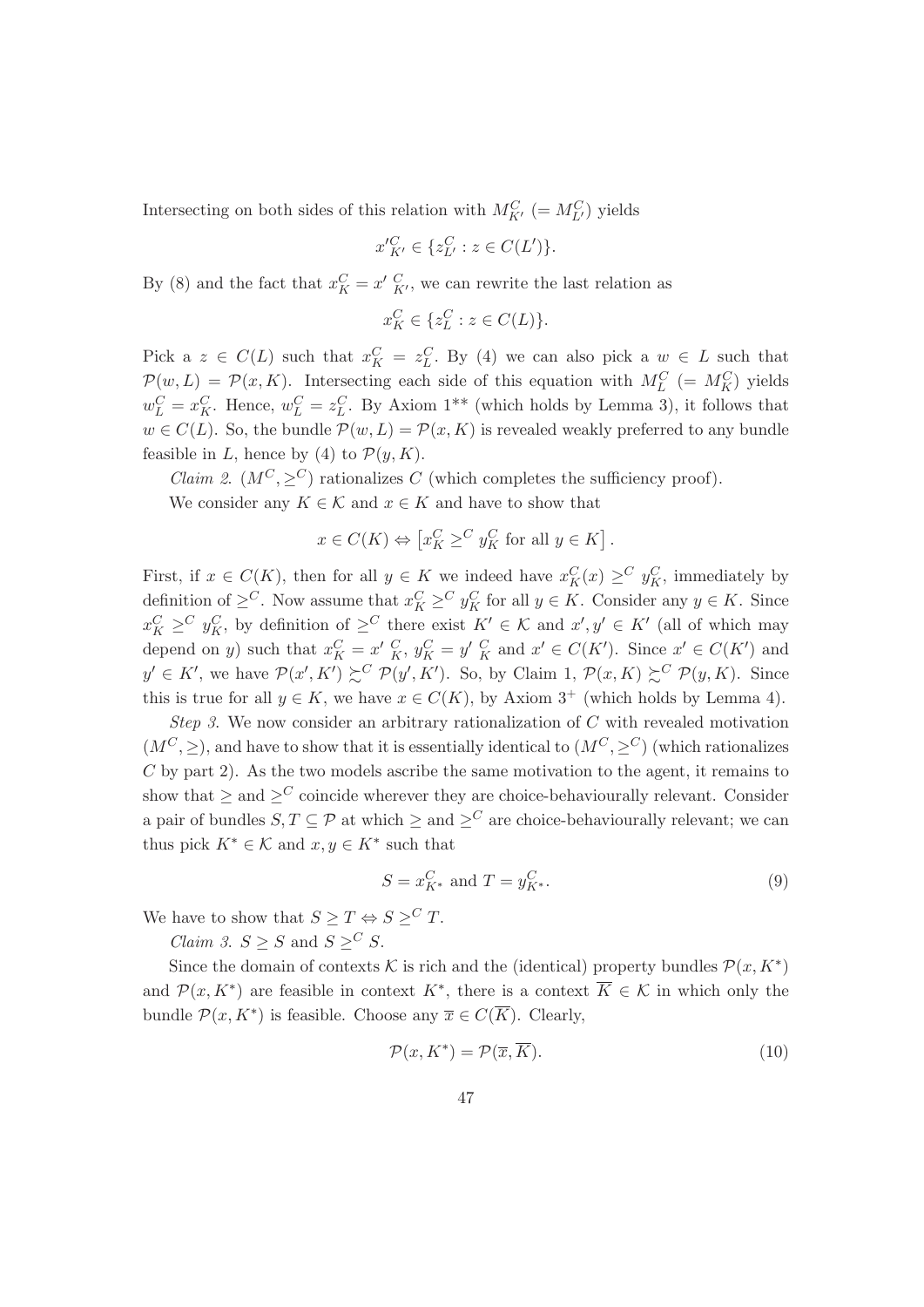It follows that  $\mathcal{P}(K^*) = \mathcal{P}(\overline{K})$ , and hence, that  $M_{K^*}^C = M_{\overline{K}}^C$ . This and (10) imply that  $x_{K^*}^C = \overline{x}_{\overline{K}}^C$ . Now since  $\overline{x} \in C(\overline{K})$  and each of the models  $(M^C, \geq)$  and  $(M^C, \geq^C)$ rationalizes C, we have  $\overline{x_K^C} \geq \overline{x_K^C}$  and  $\overline{x_K^C} \geq^C \overline{x_K^C}$ . This proves the claim since  $S =$  $x_{K^*}^C = \overline{x}_{\overline{K}}^C.$ 

*Claim 4.*  $S > T \Leftrightarrow S >^C T$  (which completes the proof).

Since  $\mathcal{P}(x, K^*)$  and  $\mathcal{P}(y, K^*)$  are both feasible in  $K^*$ , richness of K implies that there is a context  $\tilde{K} \in \mathcal{K}$  in which only these two property bundles are feasible. Choose any  $\tilde{x}, \tilde{y} \in \tilde{K}$  such that

$$
\mathcal{P}(\tilde{x}, \tilde{K}) = \mathcal{P}(x, K^*) \text{ and } \mathcal{P}(\tilde{y}, \tilde{K}) = \mathcal{P}(y, K^*). \tag{11}
$$

From any of these equations it follows that  $\mathcal{P}(\tilde{K}) = \mathcal{P}(K^*)$ , whence  $M_{\tilde{K}}^C = M_{K^*}^C$ . This and the equations (9) and (11) imply that  $S = \tilde{x}_{\tilde{K}}^C$  and  $T = \tilde{y}_{\tilde{K}}^C$ . So,  $\{z_{\tilde{K}}^C : z \in \tilde{K}\}$  $\{S,T\}$ . Hence, as the model  $(M^C, \geq)$  rationalizes C and as  $S \geq S$  by Claim 3,

$$
\tilde{x} \in C(\tilde{K}) \Leftrightarrow S \ge T. \tag{12}
$$

Analogously, as  $(M^C, >^C)$  rationalizes C and as  $S >^C S$ ,

$$
\tilde{x} \in C(\tilde{K}) \Leftrightarrow S \geq^C T. \tag{13}
$$

The equivalences (12) and (13) imply that  $S \geq T \Leftrightarrow S \geq^C T$ .

*Proof of Proposition 3.* Let  $\mathcal{M}' = (M', \geq)$  be a reason-based model for a domain  $\mathcal{D} \subseteq \mathcal{K}^+$ . Regarding part (a), if all  $M'_K$  coincide, then obviously  $CAU^{\mathcal{M}'} = \varnothing$ ; and if  $CAU^{\mathcal{M}'} = \varnothing$ , then part (b) will imply that all  $M'_K$  coincide. It thus remains to prove part (b). We proceed by contraposition. Let  $K, K' \in \mathcal{D}$  satisfy  $M'_K \neq M'_{K'}$ . Since  $\mathcal{P}(x, K)$  and  $\mathcal{P}(x, K')$  are finite for any  $x \in X$ ,  $\mathcal{P}(K)$  and  $\mathcal{P}(K')$  are finite, and thus the 'disagreement' set'  $\mathcal{P}(K)\triangle\mathcal{P}(K')$  is finite. So, as one easily checks, there is a finite sequence  $K_1, ..., K_n \in$  $\mathcal{D}$  with  $K_1 = K$ ,  $K_n = K'$  such that for each  $m \in \{1, ..., n-1\}$  the contexts  $K_m$  and  $K_{m+1}$ differ minimally (in the sense of (caus)). Since  $M'_{K_1} \neq M'_{K_n}$ , there is an  $m \in \{1, ..., n-1\}$ such that  $M'_{K_m} \neq M'_{K_{m+1}}$ . By the definition of reason-based models, it follows that  $\mathcal{P}(K_m) \neq \mathcal{P}(K_{m+1})$ . Hence we may pick a context property  $P \in \mathcal{P}(K_m) \triangle \mathcal{P}(K_{m+1})$ . It follows that  $P \in \mathcal{P}(K) \triangle \mathcal{P}(K')$ . So, since also  $P \in CAU^{\mathcal{M}'}$  (as the criteria (cau1)-(cau3) hold for the contexts  $K_m$  and  $K_{m+1}$ ), we have  $P \in (\mathcal{P}(K) \cap CAU^{\mathcal{M}'}) \triangle (\mathcal{P}(K') \cap CAU^{\mathcal{M}'})$ . Hence,  $\mathcal{P}(K) \cap CAU^{\mathcal{M}'} \neq \mathcal{P}(K') \cap CAU^{\mathcal{M}'}$ .

*Proof of Remark 2.* Consider a rationalization  $\mathcal{M} = (M, \geq)$  of the choice function C. Let  $\mathcal{M}^1 = (M^1, \geq), \mathcal{M}^2 = (M^2, \geq),$  and  $\mathcal{M}^3 = (M^3, \geq)$  be the models used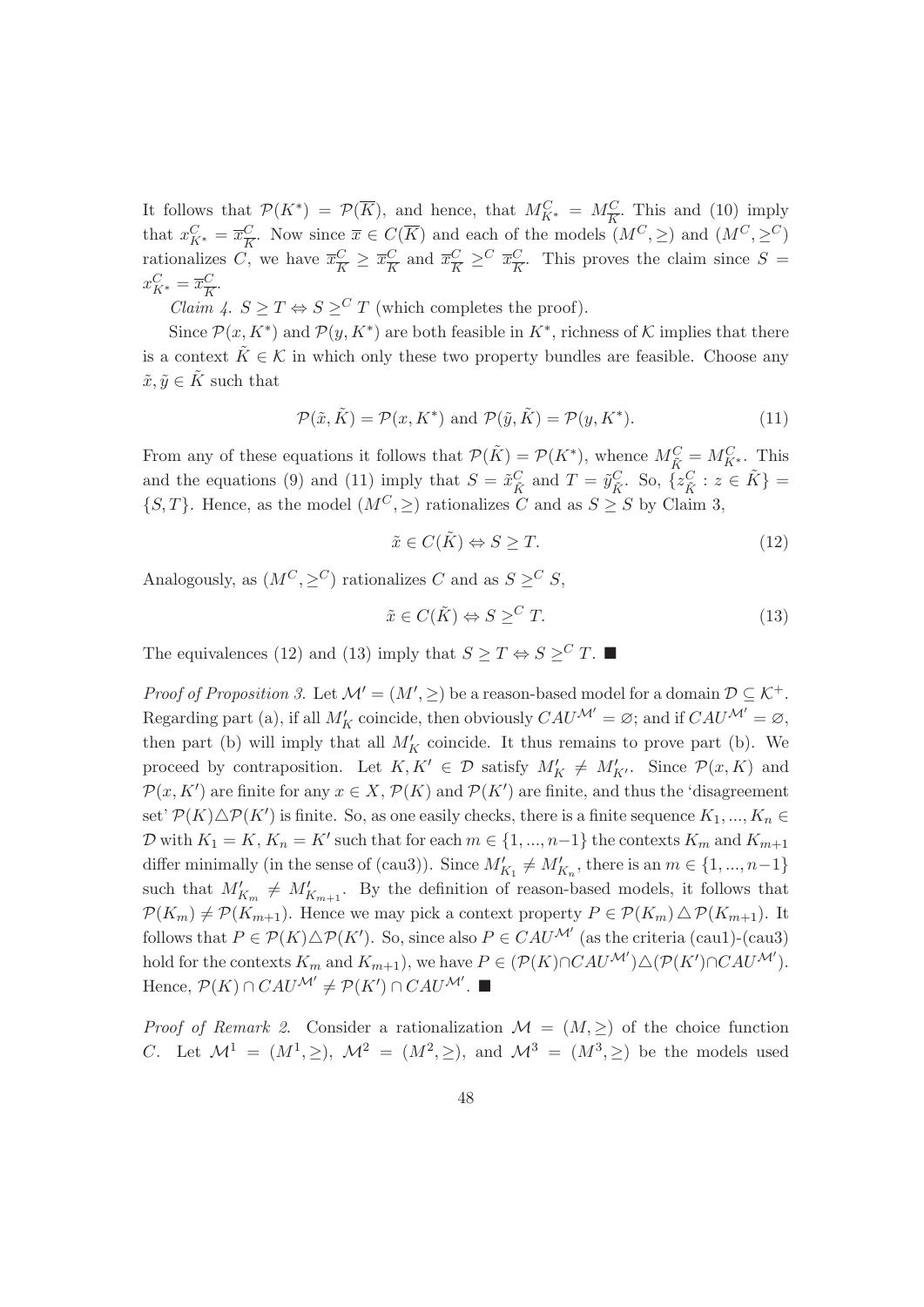to define, respectively, the cautious, semi-courageous, and courageous predictors, with corresponding domains  $\mathcal{D}^1$ ,  $\mathcal{D}^2$ , and  $\mathcal{D}^3$ .

(a)  $C^{\mathcal{M}^1}$  extends C because  $\mathcal{M}^1$  extends M (as a consequence of the definition of  $\mathcal{M}^1$  and  $C^{\mathcal{M}} = C$  (by assumption).

(b) We prove that  $C^{\mathcal{M}^2}$  extends  $C^{\mathcal{M}^1}$  by showing that  $\mathcal{M}^2$  extends  $\mathcal{M}^1$ . Consider any  $K \in \mathcal{D}^1$ . We have to show that  $K \in \mathcal{D}^2$  and  $M_K^1 = M_K^2$ . Since  $K \in \mathcal{D}^1$  there is an  $L \in \mathcal{K}$  such that  $\{P(x,K): x \in K\} = \{P(x,L): x \in L\}$ . One easily verifies the conditions (i) (by using the same context L) and (ii) (by using the context  $L' := L$ ).

(c) It suffices to show that  $\mathcal{M}^3$  extends  $\mathcal{M}^2$ . Let  $K \in \mathcal{D}^2$ ; so conditions (i) and (ii) hold. We have to show that  $K \in \mathcal{D}^3$  and  $M_K^2 = M_K^3$ . Now (i) immediately implies (i<sup>\*</sup>) (use the same  $L \in \mathcal{K}$ ), and so  $K \in \mathcal{D}^3$ . Moreover,  $M_K^2 = M_K^3$ , because each side equals  $M_L$  for L as in (i).

*Proof of Theorem 5.* Consider a rationalization  $\mathcal{M} = (M, \geq)$  of the choice function C. We use the notation from our proof of Remark 2. Further, for any model  $\mathcal{M}'$ , the set of feasible options as conceptualized in a context  $K$  (from the domain of  $\mathcal{M}'$ ) is denoted  $K^{\mathcal{M}'} := \{x_K^{\mathcal{M}'} : x \in K\}.$ 

(a) Suppose  $C^+$  is rationalizable by an arbitrary model  $\mathcal{M}^+ = (M^+, \geq^+)$  on the domain  $K^+$ . Consider any  $K \in \mathcal{D}^1$  and  $x \in K$ . We have to show that  $x \in C^{\mathcal{M}^1}(K) \Leftrightarrow$  $x \in C^+(K)$ . As  $K \in \mathcal{D}^1$  we can pick an  $L \in \mathcal{K}$  such that

$$
\{\mathcal{P}(y,K) : y \in K\} = \{\mathcal{P}(y,L) : y \in L\}.
$$
\n(14)

So  $K^{\mathcal{M}^1} = L^{\mathcal{M}^1}$  and  $K^{\mathcal{M}^+} = L^{\mathcal{M}^+}$  (though perhaps  $K^{\mathcal{M}^1} \neq K^{\mathcal{M}^+}$ ). Now pick a  $z \in L$ such that  $\mathcal{P}(x,K) = \mathcal{P}(z,L)$  (which is possible by (14)). It follows that  $x_K^{\mathcal{M}^1} = z_L^{\mathcal{M}^1}$  and  $x_K^{\mathcal{M}^+} = z_L^{\mathcal{M}^+}$ . We show the claimed equivalence by proving that each side holds if and only if  $z \in C(L)$ :

$$
x \in C^{\mathcal{M}^1}(K) \Leftrightarrow x_K^{\mathcal{M}^1} \geq S \text{ for all } S \in K^{\mathcal{M}^1} \text{ by definition of } C^{\mathcal{M}^1} \n\Leftrightarrow z_L^{\mathcal{M}^1} \geq S \text{ for all } S \in L^{\mathcal{M}^1} \text{ as } x_K^{\mathcal{M}^1} = z_L^{\mathcal{M}^1} \text{ and } K^{\mathcal{M}^1} = L^{\mathcal{M}^1} \n\Leftrightarrow z \in C^{\mathcal{M}^1}(L) \text{ by definition of } C^{\mathcal{M}^1} \n\Leftrightarrow z \in C(L) \text{ as } C^{\mathcal{M}^1}(L) = C(L) \text{ by Remark 2,}
$$
\n
$$
x \in C^+(K) \Leftrightarrow x \in C^{\mathcal{M}^+}(K) \text{ as } C^{\mathcal{M}^+} = C^+
$$
\n
$$
\Leftrightarrow x_K^{\mathcal{M}^+} \geq^+ S \text{ for all } S \in K^{\mathcal{M}^+} \text{ by definition of } C^{\mathcal{M}^+} \n\Leftrightarrow z_L^{\mathcal{M}^+} \geq^+ S \text{ for all } S \in L^{\mathcal{M}^+} \text{ as } x_K^{\mathcal{M}^+} = z_L^{\mathcal{M}^+} \text{ and } K^{\mathcal{M}^+} = L^{\mathcal{M}^+} \n\Leftrightarrow z \in C^{\mathcal{M}^+}(L) \text{ by definition of } C^{\mathcal{M}^+} \n\Leftrightarrow z \in C(L) \text{ as } C^{\mathcal{M}^+}(L) = C^+(L) = C(L).
$$